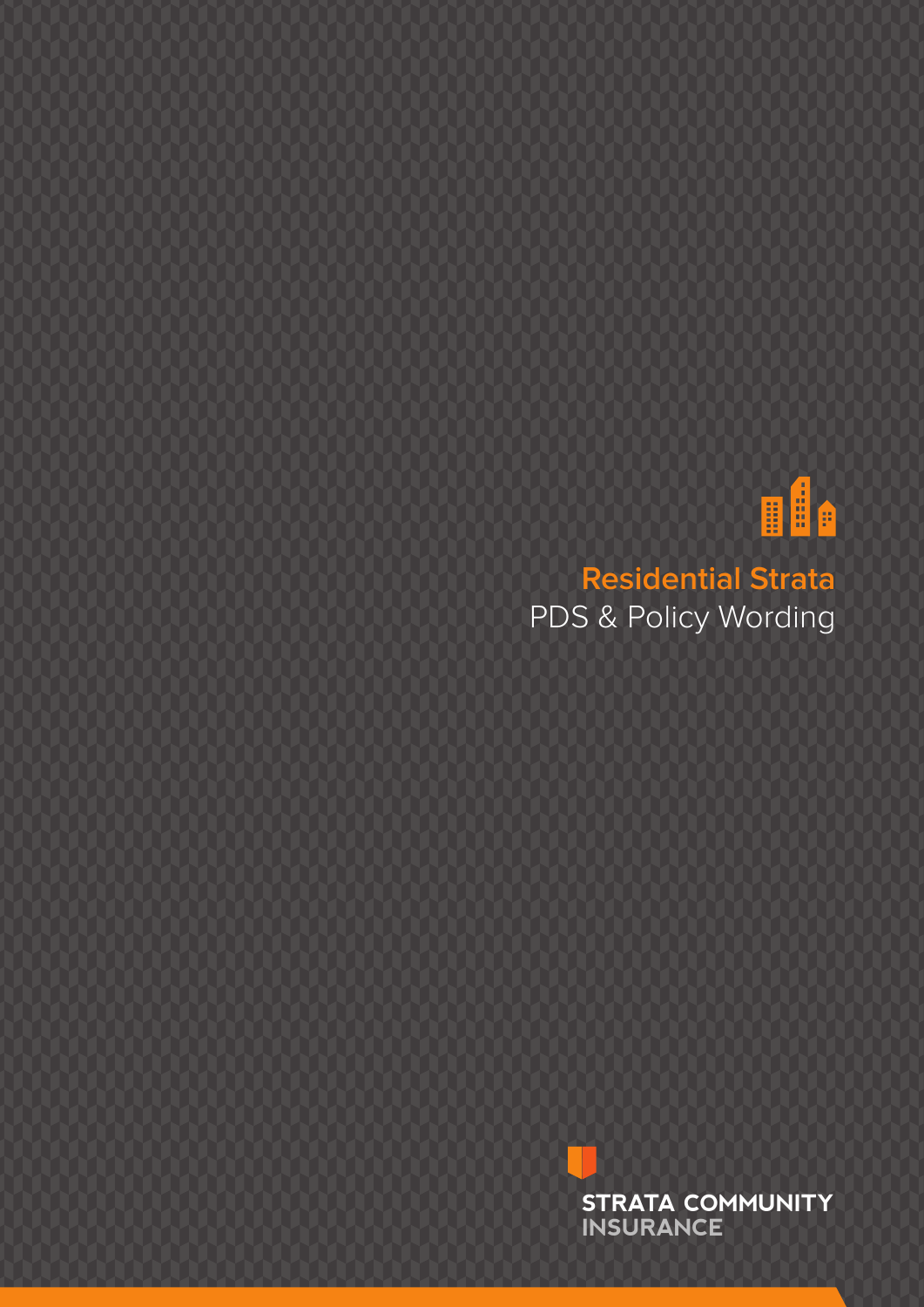# **Contents**

# **Product Disclosure Statement 4**

| Insurer                                              | 5  |
|------------------------------------------------------|----|
| Authority to act for Us                              | 5  |
| About Strata Community Insurance Agencies Pty Ltd    | 5  |
| What You should read                                 | 6  |
| Summary of cover, significant benefits and risks     | 6  |
| Other important information                          | 8  |
| Monetary limits on cover                             | 8  |
| Review Your sums insured regularly                   | 8  |
| <b>Payment of Excesses</b>                           | 8  |
| Goods and Services Tax (GST) Notice                  | 8  |
| Applying for cover                                   | 9  |
| The cost of this insurance                           | 9  |
| Cooling off period                                   | 9  |
| Your duty of disclosure                              | 9  |
| The General Insurance Code of Practice               | 9  |
| How to make a claim                                  | 10 |
| Dispute resolution process                           | 10 |
| Privacy Act information                              | 10 |
| <b>Updating Our Product Disclosure Statement</b>     | 11 |
| <b>Financial Claims Scheme</b>                       | 11 |
| Further information and confirmation of transactions | 11 |
|                                                      |    |

# **Policy Wording: Residential Strata Community 12**

| Important information                              | 13 |
|----------------------------------------------------|----|
| What makes up this Policy                          | 13 |
| Payment of Premium                                 | 13 |
| Payment by Instalment                              | 13 |
| Adjustments on renewal                             | 13 |
| Instalment payments                                | 14 |
| Loyalty discount                                   | 14 |
| You must disclose all previous claims              | 14 |
| Claims procedures                                  | 14 |
| Acts or omissions of Your Strata Community Manager | 15 |
| <b>Cancelling Your Policy</b>                      | 15 |
| Goods and Services Tax (GST) Notice                | 15 |
| <b>General conditions</b>                          | 16 |
| <b>General exclusions</b>                          | 16 |
| <b>General definitions</b>                         | 17 |
|                                                    |    |
| <b>Section 1 - Insured Property</b>                | 22 |
| What We cover                                      | 22 |
| Section 1 - Part A                                 | 22 |
| Section 1 - Part B                                 | 25 |
| Section 1 - Part C                                 | 27 |
| <b>Optional Covers</b>                             | 28 |
| Exclusions - what We do not cover under            |    |
| Parts A, B and C                                   | 28 |
| Claims - basis of settlement                       | 29 |
| Special provisions                                 | 30 |
| <b>Special conditions</b>                          | 30 |
| Section 2 - Liability to others                    | 31 |
| What We cover                                      | 31 |
| Exclusions - what We do not cover                  | 32 |
| Special conditions                                 | 33 |
| Special definitions                                | 33 |
|                                                    |    |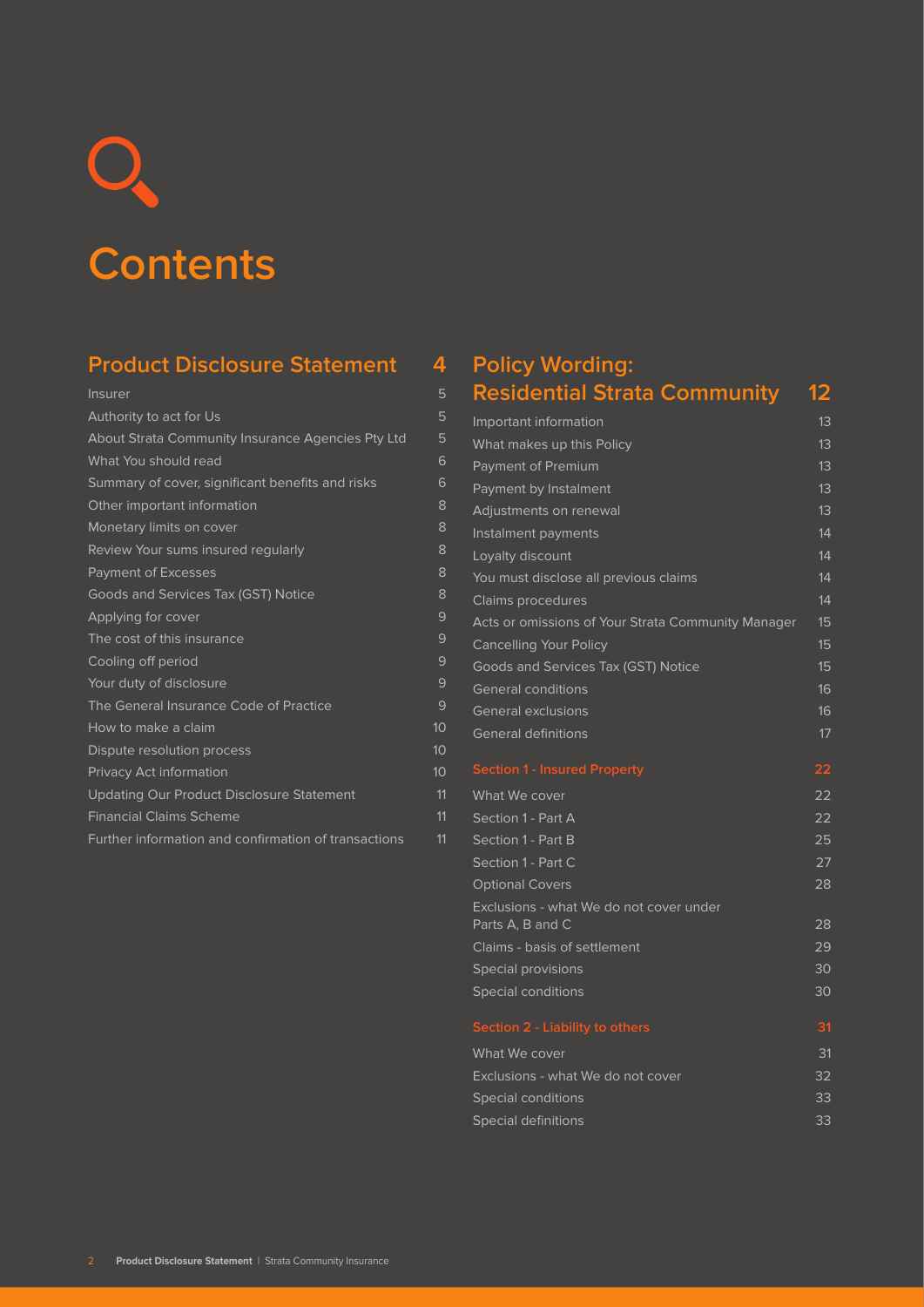What We cover a state of the state of the state of the state of the state of the state of the state of the state of the state of the state of the state of the state of the state of the state of the state of the state of th Events 34 Exclusions - what We do not cover 34 Special conditions and the state of the state of the state  $35$ Special definitions 35

| Section 4 - Workers compensation | 36  |
|----------------------------------|-----|
| What We cover                    | 36. |
| Special provision                | 36. |
| We do not cover                  | วร  |

What We cover 37 Exclusions - what We do not insure 37 Special definition 37

| What We cover                     | 38 |
|-----------------------------------|----|
| Exclusions - what We do not cover | 38 |
| Special conditions                | 39 |
| Special definitions               | ⊿റ |

| What We cover                     | 41 |
|-----------------------------------|----|
| Section 7 - Part A                | 41 |
| Section 7 - Part B                | 41 |
| Exclusions - what We do not cover | 41 |
| Claims - basis of settlement      | 42 |
| Special conditions                | 42 |
| Special definitions               | 42 |

| What We cover                | 43 |
|------------------------------|----|
| Section 8 - Part A           | 43 |
| Section 8 - Part B           | 43 |
| Claims - basis of settlement | 44 |
| Special provisions           | 44 |
| Special conditions           | 44 |
| Special definitions          | 44 |

# Section 9 - Part A: Government audit costs 45 What We cover **45** Exclusions - what We do not cover 45 Special conditions and the set of the set of the set of the set of the set of the set of the set of the set of the set of the set of the set of the set of the set of the set of the set of the set of the set of the set of t Section 9 - Part B: Appeal expenses - health and safety breaches 46 What We cover the contract of the contract of the contract of the contract of the contract of the contract of the contract of the contract of the contract of the contract of the contract of the contract of the contract of We will not pay: 46 Section 9 - Part C: Legal defence expenses 46 What We cover and the cover and the cover and the cover and the cover and the cover and the cover and the cover Excess and Contribution **47** Exclusions - what We do not cover under Part C 47 Special conditions that apply to Part C 47 Special definitions 48 What We cover **50** Claims - basis of settlement 50 Special definition 50 What We cover **51** Special conditions and the state of the Special conditions of the state of the Special conditions of the Special Conditions of the Special Conditions of the Special Conditions of the Special Conditions of the Special Condi Special definitions 51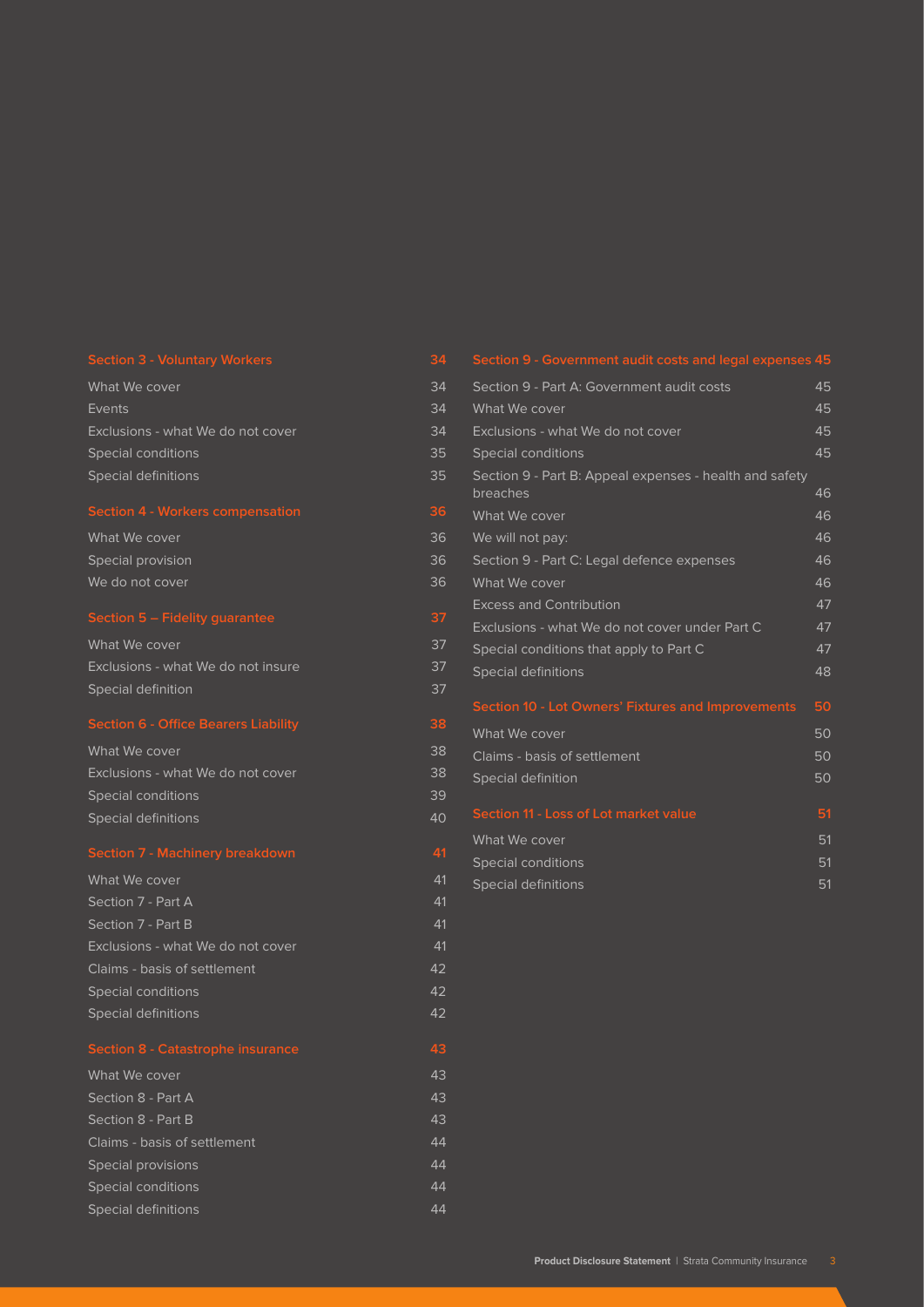

# **Product Disclosure** Statement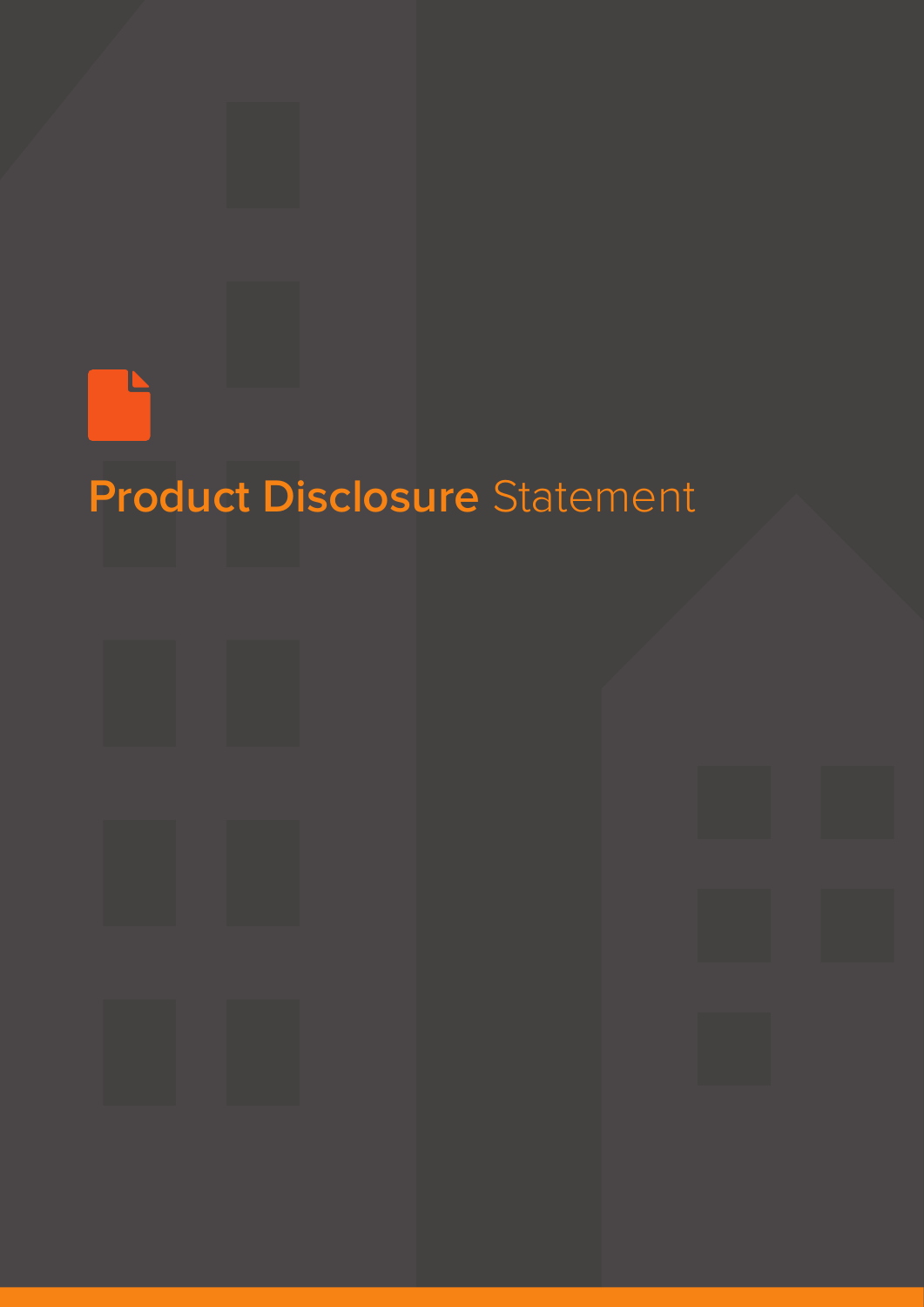This Product Disclosure Statement (PDS) operates as a PDS under the Corporations Act 2001 (Cth).

The information in this PDS is of a general nature only and has not considered Your objectives, financial situation or needs. Therefore it is important that You read it carefully and in conjunction with the Policy Wording to ensure You have the cover that is right for You.

In this PDS some words that begin with a capital letter have a special meaning and their meaning is defined in General Definitions commencing on page 17.

## **Insurer**

The Policy is underwritten by Allianz Australia Insurance Limited, ABN 15 000 122 850, AFS Licence No. 234708, of 2 Market Street, Sydney 2000 except for workers compensation cover, if any, in some States in Australia.

When cover for workers compensation is selected by You, and shown as selected, it is provided in those States, as follows:

- (a) in New South Wales, by Allianz Australia Workers Compensation (NSW) Limited ABN 17 003 087 545 - Agent for the NSW WorkCover Scheme ABN 83 564 379 108 of 2 Market Street, Sydney NSW 2000.
- (b) in Victoria by Allianz Australia Workers Compensation (Victoria) Limited ABN 98 059 835 791 - Agent for the Victorian WorkCover Authority ABN 90 296 467 627 of 360 Elizabeth Street, Melbourne, VIC 3000

Please refer to Section 4. No workers compensation cover is provided in Queensland or South Australia.

We have authorised the information contained in this PDS and it is operative from 01 August 2014.

# **Authority to act** for us

Strata Community Insurance Agencies Pty Ltd ABN 72 165 914 009 (Strata Community Insurance) have been given a binding authority by Us to market, underwrite, settle claims and administer this Policy on Our behalf.

Any matters or enquiries You may have should be directed to them in Your State. The contact details are shown on the back cover of this document.

Under the terms of this binding authority Strata Community Insurance act as Our agent, and not Yours, and liability within the terms and conditions of the Policy remains at all times with Us.

# **About Strata Community Insurance** Agencies Pty Ltd

Strata Community Insurance is an insurance intermediary and holds an Australian Financial Service licence (AFS Licence No. 457787) to issue and advise on general insurance products. Their founders bring four decades of experience across six different countries and have assembled some of the leading strata insurance experts in this country. Such experience ensures that their products are innovative and provide comprehensive financial protection over Your insurable assets and liabilities.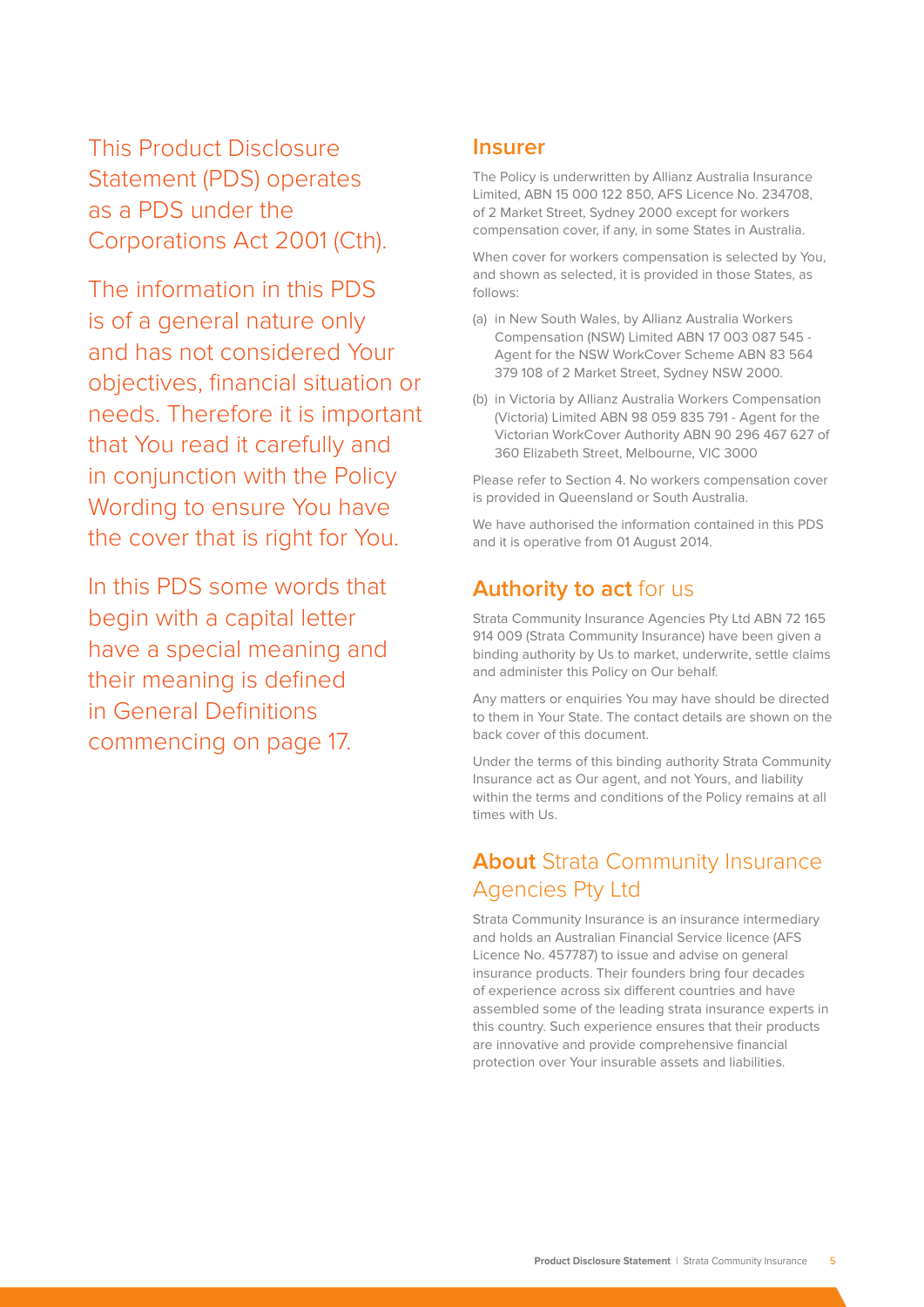# **What** You should read

This Product Disclosure Statement (PDS) is an important document to help You understand this insurance, and Your rights and obligations under it. Please read it carefully before making a decision to purchase this Policy to ensure it provides the cover You need.

## You should also carefully read:

- the Policy Wording that commences on page 12. It tells You about:
	- − what makes up the insurance (i.e. Your contract with Us which We call a Policy);
	- important definitions that set out what We mean by certain words;
	- the cover We can provide under Sections 1 to 11;
	- − what Excesses You may have to pay (see 'Payment of Excesses' below);
	- − when You are not insured (see General Exclusions and other exclusions under Sections 1 to 11);
	- − what You and We need to do in relation to claims (see "Claims procedures" in the Policy Wording and "Claims basis of settlement" in Sections 1, 7, 8 and 10);
		- − Your and Our cancellation rights (see "Cancelling Your Policy" in the Policy Wording).
- the relevant proposal form You, if so requested, need to complete to apply for cover;
- any Schedule (see definition under General Definitions in the Policy Wording) when it is issued to You; and
- any other documents We may give You that vary Our standard terms of cover set out in this document.

# **Summary of cover, significant** benefits and risks

This Policy includes 11 separate Sections which allow You to select covers, and within each Section there are options which You can also select, subject to Strata Community Insurance agreeing to provide those covers.

The following is a summary only and as such does not form part of the terms of Your insurance. The examples detailed herein are some of the benefits and risks but You do need to read the Policy Wording which details the terms, conditions and exclusions of this insurance to make sure it matches Your expectations.

#### **Claims Made Notice**

Section 6 of the Policy operates on a 'claims made and notified' basis. This means that, subject to the provisions of Section 6, where You give notice in writing to Us of any facts that might give rise to a claim against You as soon as reasonably practicable after You become aware of those facts but before the expiry of the Period of Insurance, You may have rights under Section 40(3) of the *Insurance* Contracts Act 1984 (Cth) to be indemnified in respect of any claim subsequently made against You arising from those facts notwithstanding that the claim is made after the expiry of the Period of Insurance.

Any such rights arise under the legislation only, in that the terms of the Policy and the effect of the Section, subject to the continuous cover special conditions, is that You are not covered for claims made against You after the expiry of the Period of Insurance.

# **What You are covered for /** *not covered for*

#### **Section 1 - Insured Property**

Section 1 covers Loss or Damage to Your Insured Property (Building and Common Area Contents) which occurs during the Period of Insurance and includes additional covers up to specified limits, for example:

#### **Under Part A -**

- Storm damage to gates and fences;
- Tsunami damage to Your Insured Property;
- architects and professional fees, removal of debris;
- up to \$100,000 for building alterations, additions or renovations;
- up to \$10,000 for an arson, theft, vandalism or malicious damage conviction;
- Fusion of electric motors up to \$5,000;
- up to \$50,000 for rewriting or reconstructing Your records;

#### **Under Part B -**

the cost of Temporary Accommodation (Lots occupied by a Lot Owner) and loss of Rent (Common Area and Lots leased to a Tenant);

#### **Under Part C -**

up to \$1,500 a Lot for emergency accommodation incurred by Lot Owners and/or Tenants if their Lot becomes unfit for its intended purpose by an insured Event;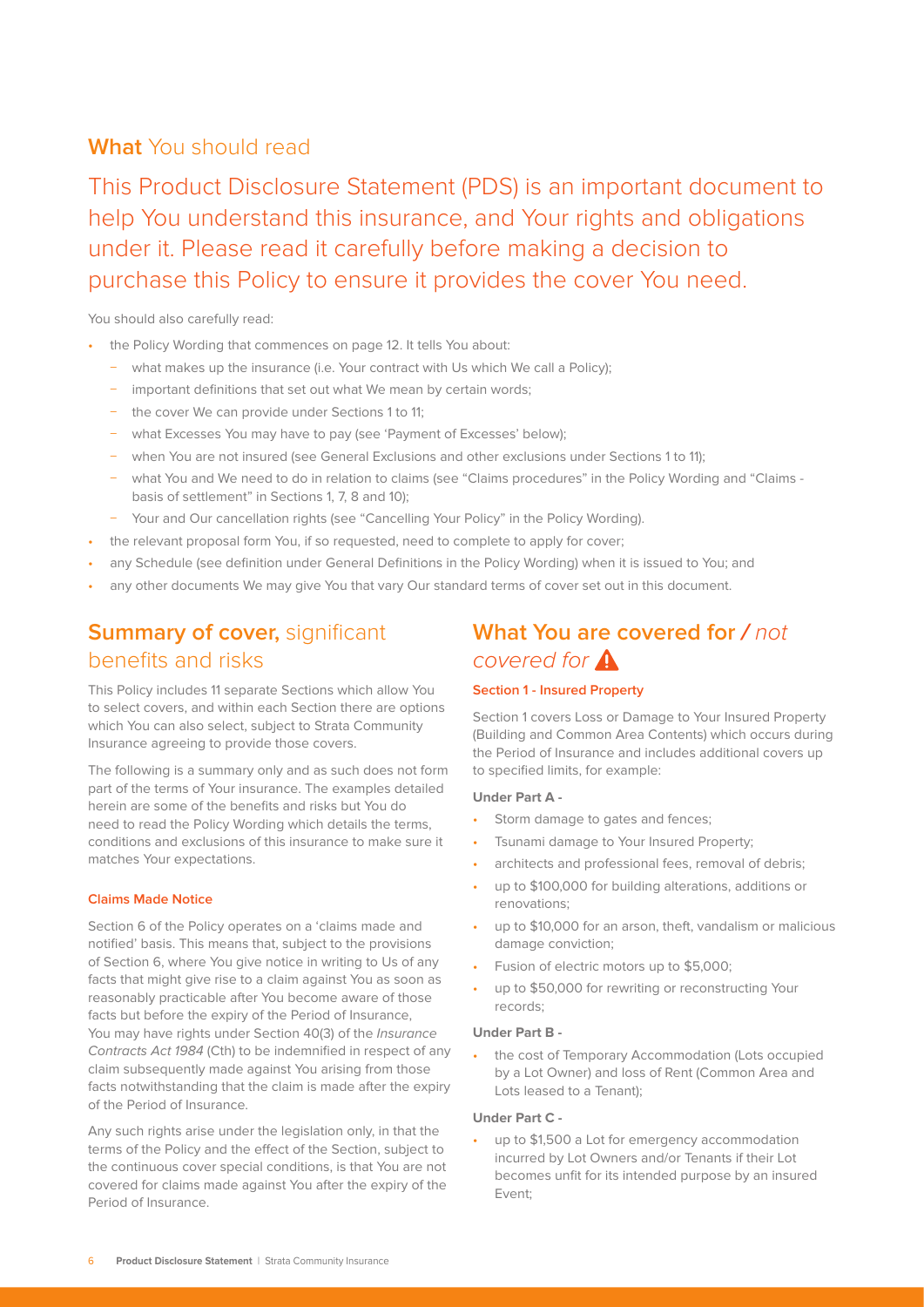- up to \$2,000 a Lot for Lot Owners' contributions, levies, maintenance and other fees if their Lot becomes unfit for its intended purpose by an insured Event;
- up to \$1,000 a Lot for the cost of boarding pets following insured damage.

Some Events We do not cover include:

- Loss or Damage caused by Flood unless You take Optional Cover;
- by the sea, high water or tidal wave other than if caused by a Tsunami;
- Loss or Damage caused by the invasion of tree or plant roots or the cost of cleaning pipes or drains they block;
- Loss or Damage to Your Building directly resulting from alterations, additions or renovations where the value of such work exceeds \$500,000 unless We have otherwise agreed before the commencement of such work.

#### **Section 2 - Liability to others**

Section 2 covers Your legal liability to others for accidental death, bodily injury, or Loss or Damage to property that happens during the Period of Insurance.

#### **Section 3 - Voluntary Workers**

Section 3 provides benefits that are payable to a Voluntary Worker who sustains bodily injury while engaged in voluntary work or duties for Your Strata Community. These benefits include:

- \$200.000 for death, or loss of the use of two hands, two feet or two eyes;
- \$100,000 for loss of the use of one hand, one foot or one eye;
- up to \$2,000 a week for lost income if totally disabled from engaging in his/her usual employment or business;
- up to \$1,000 a week for lost income if partially disabled from engaging in his/her usual employment or business;
- up to \$500 a week for domestic assistance if totally disabled from engaging in his/her usual employment or business or usual household duties.

#### Some Events We do not cover include:

- weekly benefits to Voluntary Workers not in receipt of wages, salaries or other remuneration from their own personal exertion;
- weekly benefits in excess of 104 weeks for lost income or 10 weeks for domestic assistance;
- a Voluntary Worker under the age of 12 years;
- intentional self-injury or suicide or any attempt thereat.

#### **Section 4 - Workers compensation**

Section 4 covers Your legal liability to employees under workers compensation legislation if Your Insured Property is situated in NSW, VIC, NT, ACT, TAS and WA. No workers compensation cover is provided in Queensland or South Australia.

#### **Section 5 - Fidelity guarantee**

Section 5 provides cover against the fraudulent misappropriation of Your Funds.

#### **Section 6 - Office bearers liability**

Section 6 covers the legal liability of Strata Community office holders and committee members for any wrongful act they commit. This Section is issued on a claims made basis which means it responds to claims first made against You during the Period of Insurance and notified to Us during that same period.

#### **Section 7 - Machinery breakdown**

Section 7 provides cover against the breakdown of electrical, electronic and mechanical plant.

#### **Section 8 - Catastrophe insurance**

Section 8 covers the unforseen increase in the Replacement cost of Your Building following the happening of a catastrophe from an event for which the Insurance Council of Australia issues a catastrophe code.

Other benefits include:

- extended period of cover for loss of Rent;
- extended period of cover and escalation in the cost of Temporary Accommodation;
- removal and storage of Your undamaged Insured Property;
- cost of evacuation for resident Lot Owners.

# $\blacktriangle$

### We do not cover Loss or Damage from any Event which is not claimable under Section 1.

#### **Section 9 - Government audit costs and legal expenses**

Section 9 provides cover for:

**Part A** - the cost of professional fees if You are audited by the Australian Tax Office or another government organisation;

**Part B -** the cost of appealing against common property health and safety breaches;

**Part C** - the cost of defending specific litigation (see pages 46-49) brought against You other than as covered under Sections 2 and 6. A special Excess and contribution payment applies to Part C and You should refer to the examples contained on page 47.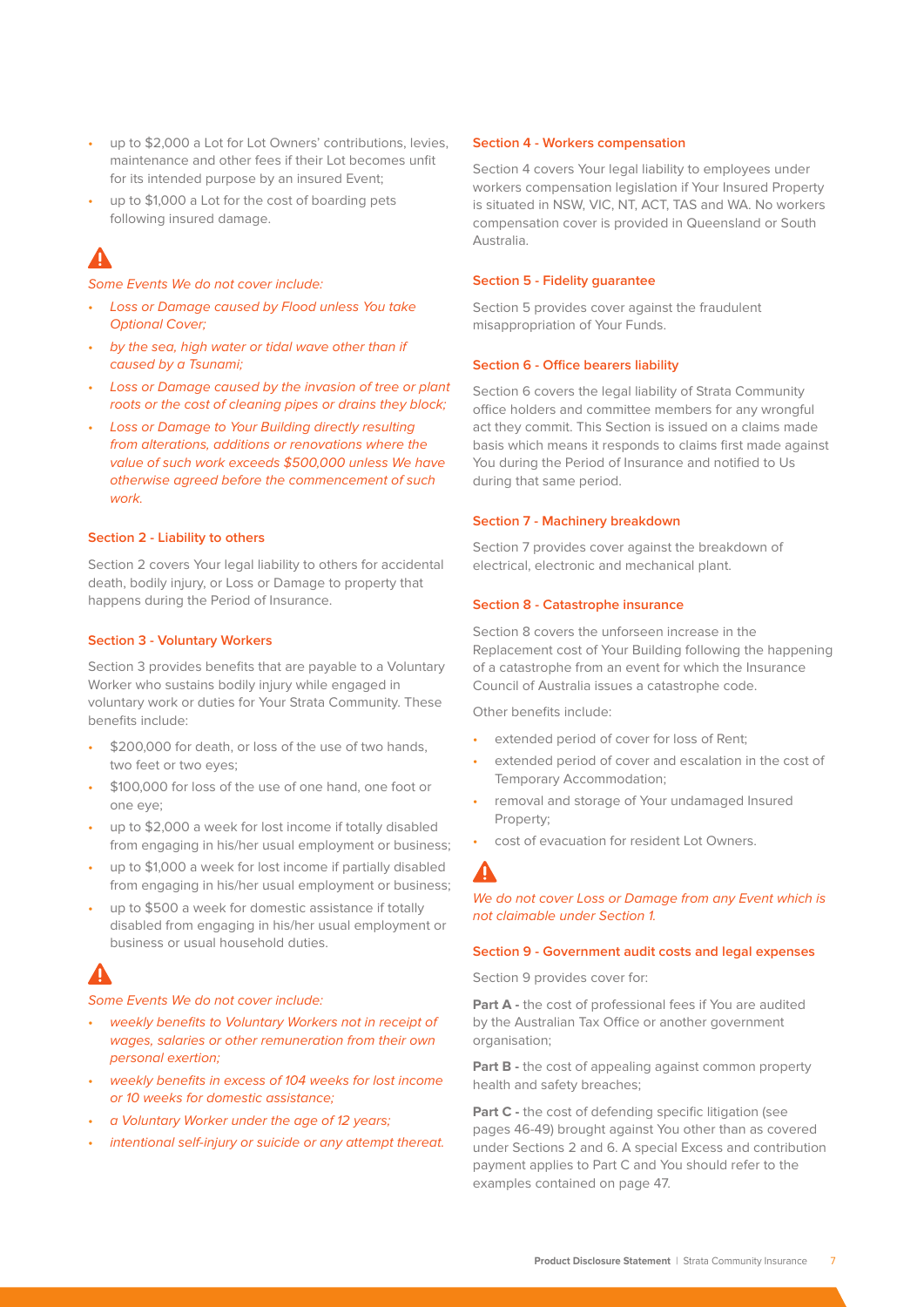#### **Section 10 – Lot Owners' fixtures and fittings**

Lot Owners occasionally replace existing or install additional fixtures and fittings in their Lot without Your Strata Community knowledge.

When this occurs the cost of these improvements may not be included when arriving at the building replacement cost, thus increasing the possibility of under-insurance in the event of a major loss.

This Section 10 covers the Replacement cost of such installations following Loss or Damage covered under Section 1. There is a limit to the amount We pay (up to 10% of the Sum Insured) and the cover is also subject to the terms, conditions and exclusions of Section 1 and the General Exclusions.

#### **Section 11 - Loss of Lot market value**

Section 11 covers the reduction in the market value of a Lot or Lots following a total loss or constructive total loss, or partial loss of Your Insured Property when permission to rebuild is limited or restricted by any Public or Statutory Authority that results in all or some Lot titles being terminated.

Please read the appropriate Sections in the Policy Wording for full details of the terms, conditions, exclusions and limits that apply to all sections and how We settle claims.

## **Other** important information

Some other important things to remember are:

- Keep records such as receipts, invoices or other evidence of ownership and value of property that You insure as proof of ownership and value should You have to make a claim.
- When Your Insured Property is a total loss and We have paid out the total Sum Insured, the cover under Section 1 ceases. If You rebuild or replace Your Insured Property, You will need to take out new cover and pay the applicable Premium.
- Pay Your Premium on time because if it is not paid by the due date You may not have cover and Your Policy may be cancelled. If Your payment is dishonoured You may not have cover and Your Policy may be cancelled. Strata Community Insurance will give You written notice of cancellation.
- Throughout the Period of Insurance and when renewing Your insurance with Us You must advise if circumstances relevant to Your Policy have changed. Strata Community Insurance will notify You in writing of any effect a change may have on Your existing insurance or its renewal.

Further We may also cancel Your Policy as permitted by law or refuse to pay or reduce the amount We pay under a claim if You:

• do not comply with the cover conditions as detailed in the Policy Wording;

- do not comply with Your duty of disclosure; or
- make a fraudulent claim.

## **Monetary limits** on cover

We can insure You up to the amount of the Sum Insured or other specified limits for Your Insured Property. These amounts are specified in the relevant clauses in the Policy Wording or on the Schedule.

Covers for Liability to others, Office Bearers Liability, Machinery Breakdown and Government Audit Costs and Legal Expenses insure You up to a set Sum Insured that is shown on the Schedule.

## **Review Your** sums insured regularly

You need to make sure You are happy with the relevant sum(s) insured and limits.

If You do not adequately insure yourself You may have to bear the uninsured proportion of any loss yourself.

For example, if You don't have a sufficient Sum Insured to replace Your Insured Property at new cost You will bear the shortfall. The cost of demolition and removal of debris from the site, and other costs such as the cost of employing an architect or surveyor, the replacement of other structures such as driveways, roadways, kerbing, above and below ground services should all be included in the Sum Insured. If You are unsure whether Your Insured Property is insured for the correct amount, You should seek professional advice.

You should also advise Strata Community Insurance of any changes in the details of the information You have given Us such as alterations or extensions to Your Insured Property. If You do not do so Your insurance may not be sufficient.

# **Payment** of Excesses

Excesses may apply to any claim under this insurance.

An Excess is an amount You may have to pay each time You make a claim under this insurance policy. The Excesses that are applicable are shown on the Schedule, and/or within the relevant Sections.

An Excess will be applied for each incident where a claim is made.

We will tell You the amount of any Excess when You apply for cover. They may vary according to a number of factors, such as Your risk location and Your insurance history.

# **Goods and Services Tax (GST) Notice**

The Policy Wording part has provisions relating to GST that You should read in full (see Goods and Services Tax on page 15). In summary, they are as follows: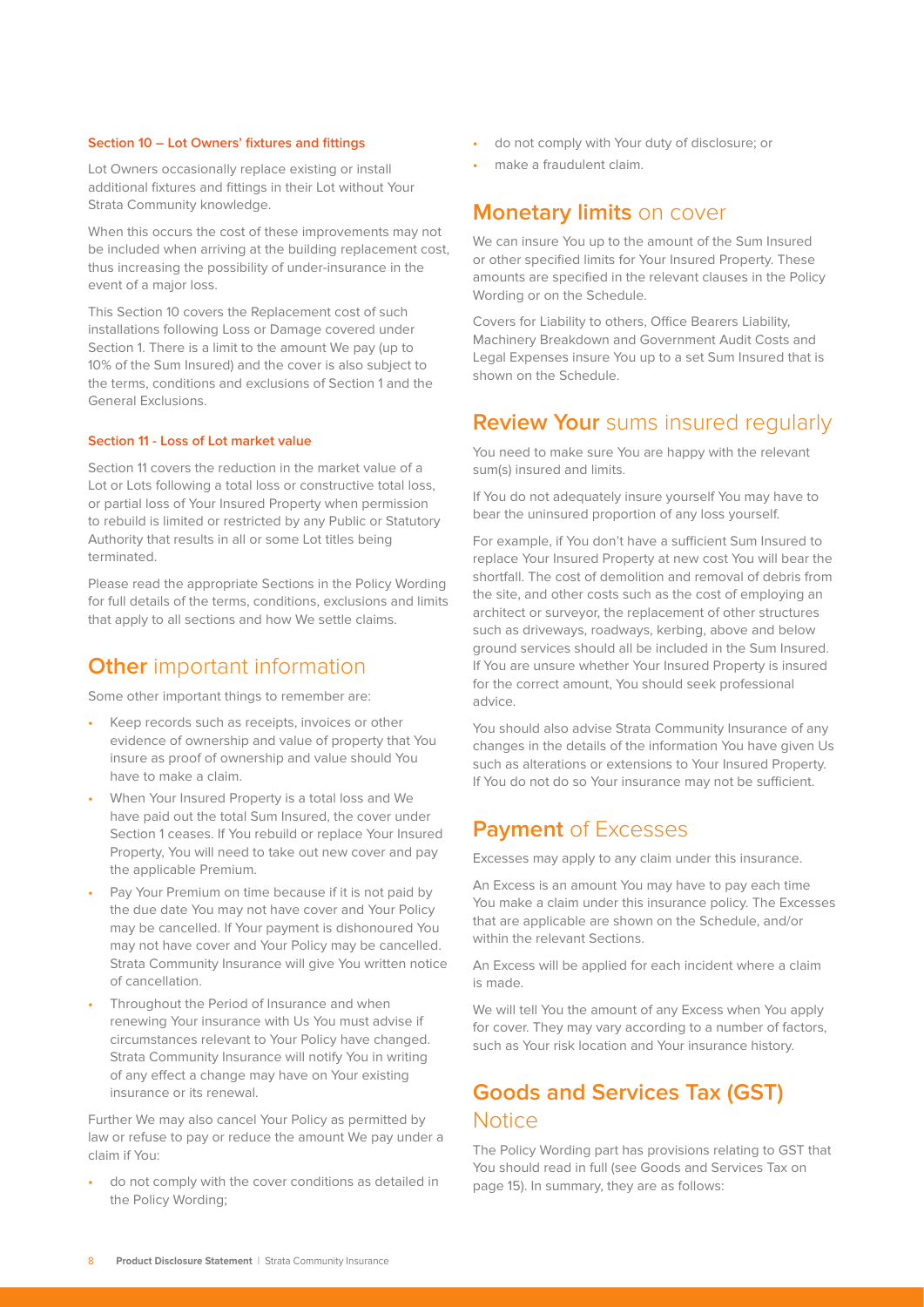- The amount of Premium payable by You for this Policy includes an amount on account of the GST on the Premium (including any administration fee charged by Strata Community Insurance).
- The Sum Insured and other limits of insurance cover shown on Your Policy documentation are GST inclusive.
- When We pay a claim, Your GST status will determine the maximum amount We pay You.

There may be other taxation implications affecting You, depending upon Your own circumstances. We recommend that You seek professional advice.

# **Applying** for cover

When You apply for cover under this Policy We may, based on the information You provide, be able to offer cover and terms specific to You. Once We have agreed to cover You We will issue You with a Schedule confirming this, including the following information:

- the Sum Insured and Situation of Your Insured Property;
- Excess(es) applicable;
- Premium including taxes and charges and any administration fee charged by Strata Community Insurance.

# **The cost** of this insurance

In order to calculate Your Premium, We take various factors into consideration, including:

- the cover required and sum(s) insured:
- the address of Your Insured Property:
- Your insurance history;
- the security features of Your Insured Property.

The Premium also includes amounts payable in respect of compulsory government charges including Stamp Duty, GST, any Fire Service Levy (where applicable) and Strata Community Insurance's administration fee (see their Financial Services Guide for details).

When You apply for this insurance, You will be advised of the Premium. If You choose to effect cover, the amount will be set out on the Schedule.

# **Cooling off period**

You have twenty-one (21) days after buying or renewing Your Policy to decide if it meets Your needs and You wish to continue with the insurance. If You notify Us in writing within this period that You wish to cancel Your Policy as from its start date, We will refund Your Premium less any government taxes or duties that are non-refundable or remain payable by Us but We will not refund any policy administration or instalment fees.

This cooling off right does not apply if You have made or are entitled to make a claim.

Even after the cooling off period ends You still have cancellation rights, however We may deduct certain amounts from any refund (see "Cancelling Your Policy" in the Policy Wording).

# **Your duty** of disclosure

Before You enter into a contract of general insurance with Us, You have a duty, under the Insurance Contracts Act 1984, to disclose to Us every matter that You know, or could reasonably be expected to know, is relevant to Our decision whether to accept the risk of the insurance and, if so, on what terms.

You have the same duty to disclose those matters to Us before You renew, extend, vary or reinstate a contract of general insurance.

This duty of disclosure applies until the contract is entered into (or renewed, extended, varied or reinstated as applicable).

Your duty however does not require disclosure of any matter:

- that diminishes the risk to be undertaken by Us; or
- that is of common knowledge; or
- that We know or, in the ordinary course of Our business as an insurer, ought to know; or
- as to which compliance with Your duty is waived by Us.

#### **Non-disclosure**

If You fail to comply with Your duty of disclosure, We may be entitled to reduce Our liability under the contract in respect of a claim, cancel the contract, or both.

If Your non-disclosure is fraudulent, We may also have the option of avoiding the contract from its beginning.

# **The General Insurance** Code of Practice

The General Insurance Code of Practice (Code) was developed by the Insurance Council of Australia, and aims to:

- promote better and more informed relations between insurers and their customers;
- improve consumer confidence in the general insurance industry;
- provide better mechanisms for the resolution of complaints and disputes between insurers and their customers; and
- commit insurers and the professionals they rely upon to higher standards of customer service.

We are a signatory to the Code and, together with Strata Community Insurance, keenly support the standards set out in the Code.

You can obtain more information on the Code and how it assists You by contacting Strata Community Insurance or by visiting **www.codeofpractice.com.au**.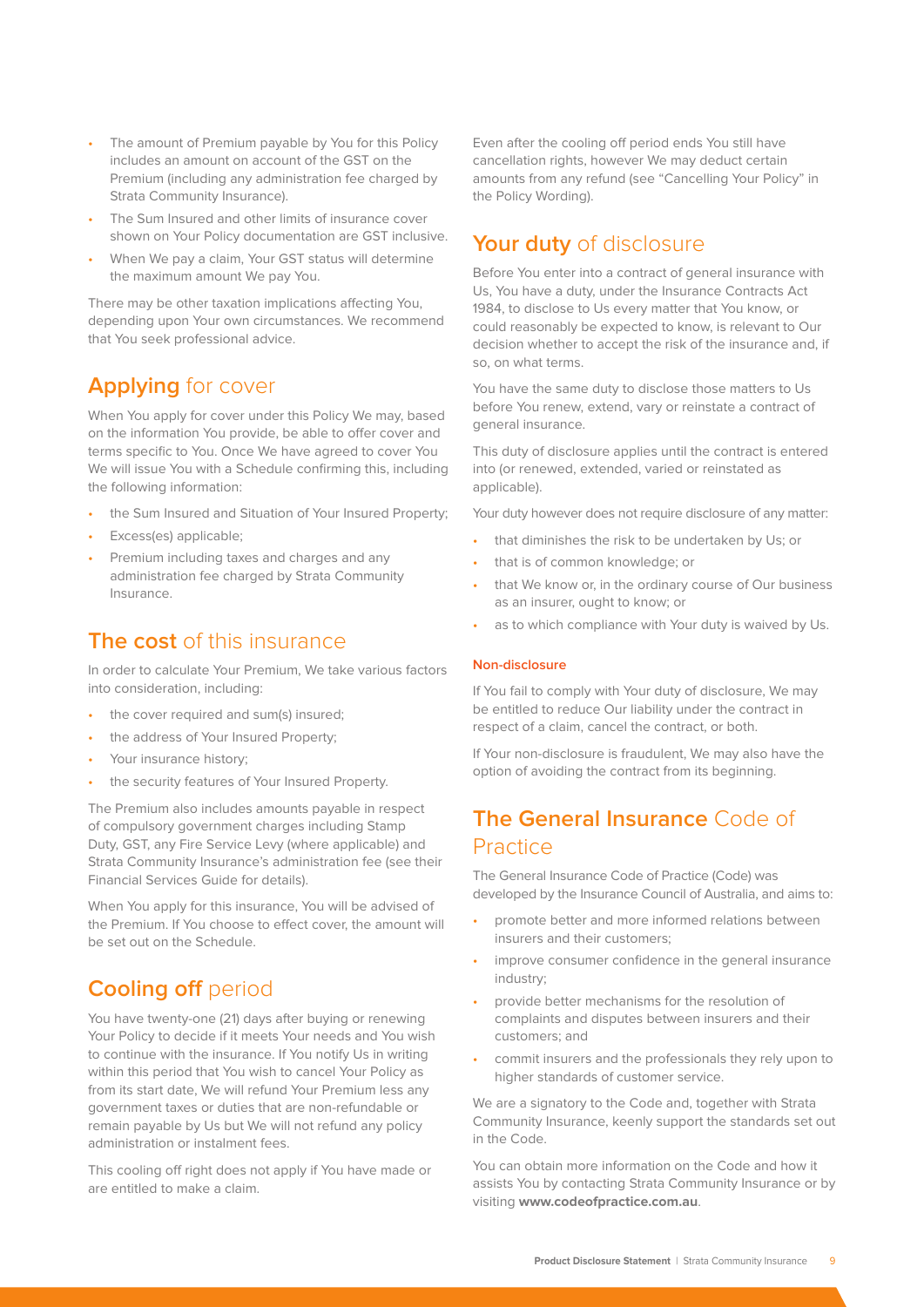# **How to** make a claim

You should contact Strata Community Insurance as soon as possible to advise of any incident that could lead to a claim.

Having the required documentation and if possible photographs of the items will assist in having Your claim assessed and settled.

#### **When You make a claim You must:**

- provide details of the incident and when requested complete the claim form We send You;
- allow Us or Strata Community Insurance to inspect Your Insured Property and take possession of any damaged item;
- take all reasonable steps to reduce the Loss or Damage and prevent further Loss or Damage;
- inform the police immediately following theft, vandalism, malicious damage or misappropriation of money or property;
- not dispose of any damaged items without first obtaining approval from Us or Strata Community Insurance; and
- not get repairs done, except for essential temporary repairs, until We or Strata Community Insurance give You authority and subject to Our and Strata Community Insurance's right to choose the repairer or supplier.

These are only some of the things that You must do if making a claim. Please refer to "Claims procedures" in the Policy Wording part which sets out claims information and what You must do if making a claim.

# **Dispute resolution** process

Both We and Strata Community Insurance have complaints handling and internal dispute resolution procedures and this service is available to You free of charge. If You would like to make a complaint please contact Us or Strata Community Insurance and ask to speak to a dispute resolution specialist.

We will respond to Your complaint within fifteen (15) working days and if You are not satisfied with Our answer We will treat Your complaint as a dispute. The matter will then be referred to Our Internal Disputes Resolution section and they will respond to You within fifteen (15) working days.

If You are still not happy with the outcome You may have Your matter referred to the Financial Ombudsman Service (FOS). The FOS provides a free and independent dispute resolution service for consumers who have general insurance disputes falling within its terms of reference.

Determinations of the FOS are binding on Us and Strata Community Insurance but are not binding on You.

Contact details for the FOS are:

The Financial Ombudsman Service Limited **Phone:** 1300 78 08 08 **Post:** GPO Box 3, Melbourne VIC 3001 **Website:** www.fos.org.au

# **Privacy Act information**

Both We and Strata Community Insurance are committed to safeguarding Your personal information in a responsible manner and in accordance with the Privacy Act 1988 (Cth). The following is a summary of the ways the privacy of Your personal information is protected.

Further information is available in Our Privacy Policy available at **http://www.allianz.com.au** and the Strata Community Insurance Privacy Policy available at **http:// www.stratacommunityinsure.com.au**.

#### **How We Collect Your Personal Information**

We and Strata Community Insurance usually collect Your personal information from You or Your agents. We may also collect it from Our or Strata Community Insurance's agents and service providers; other insurers and insurance reference bureaus; people who are involved in a claim or assisting in investigating or processing claims, including third parties claiming under Your Policy, witnesses and medical practitioners; third parties who may be arranging insurance cover for a group that You are a part of; law enforcement, dispute resolution, statutory and regulatory bodies; marketing lists and industry databases; and publicly available sources.

#### **Why We Collect Your Personal Information**

We and Strata Community Insurance collect Your personal information to enable the provision of products and services, including assessing applications for insurance, administering insurance policies, and to process and settle claims; offer Our and Strata Community Insurance's products and services and those of related companies, brokers, intermediaries and business partners that may interest You; and conduct market or customer research to determine those products or services that may suit You. You can choose not to receive such product or service offerings by:

- calling the Allianz Direct Marketing Privacy Service Line on 1300 360 529, EST 8am to 6pm Monday to Friday, or going to Our website's Privacy section at **www. allianz.com.au**; or
- with respect to Strata Community Insurance, contacting them using the details on the back cover of this document.

If You do not provide Your personal information, We and Strata Community Insurance may be unable to provide these products and services.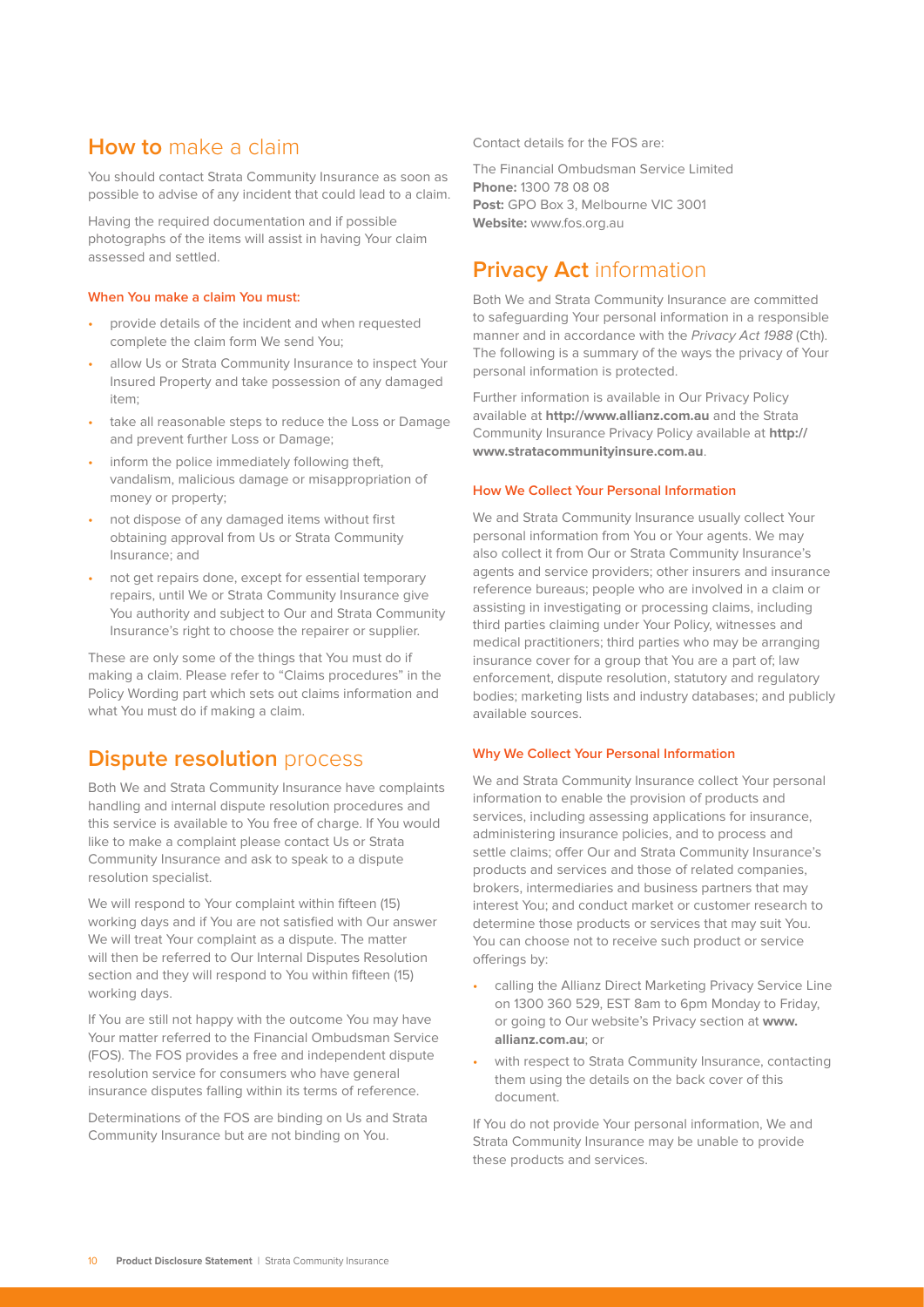#### **Who We Disclose Your Personal Information To**

We and Strata Community Insurance may disclose Your personal information to others with whom We or Strata Community Insurance have business arrangements for the purposes listed in the paragraph above or to enable them to offer their products and services to You. These parties may include insurers, intermediaries, reinsurers, insurance reference bureaus, related companies, advisers, persons involved in claims, external claims data collectors and verifiers. Disclosure may also be made to parties listed as co-insured on Your Policy, family members or agents authorised by You, government, law enforcement, dispute resolution, statutory or regulatory bodies, or as required by law.

#### **Disclosure Overseas**

Your personal information may be disclosed to other companies in the Allianz Group, business partners, reinsurers and service providers that may be located in Australia or overseas. The countries this information may be disclosed to will vary from time to time, but may include Canada, Germany, New Zealand, United Kingdom, United States of America and other countries where the Allianz Group has a presence or engages subcontractors. We and Strata Community Insurance regularly review the security of systems used for sending personal information overseas. Any information disclosed may only be used for the purposes of collection detailed above and system administration.

#### **Access to Your Personal Information and Complaints**

You may ask for access to the personal information both We and Strata Community Insurance hold about You and seek correction by:

- calling Us on 1300 360 529 EST 8am-6pm, Monday to Friday; or
- with respect to Strata Community Insurance, contacting them using the details on the back cover of this document.

Our and Strata Community Insurance's Privacy Policies contain details about how You may make a complaint about a breach of the privacy principles contained in the Privacy Act 1988 (Cth) and how Your complaints will be dealt with.

#### **Telephone Call Recording**

We and Strata Community Insurance may record incoming and/or outgoing telephone calls for training or verification purposes. Where Your telephone call is recorded, You can be provided with a copy at Your request, where it is reasonable to do so.

# **Updating Our Product Disclosure** Statement

Information in the PDS may need to be updated from time to time. Strata Community Insurance will provide You with a new PDS, Supplementary PDS or other compliant document to update the relevant information except in limited cases. Where the information is not correcting a misleading or deceptive statement or omission, or is not something that would be materially adverse from the point of view of a reasonable person considering whether to buy this insurance, Strata Community Insurance may provide You with notice of this information in other forms or keep an internal record of such changes. A copy of any updated information is available to You at no cost by calling Strata Community Insurance.

Other documents may form part of the PDS and if they do We will tell You in the relevant document.

# **Financial Claims** Scheme

This Policy is a protected policy under the Financial Claims Scheme (FCS), which protects certain insured's and claimants in the event of an insurer becoming insolvent and being unable to meet their obligations under a contract of insurance. In the unlikely event of Us becoming insolvent, a person entitled to claim under the Policy may be entitled to payment under the FCS provided they meet the eligibility criteria.

More information about the FCS may be obtained from the APRA website at **http://www.apra.gov.au** and the APRA hotline on 1300 55 88 49.

# **Further information** and confirmation of transactions

If You have any queries, need to clarify any of the information contained in this document or wish to confirm any transaction under Your insurance, please contact Strata Community Insurance using the contact details shown on the back cover of this document. If You need to contact Us, Our address is shown under the 'Insurer' part of this PDS.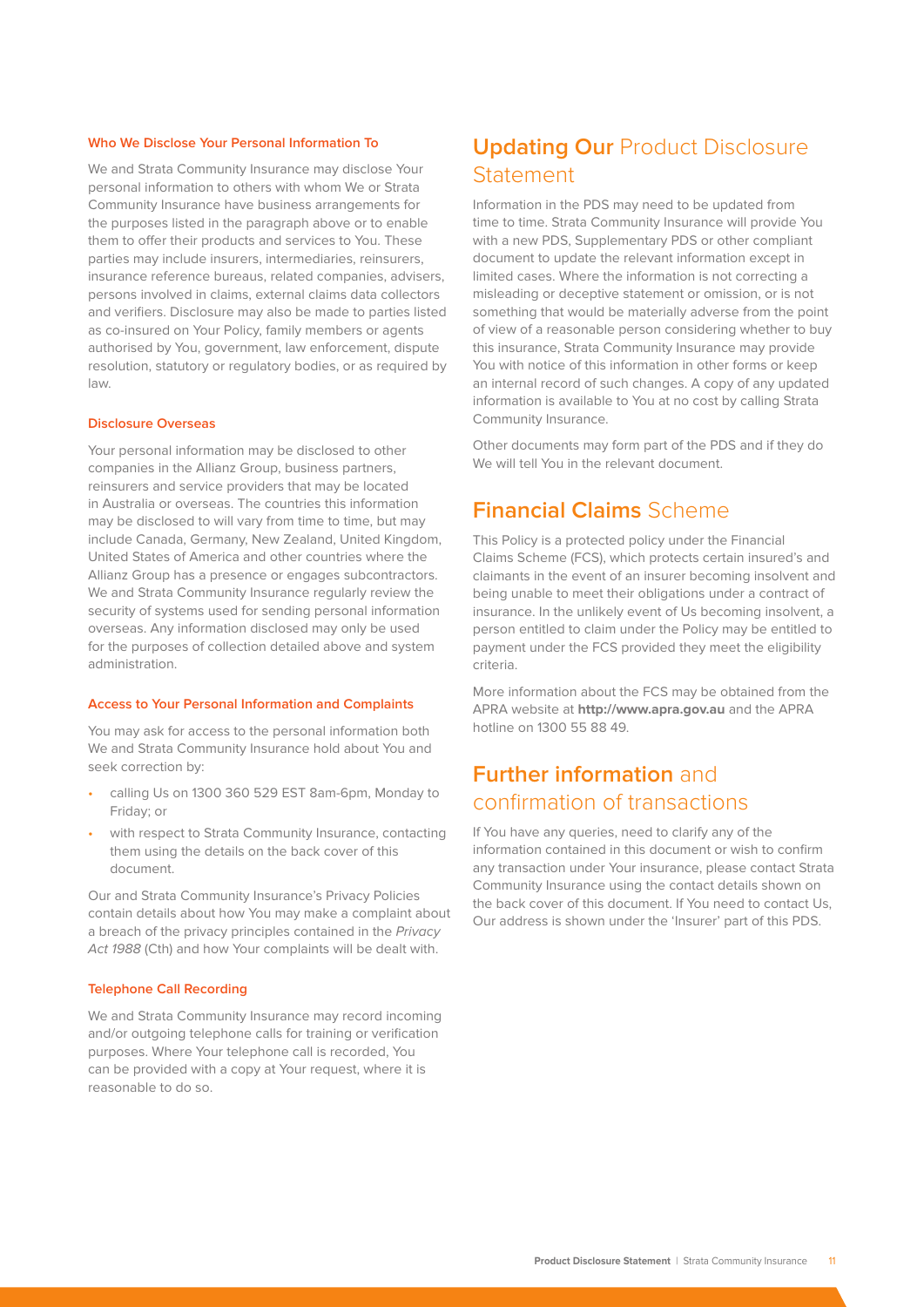

# **Policy Wording:**  Residential Strata Community

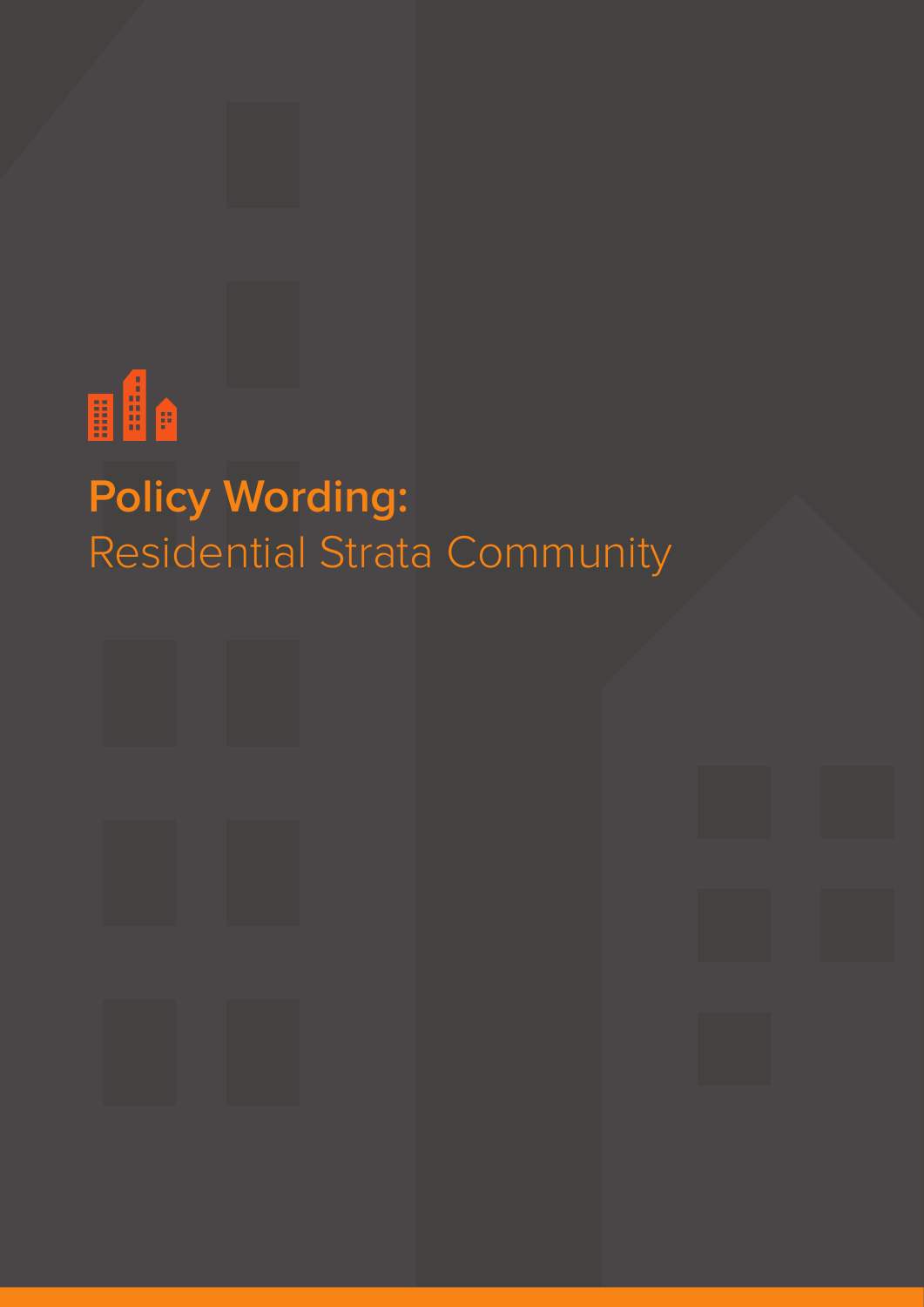## **Important** information

It is very important that You read the Policy carefully and make sure You are satisfied with this insurance

# **What makes up** this Policy

This Policy Wording, the Schedule and any Endorsements:

- must be read together as they form Your insurance contract;
- set out what You are insured for and those circumstances where You will not be insured.

Some words and expressions have been given a specific meaning in this Policy and You will find their meaning in the General Definitions and individual Section Special Definitions.

# **Payment** of Premium

Provided We receive the Premium, We will insure You as set out in this Policy and the Schedule.

You may elect to pay Your Premium annually in one payment or by instalments.

# **Payment** by Instalment

When You elect to pay Your Premium by instalments by way of a direct debit from Your credit card or financial institution these payments will be deducted on the date or frequency nominated. You must tell Us, not later than seven (7) days before Your next instalment is due, if these details change.

If You do not do so We may not pay a claim under this Policy if, at the time the claim occurred, any instalment of Premium has remained unpaid for more than 31 days.

If Your credit card provider or financial institution dishonours a direct debit payment due to lack of funds in Your account, or any other reason. We may charge You for any direct and indirect costs that We incur arising from Your payment being dishonoured.

Further if any instalment remains unpaid for 31 days We may cancel this Policy. We will do so by sending You notice confirming the action We intend to take and when such cancellation will become effective.

# **Adjustments** on renewal

#### **Notice**

At least fourteen (14) days before Your Policy expires, We will send You a renewal Schedule detailing any changes to Your Sums Insured, Premium and charges, and if any, changes to the terms, conditions and Excesses that previously applied.

You should carefully check all these details and promptly advise Strata Community Insurance if You wish to vary any of the limits.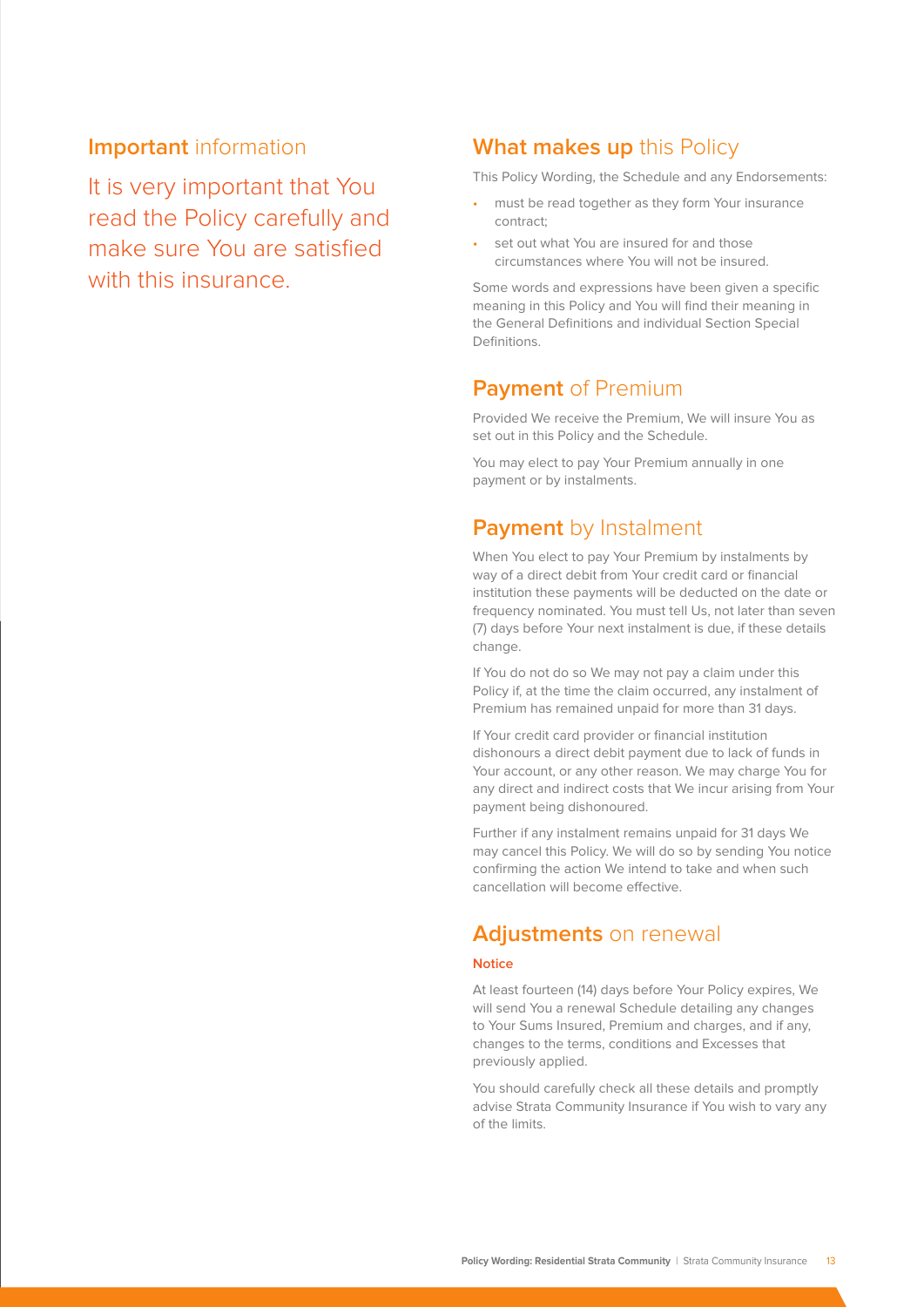#### **Indexation**

If Your Insured Property suffers Loss or Damage during the Period of Insurance We will increase Your Sum Insured under **Section 1 Part A - 1** and **2** by reference to the Cordell Housing Index Price (CHIP) increase since the start date of the current Period of Insurance.

On renewal We will increase Your Sums Insured under **Section 1 Parts A** and **B** and **Section 8** by reference to the Cordell Housing Index Price (CHIP) increase during Your previous Period of Insurance.

The renewal Schedule We send You will show Your updated Sums Insured and the Premium applicable thereto. You should promptly advise Strata Community Insurance should You wish to vary these updated Sums Insured.

Indexation does not apply:

- i. if Your Sums Insured under **Section 1 Parts A** and **B** and **Section 8** exceed \$100,000,000 in total;
- ii. to any other policy limit contained in **Sections 1** and **8**.

# **Instalment** payments

If paying by instalments, We will automatically continue Your cover on the terms contained in the renewal offer We send You. We will, unless You advise Us to the contrary, continue to deduct Your instalment payments during the next Period of Insurance.

If a claim occurs in the previous Period of Insurance and You do not notify Us until after the Premium and other conditions for the next Period of Insurance are determined We may require You to pay an additional Premium. This condition does not affect any other rights that We have, including the rights We have under Your duty of disclosure.

# **Loyalty** discount

Based on Your claims experience and the length of time Your Policy has been continuously insured with Us You may be entitled to a loyalty discount which will apply automatically to the base premium. The amount of Your discount will vary depending on how long You have held a continuously insured claims free Policy with Us. The discount will only apply to the extent any minimum premium is not reached. Your Schedule will show when You qualify for a loyalty discount.

# **You must disclose** all previous claims

You are asked at the time You take out this insurance to give Us full and correct details concerning any:

- renewal or insurance Policy declined, cancelled or refused, or where any Excess was imposed;
- claim refused by an insurer;
- claim made;

in relation to You because any of these may affect the Premium and extent of insurance.

For example We may be entitled to:

- charge You an additional Premium;
- impose (back dated) restrictions declining Your insurance back to when this information should have been advised to Us;
- decline to insure You;
- refuse a claim.

When renewing Your Policy with Us You must also advise Us of any changes to Your claims or insurance history. We will notify You in writing of the effect a change may have on Your renewal.

# **Claims** procedures

#### **1. What You must do**

As soon as You discover that something has happened that is likely to result in a claim, You must:

- (a) take all reasonable steps to reduce Loss or Damage and to prevent any further Loss or Damage;
- (b) inform the police immediately following theft. vandalism, malicious or intentional damage, or misappropriation of money or property.

## **2. What You must not do**

Whatever the circumstances You must not:

- (a) admit guilt or fault (except in court or to the Police);
- (b) admit or deny liability if an incident occurs which is likely to result in someone claiming against You for something We insure;
- (c) offer or negotiate to pay a claim;
- (d) dispose of any damaged items without first seeking Our approval.

### **3. How to make a claim**

When You make a claim You must:

- (a) promptly inform Strata Community Insurance by telephone, in writing or in person. If Your notification is late and results in higher costs for Us or harms Our investigation opportunities Our liability may be reduced and it may even be reduced to nil;
- (b) provide details of what has occurred and when requested complete and return Our claim form promptly together with all letters, documents, valuations, receipts or evidence of ownership that You have been asked to provide;
- (c) provide written statements under oath if We require it;
- (d) be interviewed about the circumstances of the claim, if We require this;
- (e) allow Us to inspect Your Insured Property and take possession of any damaged item to deal with it in a reasonable way;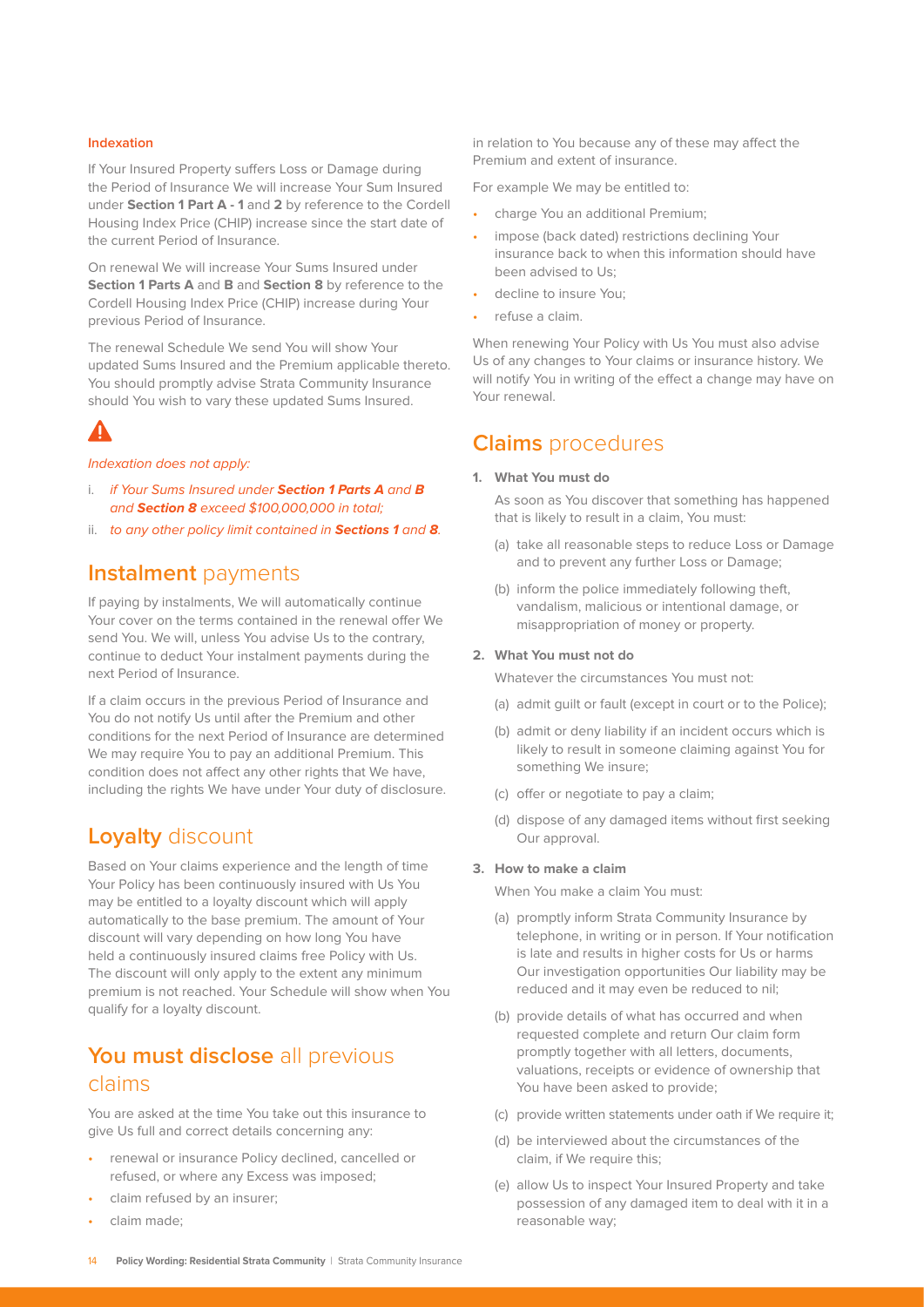(f) provide Us as soon as possible with every notice or communication received concerning a claim by another person or concerning any prosecution, inquest or other official inquiry arising from the Event.

## **4. Approval needed for repairs**

You are not authorised to commence repairs without Our approval except for essential temporary repairs permitted under Event 1) h) of **Part A** of **Section 1**,

### **5. Repairs or Replacement**

We have the right to nominate the repairer or supplier to be used. If after We have assessed Your claim, You are required to enter into a contract with a third party to replace or reinstate Loss or Damage to Insured Property that We have agreed to pay You will enter into that agreement with the third party as Our agent unless We otherwise advise in writing.

#### **6. You must assist Us**

Before We will pay anything under this Policy, You must:

- (a) comply with all the requirements of this Policy;
- (b) give Us all information and assistance which We reasonably require in relation to the claim and any proceedings; and
- (c) allow Us access to any and all documents that We reasonably require to ascertain the maintenance history of the Building.

#### **7. False or misleading information**

We may deny part or all of Your claim if You are not truthful and frank in any statement You make in connection with a claim or if a claim is fraudulent or false in any respect.

We may also report any suspected fraudulent act to the Police for further investigation.

#### **8. Claim administration and legal proceedings**

When a claim is admitted under this Policy, We have the right at Our discretion to exercise all Your legal rights relating to the claim and to do so in Your name.

We will take full control of the administration, conduct or settlement of the claim including any recovery or defence that We may consider is necessary.

#### **9. Salvage value**

We are entitled to any salvage value on recovered items and damaged items that have been replaced.

#### **10. Contribution**

Where a claim covered under this Policy is also insured elsewhere, We may exercise Our right to seek contribution from the other insurer or insurers.

# **Acts or omissions** of Your Strata Community Manager

We will not deny liability for a claim, or reduce the amount of a claim, if Our right of denial or reduction is solely caused by an act, error or omission of Your Strata Community Manager while acting on Your behalf.

# **Cancelling** Your Policy

- (a) You may cancel all or part of this Policy at any time by giving Us notice in writing.
- (b) We may cancel this Policy on any of the grounds set out in the *Insurance Contracts Act 1984* (Cth) and We will always tell You of this in writing.
- (c) When We have agreed to accept payment of Premium by instalments We may cancel this Policy if at least one instalment remains unpaid in excess of 31 days from the date on which it was due and payable.
- (d) On cancellation, a refund of Premium will be calculated equal to the unexpired period of this Policy less any administration fee and any non-refundable Government charges and any component of the Premium relating to levies where applicable.
- (e) Where We have paid the total Sum Insured on a claim under any Section, that Section of Your Policy with Us is deemed to have been fulfilled and there is no refund of any Premium.

# **Goods and Services Tax (GST) Notice**

The amount of Premium payable by You for this Policy includes an amount on account of the Goods and Services Tax (GST) on the Premium.

When We pay a claim, Your GST status will determine the amount We pay.

When You are:

(a) not registered for GST:

We will pay up to the Sum Insured, limit of indemnity or other Policy limit including GST.

- (b) registered for GST:
	- (i) and We have arranged services directly with the service provider, We will pay up to the relevant Sum Insured or other policy limit including GST
	- (ii) when We settle direct with You We will pay up to the Sum Insured, limit of indemnity or other Policy limit and where You are liable to pay an amount for GST in respect of an acquisition relevant to Your claim We will pay for the GST amount but We will reduce the GST amount We pay by the amount of any Input Tax Credits to which You are or would be entitled.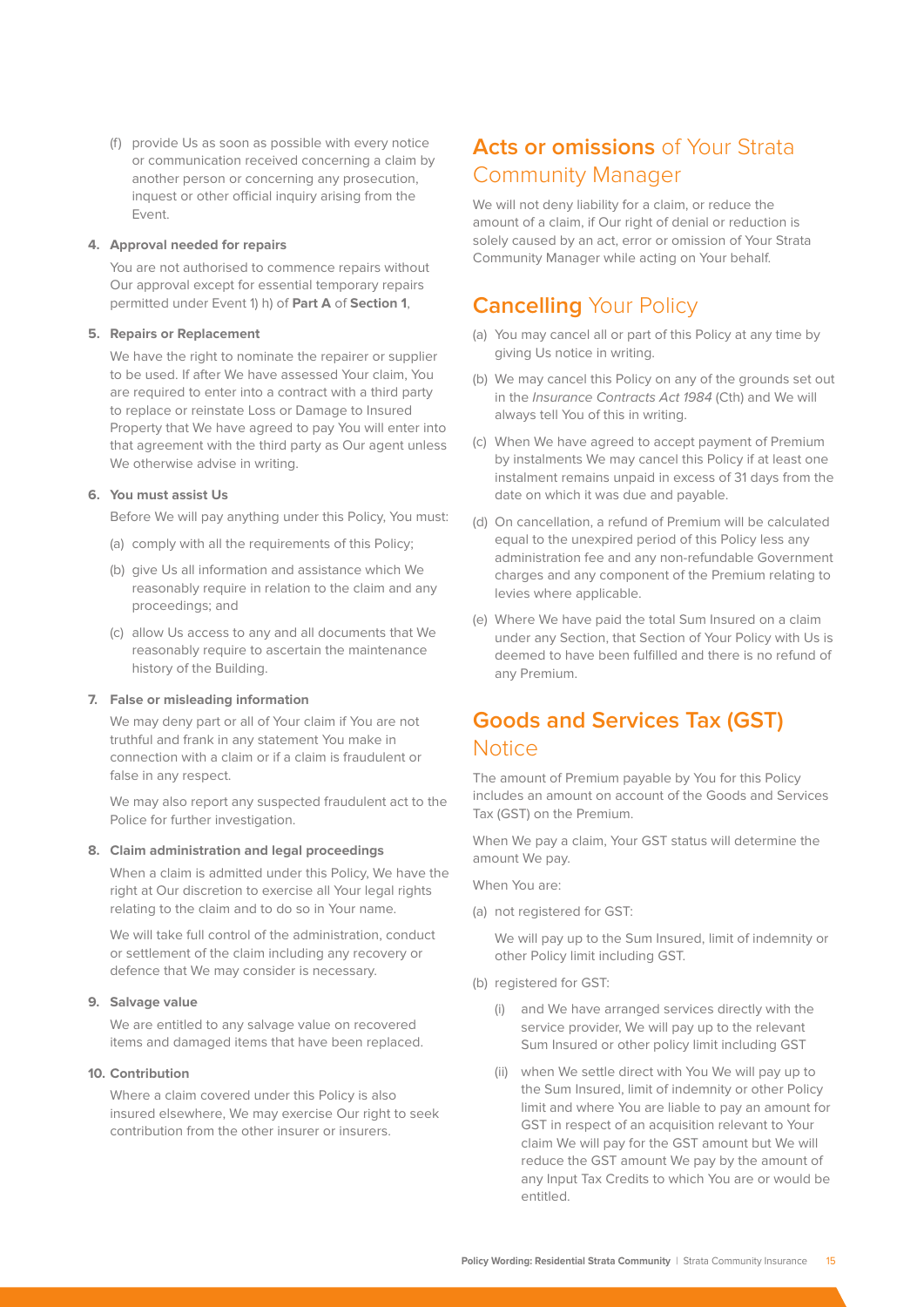You must advise Us of Your correct Australian Business Number and Input Tax Credit Entitlement. Any GST liability arising from Your incorrect advice is payable by You.

Where the settlement of Your claim is less than the Sum Insured or the other limits of insurance cover, We will only pay an amount for GST (less Your entitlement for Input Tax Credit) applicable to the settlement. This means that if these amounts are not sufficient to cover Your loss, We will only pay the GST relating to Our settlement of the claim.

GST, Input Tax Credit (ITC), Business Activity Statement (BAS) and Acquisition have the same meaning as given to those expressions in A New Tax System (Goods and Services Tax) Act 1999 and related legislation as amended from time to time.

Input Tax Credit Entitlement is Your entitlement to an Input Tax Credit on Your Premium as a percentage of the total GST on that Premium.

# **General conditions - which apply to** all Sections unless otherwise stated

#### **1. Alteration of risk**

You must promptly advise Us of any changes in the details of the information You have given Us, or if the nature of the occupation or other circumstances affecting Your Insured Property are changed in such a way as to increase the risk of Loss or Damage or the likelihood of liability losses.

If You do not do so We may not be liable for any loss, damage or liability caused or contributed to by any such change or alteration.

#### **2. Excess**

You must pay or contribute the amount of any Excess shown in this Policy or on the Schedule in accordance with the relevant Section. Payment of the Excess may be requested when the claim is lodged, or may be deducted from Our payment.

Any Excess applying to Loss or Damage caused by an earthquake or seismological disturbance that occurs during any one period of seventy two (72) consecutive hours will be considered as one Event and not within the period of any previous Event.

Should more than one Excess be payable for any claim under this Policy arising from the one Event, such Excesses will not be aggregated and the highest single level of Excess only will apply.

#### **3. Joint insureds, interested parties**

(a) When more than one party is named on the Schedule as an insured We will treat each as a separate and distinct party. The words You, Your, Yours will apply to each party in the same manner as if a separate Policy had been issued to each party;

(b) When any other party or entity has a legal insurable interest in Your Insured Property duly notated in Your records We will treat each party or entity as a third party beneficiary without notification or specification provided such interest is fully disclosed to Us in the event of Loss or Damage;

provided that as regards both a) and b) Our liability for any Sum Insured or other Policy limit for any one Event is not thereby increased.

Any act, breach or non-compliance with the terms and conditions of this Policy committed by any one such party or third party beneficiary:

- (a) shall not be prejudicial to the rights and entitlements of the other insured party(ies) or third party beneficiaries; provided that
- (b) the other insured party(ies) or third party beneficiaries upon becoming aware of any such act, breach or non-compliance which increases the risk of loss, damage or liability give Us written notice within a reasonable time.

#### **4. Reinstatement of Sum Insured**

After We have admitted liability for a claim We will:

- (a) for claims up to ten percent (10%) of Your Sum Insured:
	- (i) automatically reinstate Your Sum Insured and/ or other limits to their pre-loss amount without charge;
- (b) for claims in excess of ten percent (10%) of Your Sum Insured:
	- (i) automatically reinstate Your Sum Insured and/ or other limits to their pre-loss amount, however We may at Our option charge an additional Premium based on the amount of the claim and the unexpired term of the Policy.

## А

## This condition does not apply:

- (a) when We pay a total loss or constructive total loss;
- (b) when We pay the full Sum Insured;
- (c) to **Section 1**; Part A Events 7), 20), and 22) Part B Event 4), and Part C Event 7);
- (d) to **Sections 6** and **9**.

# **General exclusions** - what is not insured under any Section

We will not pay for any loss, damage, benefit, legal liability, compensation, or any other loss, costs, fees, charges or expenses of whatsoever kind, arising directly or indirectly from or in any way connected with: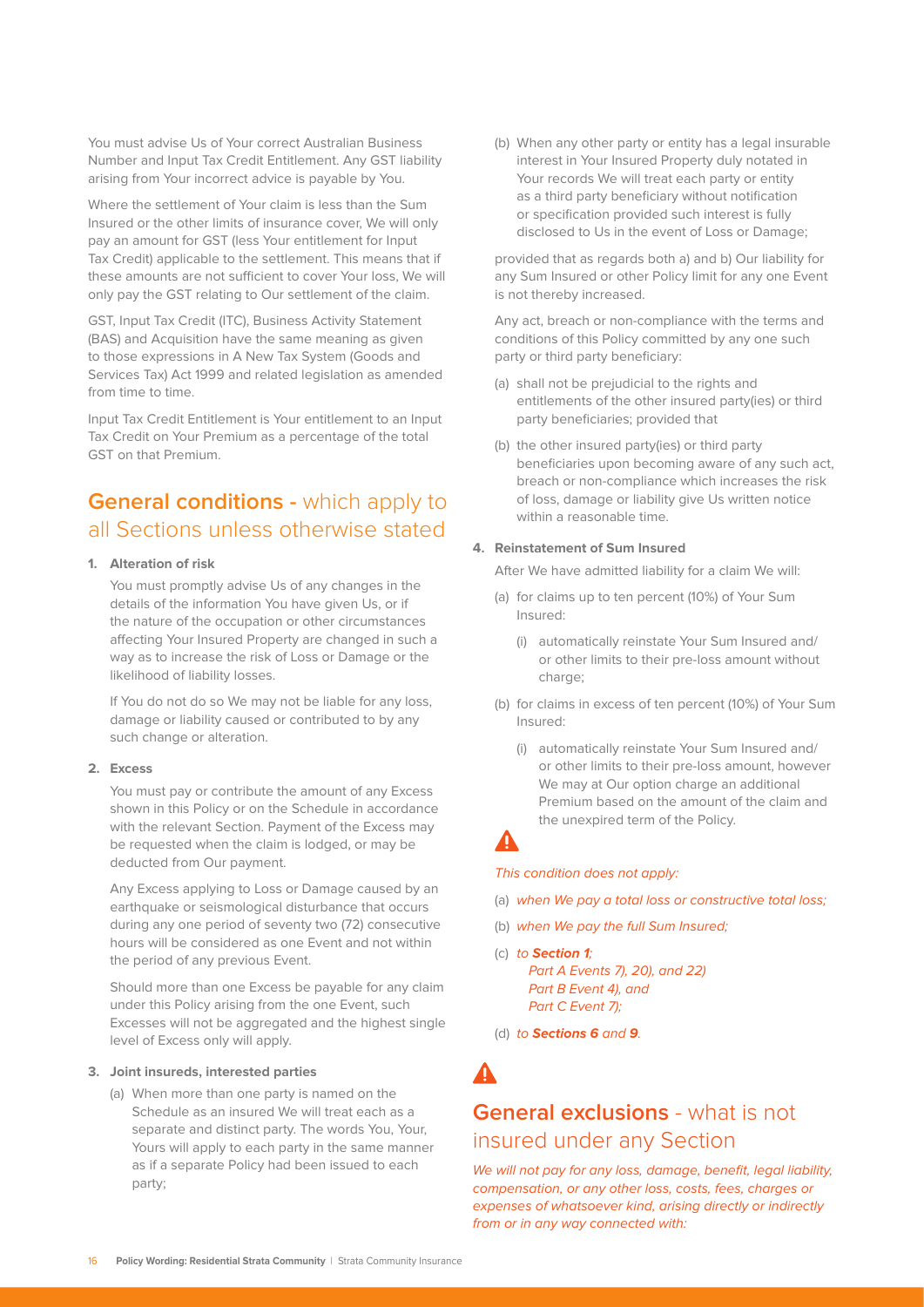#### **1. Act of Terrorism**

any Act of Terrorism where such act:

- (a) is directly or indirectly caused by, contributed to by, resulting from, or arising out of or in connection with biological, chemical, or nuclear weapons, pollution or contamination; or
- (b) is directly or indirectly caused by, contributed to by, resulting from, or arising out of or in connection with any action taken in controlling, preventing, suppressing, retaliating against or responding to an Act of Terrorism.

#### **2. Electronic Data**

- (a) total or partial destruction, distortion, erasure, corruption, alteration, misinterpretation or the misappropriation of Electronic Data,
- (b) error in creating, amending, entering, deleting or using Electronic Data, or
- (c) total or partial inability or failure to receive, send, access or use Electronic Data for any time or at all.

However cover is otherwise provided by this Policy for losses to Electronic Data arising out of fire, lightning, thunderbolt, explosion, implosion, earthquake, subterranean fire, volcanic eruption, impact, aircraft and/or other aerial device and/or articles dropped therefrom, sonic boom, theft which is a consequence of theft of any computer and/or computer hardware and/ or firmware and/or microchip and/or integrated circuit and/or similar device containing such Electronic Data, breakage of glass, the acts of persons taking part in riots or civil commotions or of strikers or of locked out workers or of persons taking part in labour disturbances which do not assume the proportions of or amount to an uprising, Storm, Rainwater, water and/or other liquids and/or substances discharged and/or overflowing and/ or leaking from any apparatus and/or appliance and/or pipes.

#### **3. Intentional damage**

any deliberate or intentional damage or liability or omission caused or incurred by You or by any person acting with Your express or implied consent unless for the purpose of preventing or eliminating danger to Insured Property or persons.

#### **4. Nuclear**

ionising radiation from, or contamination by radioactivity from,

- (a) any nuclear fuel or nuclear waste or
- (b) the combustion of nuclear fuel (including any selfsustaining process of nuclear fission), or
- (c) nuclear weapons material.
- **5. War**

war or warlike activities including invasion, act of a foreign enemy, hostilities (whether war is declared or not), civil war, rebellion, revolution, insurrection, use of military or usurped power, looting, sacking or pillage following any of these, or the expropriation of property.

#### **6. Lawful seizure**

the lawful seizure, detention, confiscation, nationalisation or requisition of the Insured Property.

# **General definitions -** the meaning of some words

The words listed below have been given a specific meaning in this Policy and these specific meanings apply when the words begin with a capital letter.

There are other definitions that are specific to individual **Sections** and these appear in the relevant Section.

### **Act of Terrorism**

means any act, or preparation in respect of action, or threat of action designed to influence the government de jure or de facto of any nation or any political division thereof, or in pursuit of political, religious, ideological or similar purposes to intimidate the public or a section of the public of any nation by any person or group(s) of persons whether acting alone or on behalf of or in connection with any organisation(s) or government(s) de jure or de facto, and which:

- (a) involves violence against one or more persons; or
- (b) involves damage to property; or
- (c) endangers life other than that of the person committing the action; or
- (d) creates a risk to health or safety of the public or a section of the public; or
- (e) is designed to interfere with or to disrupt an electronic system.

#### **Agreed Value**

means the Sum Insured shown on Your Schedule for **Section 1** at the time of Loss or Damage that results in all or some Lot Titles being terminated.

#### **Common Area**

means the area at Your Situation that is not part of any Lot or is identified as common.

#### **Depreciation**

means the reduction in the value of the item due to Wear and Tear.

#### **Earth Movement**

means heavage, landslide, land-slippage, mudslide, settling, shrinkage, subsidence or collapse.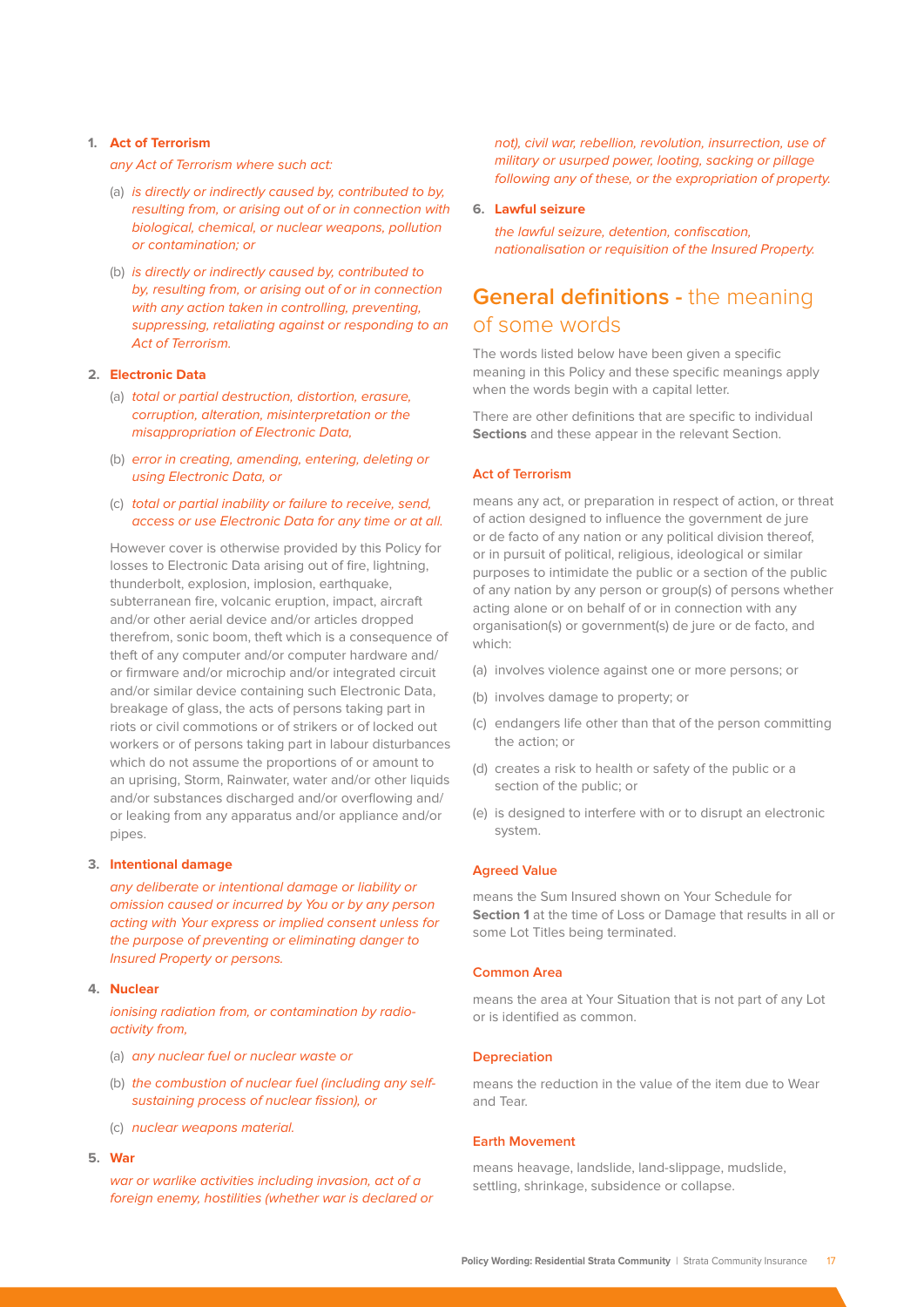#### **Electronic Data**

means any facts, concepts and/or information converted to a form usable for communications and/or displays and/ or distribution and/or processing by electronic and/or electromechanical data processing and/or electronically controlled equipment that includes but is not limited to programs and/or software and/or other coded instructions for such equipment.

#### **Endorsement**

means a written alteration to the terms, conditions, exclusions and limits of this Policy that are shown on and form part of the Schedule.

#### **Erosion**

means being worn or washed away by water, ice or wind.

#### **Event(s)**

means a happening or an incident not intended to happen that occurs during a particular interval of time, or a series of happenings or incidents consequent upon or attributable thereto, which causes or results in Loss or Damage or a legal liability to pay compensation which is claimable under this Policy.

#### **Excess**

means the amount You must pay towards each and every claim arising out of one Event or occurrence. You will find the amount of any Excess shown on the Schedule or within the Policy.

#### **Floating Floors**

means engineered, laminated, veneered or similar (prefinished) type flooring not fixed or attached to the subfloor but held in position by its own weight and/or skirting boards at perimeter walls.

#### **Flood**

means the covering of normally dry land by water that has escaped or been released from the normal confines of any of the following:

- (a) a lake (whether or not it has been altered or modified);
- (b) a river (whether or not it has been altered or modified);
- (c) a creek (whether or not it has been altered or modified);
- (d) another natural watercourse (whether or not it has been altered or modified);
- (e) a reservoir;
- (f) a canal;
- (g) a dam.

#### **Fusion**

means the process of fusing or melting together the windings of an electric motor following damage to the insulating material as a result of overheating caused by electric current.

#### **Indemnity Value**

means the cost to rebuild, replace or repair property to a condition that is equivalent to or substantially the same as but not better nor more extensive than its condition at the time of loss taking into consideration age, condition and remaining useful life.

#### **Insured Property**

#### (a) **Building**

Building means:

building or buildings as defined by the Strata Schemes Management Act, Strata Titles Act, Community Titles Act or similar legislation applying where Your Building is situated, including:

- (i) outbuildings;
- (ii) fixtures and structural improvements including fencing, gates, paths and roadways, retaining walls, awnings, external blinds and signs;
- (iii) tennis courts, in-ground swimming pools and spas;
- (iv) fixed or built in plant, equipment and appliances;
- (v) floor coverings but excluding carpets (whether fixed or un-fixed) and Floating Floors;
- (vi) marinas, wharves, jetties, docks, pontoons, swimming platforms, or similar type facilities (whether fixed or floating) that are used for noncommercial purposes and that do not provide fuel distribution facilities, unless You advise Us and We otherwise agree in writing;
- (vii) satellite dishes, radio, television and other antennas including their associated wiring, masts, footings, foundations, moorings and towers;
- (viii) underground and overhead services;
- (ix) unfixed building materials and uninstalled fittings that are to be fitted to Your Insured Property but limited to an amount not exceeding 10% of the Sum Insured for Insured Property, or \$100,000, whichever is the lesser.

#### (b) **Common Area Contents**

Common Area Contents means (but not so as to limit the generality thereof):

- (i) furniture, furnishings, household goods, light fittings, internal blinds, curtains, unfixed artwork, curios, fire extinguishers and the like;
- (ii) freestanding appliances such as refrigerators, freezers, washing machines and dryers, other electrical items;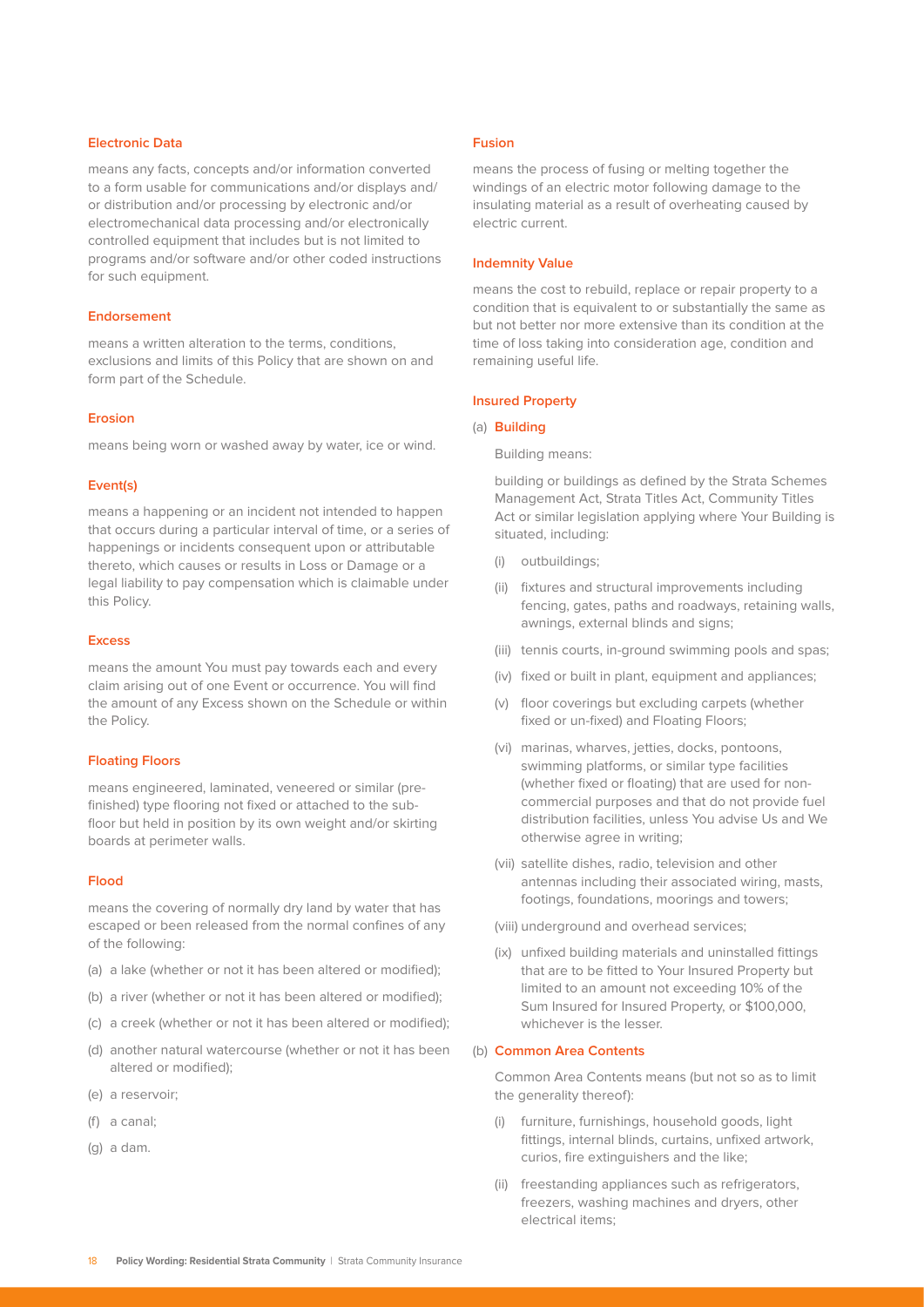- (iii) carpets (whether fixed or unfixed), floor rugs and Floating Floors;
- (iv) computers, electronic equipment and office equipment;
- (v) swimming pools or spas that are not in-ground including their covers and accessories;
- (vi) wheelchairs, garden equipment including lawn mowers, golf carts, golf buggies or other similar type items but only if such item is not required to be registered;

that You own or have legal responsibility for:

- at, in or adjacent to Your Situation, or
- − temporarily removed elsewhere in Australia including transit to and from Your Situation.

Building and Common Area Contents do not include:

- − aircraft, caravans, trailers, Vehicles (other than garden appliances not required to be registered), hovercraft and Watercraft including their accessories or spare parts whether fitted or not;
- − damage to internal paintwork and wallpapering of Lots in New South Wales and Australian Capital Territory unless You include Optional Cover 3 of **Section 1**;
- − livestock, fish, birds or other animals;
- − Lot Owners' Contents and any other personal property of theirs;
- − Lot Owners' Floating Floors installed within their Lot unless You include Optional Cover 2 of **Section 1**;
- − money, other than as covered under Event 14 of **Part A** of **Section 1**;
- − plants, hedges, trees, shrubs, gravel, shale, stones, clay or soil on paths or driveways or tennis courts, soil or bark or mulch in gardens other than as covered under Event 3 of **Part B** of **Section 1**;
- temporary wall, floor and ceiling coverings within a Lot;
- mobile or fixed air-conditioning units servicing an individual Lot (Queensland).

Where anything in this definition of 'Insured Property' is contrary to the Strata Schemes Management Act, Strata Titles Act, Community Titles Act or similar legislation applying where Your Building is situated the requirements of Your Act will apply.

### **Land Value**

means the sum certified by the Valuer General as being the value of the land at the Situation after due allowance has been made for variations or other special circumstances affecting such value either before or after the damage and which would have affected the value had damage not occurred.

#### **Loss or Damage**

means direct physical loss of, destruction of, or damage to property from any sudden and accidental cause not otherwise excluded by this Policy.

#### **Lot**

means an area shown on a plan as a Lot in terms of the Strata Schemes Management Act, Strata Titles Act, Community Titles Act or similar legislation applying where Your Insured Property is situated.

#### **Lot Owners(')**

means a person, persons or other entity registered as a proprietor or owner of a Lot in Your Building in terms of the Strata Schemes Management Act, Strata Titles Act, Community Titles Act or similar legislation applying where Your Insured Property is situated.

#### **Lot Owners' Contents**

means (but not so as to limit the generality thereof):

- (a) freestanding appliances such as dishwashers, washing machines and dryers;
- (b) computers, electronic and electrical equipment, garden equipment;
- (c) Lot Owners' business and personal effects, furniture, furnishings, carpets, floor rugs and Floating Floors installed within their Lot.

#### **Lot Owners' Fixtures and Improvements**

means any fixture or structural improvement installed by a Lot Owner for their exclusive use and which is permanently attached to or fixed to Your Insured Property so as to become legally part of it, including any improvements made to an existing fixture or structure.

#### **Members**

means and is limited to the interest of Proprietors, Members, Lot Owners or Shareholders in respect of the ownership of Your Insured Property in terms of the Strata Schemes Management Act, Strata Titles Act, Community Titles Act or similar legislation applying where Your Insured Property is situated. Their interest or liability as an owner and/or occupier of a Lot is not included unless otherwise specifically provided by this Policy.

#### **Period of Insurance**

means the period that You are insured. The commencement and expiry dates are shown on the Schedule.

#### **Policy**

means this Policy Wording, the Schedule (including any issued in substitution) and any Endorsements attaching to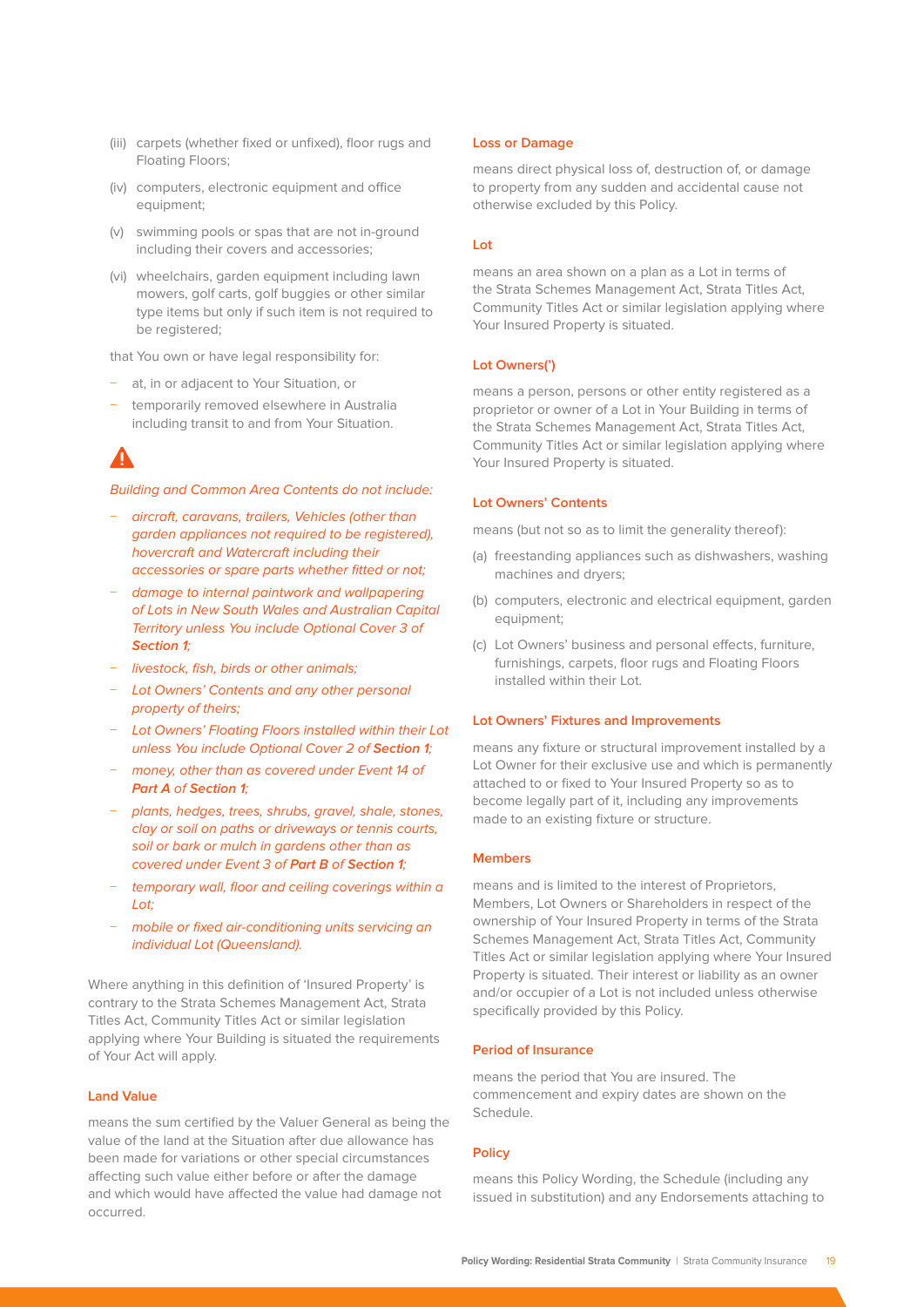or contained within those documents and which will be the legal contract between You and Us.

#### **Premium**

means any amount We require You to pay under the Policy. Government charges and/or levies will be added at the prevailing rate and separately identified on the Schedule.

#### **Rainwater**

means the rain that falls naturally from the sky. It includes Rainwater run-off over the surface of the land but not Flood.

#### **Rent**

means, as regards any Lot or part of Your Common Area leased to a Tenant, an amount of money calculated on the basis of the annual rentable value (including any 'outgoings' payable by a Tenant or lessee) that applied immediately prior to the happening of Loss or Damage less any commission or charges You are not required to pay to a letting or rental collection agent.

#### **Replacement**

means:

- (a) the reasonable cost of rebuilding, replacing or repairing Your Insured Property to a condition which is equivalent to or substantially the same as but not better nor more extensive than when it was new; and
- (b) the extra costs necessarily incurred to:
	- (i) alter or upgrade Your Insured Property to comply with Public, Statutory or Environmental Protection Authority requirements;
	- (ii) flush out the air in the repaired, replaced, or rebuilt Insured Property with 100% outside air as required by The Green Building Council of Australia Green Star® or LEED® standards.

but does not include any costs that would have been incurred in complying with orders issued prior to the happening of Loss or Damage.

#### **Schedule**

means one of the following

- (a) the document titled Schedule which includes Your name and address, the Premium and any other variables to Our standard Policy (including any Endorsement clauses);
- (b) the renewal Schedule You have paid;

Either of these documents may be re-issued from time to time and each successor overrides the earlier document.

#### **Situation**

means the land at the address(es) shown on the Schedule or the registered address of Your Strata Community where Your Insured Property is situated.

#### **Storm**

means a violent wind sometimes combined with thunder, heavy falls of rain, hail or snow.

#### **Storm Surge**

means an abnormal rise or fall in the level of the sea caused by the winds of an intense Storm or cyclone.

#### **Strata Community**

means the owner(s) of Your Insured Property and Common Area incorporated under the Strata Schemes Management Act, Strata Titles Act, Community Titles Act or similar legislation applying where Your Insured Property and Common Area is situated.

#### **Strata Community Manager**

means a person or other entity appointed in writing by Your Strata Community with delegated functions including the authority to act as an Office Bearer in terms of the Strata Schemes Management Act, Strata Titles Act, Community Titles Act or similar legislation applying where Your Insured Property is situated.

#### **Sum Insured**

means the amount(s) shown on the Schedule for the Sections You are covered for and is the maximum amount of Our liability, inclusive of claimant's costs and expenses recoverable from You, for all claims under each of the Sections:

- (a) during any one Period of Insurance; or
- (b) unless a specified limit is otherwise stated in a Section.

#### **Temporary Accommodation**

means, as regards any Lot occupied by the Lot Owner, an amount of money calculated on the basis of similar accommodation located in the vicinity.

#### **Tenant**

means any person authorised under the terms of a lease, rental or similar type agreement who lives in a Lot including any other co-inhabitant or family normally resident with the Tenant.

#### **Tsunami**

means a sea or ocean wave caused by an earthquake, earth tremor or seismological disturbance under the sea.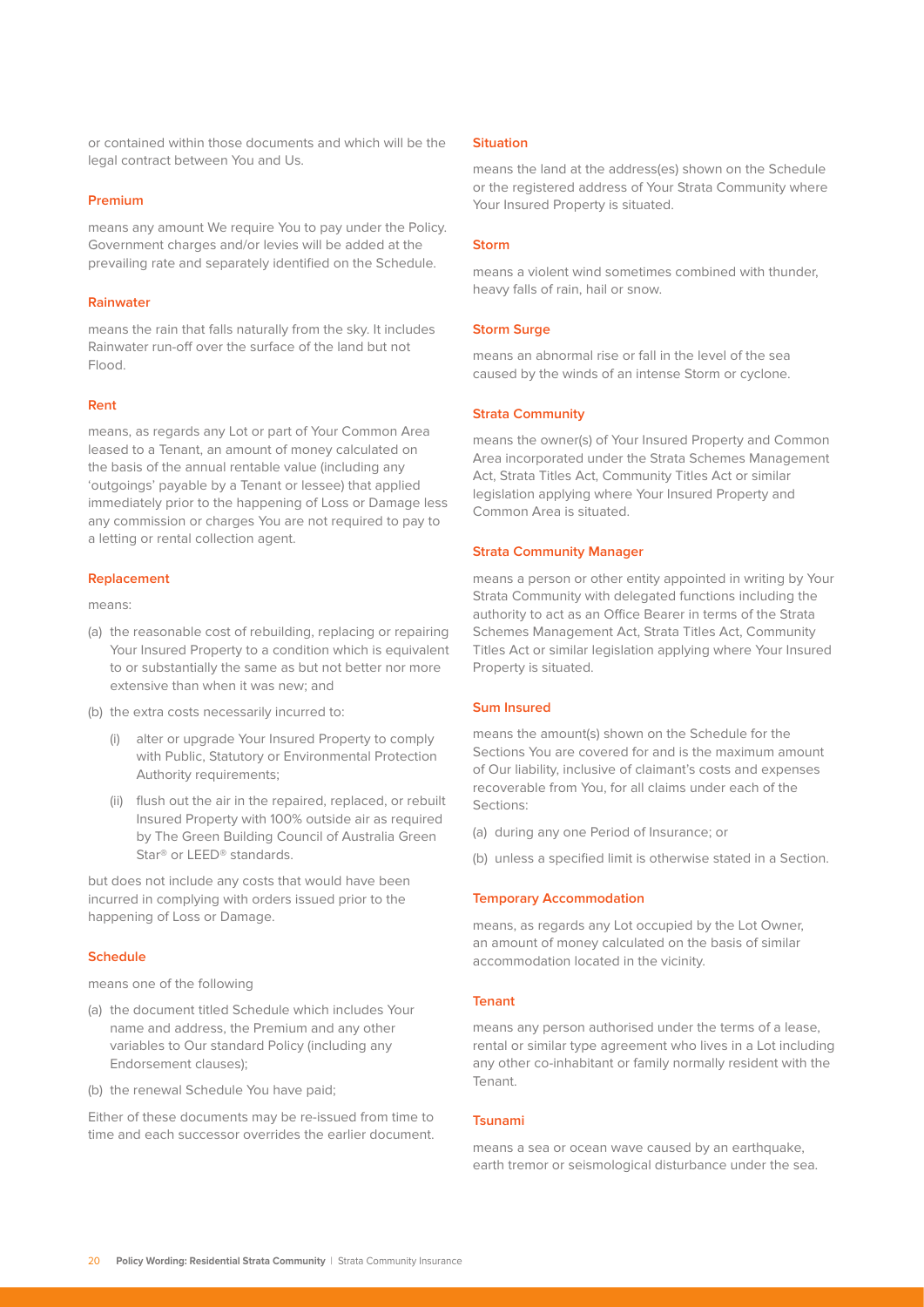#### **Vehicle(s)**

means:

- (a) any type of machine on wheels or self-laid tracks made or intended to be propelled by other than manual or animal power that is or should be registered and/or insured under legislation in the State or Territory of Australia in which it is being used; and
- (b) any trailers or other attachments made or intended to be drawn by any of those machines.

#### **Voluntary Worker**

means a person aged twelve (12) years or over engaged solely in work or duties on Your behalf without promise of reward or remuneration, other than an honorarium for duties associated with that function but does not mean employees, contractors or any person who receives a payment, reward or remuneration (other than provided herein) for their services.

#### **Watercraft**

means any vessel, craft or thing made or intended to float on or in or travel through water.

#### **Wear, Tear**

means damage or a reduction in value through age, ordinary use or lack of maintenance.

## **We, Our, Us**

means:

- (a) Allianz Australia Insurance Limited Subject to b) and c) below;
- (b) Allianz Australia Workers Compensation (NSW) Limited in respect of **Section 4** when insurance for New South Wales is provided, and
- (c) Allianz Australia Workers Compensation (Victoria) Limited in respect of **Section 4** when insurance for Victoria is provided.

#### **You, Your, Yours**

means:

(a) **in respect of Sections 1, 7, 8, and 10:**

the Strata Community, Corporation, Owners Corporation, Plan or Company named on the Schedule including:

- (i) the interest therein of Members;
- (ii) Lot Owners in respect of **Parts B** and **C** of **Section 1**, **Part B** of **Section 7** and **Part B** of **Section 8**;
- (b) **in respect of Section 2:**

the Strata Community, Corporation, Owners Corporation, Plan or Company named on the Schedule including:

- (i) the interest therein of Members;
- (ii) the organisers of recreational and other activities in respect of **Section 2 (1) (b) (v)**;
- (iii) a Voluntary Worker whilst engaged solely in work or duties on behalf of the Strata Community, Corporation, Owners Corporation, Plan or Company named on the Schedule but does not include Office Bearers while acting in that capacity.
- (iv) in regard to Special condition 2, Adjoining property extension only, the owner and/or leaseholder of adjacent property.

#### (c) **in respect of Section 3:**

a Voluntary Worker whilst engaged solely in work or duties on behalf of the Strata Community, Corporation, Owners Corporation, Plan or Company named on the Schedule.

#### (d) **in respect of Sections 4, 5, and 9:**

the Strata Community, Corporation, Owners Corporation, Plan or Company named on the Schedule.

#### (e) **in respect of Section 6:**

the past, present or future Office Bearers or committee members of the Strata Community, Corporation, Owners Corporation, Plan or Directors of the Company, including those persons':

- (i) estate, heirs, legal representative or assigns;
- (ii) legal representative or assigns if he/she is incompetent, insolvent or bankrupt;

but does not include a Strata Community Manager or any other contracted person(s), firm or company when acting in their professional capacity.

(f) **in respect of Section 11:**

the Strata Community, Corporation, Owners Corporation, Plan or Company named on the Schedule and Lot Owners whose Lot titles are terminated.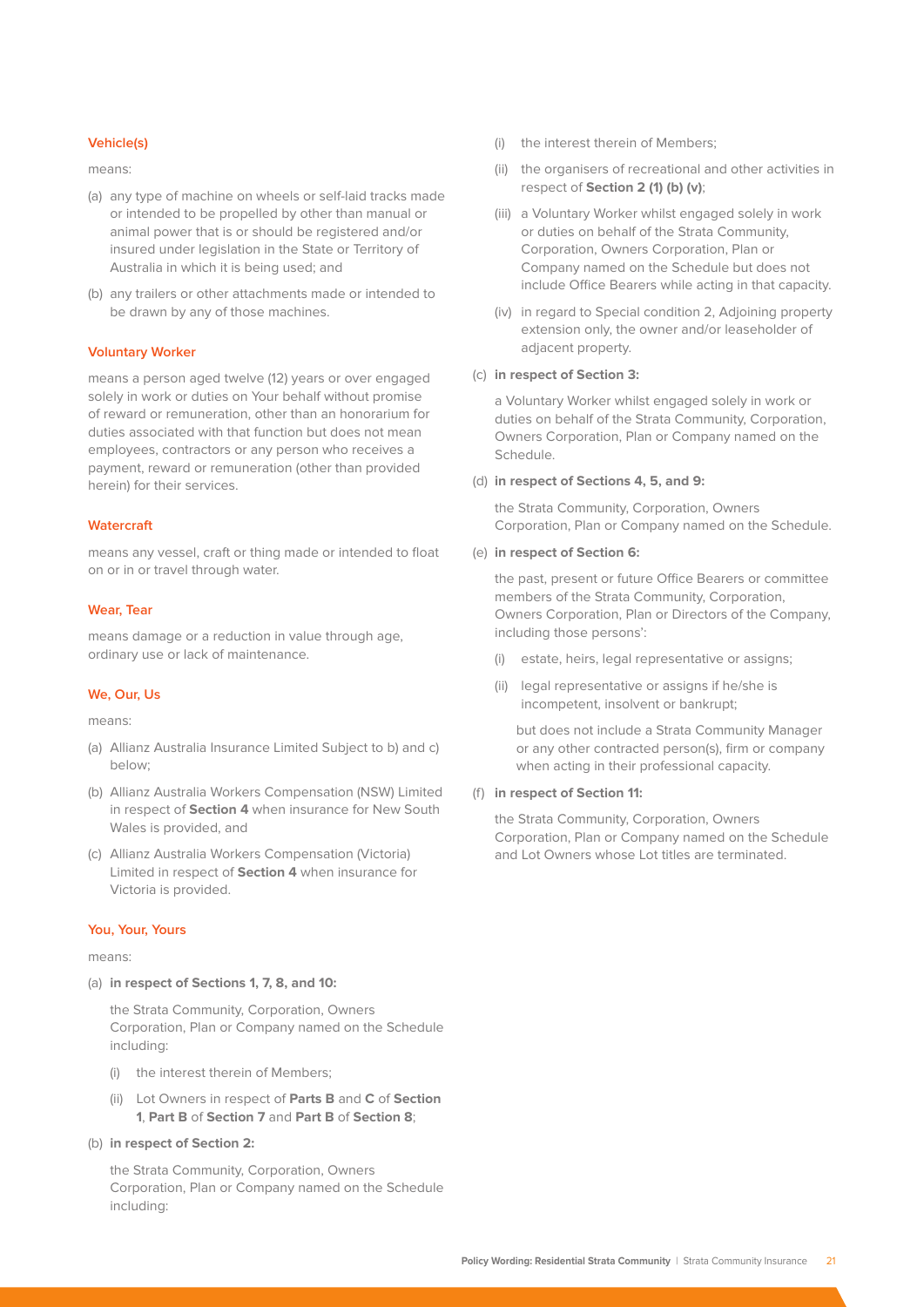# **Section 1** - Insured Property

# **What We cover**

This Section contains **Parts A**, **B** and **C** that provide cover against

# **Section 1** - Part A

You are covered for the following Events.

- 1. We will pay up to the Sum Insured shown on the Schedule for **Section 1**, against Loss or Damage to Your Insured Property on the basis set out in "Claims - basis of settlement", including the cost of:
	- (a) (i) architects fees, surveyors fees and other professional fees;
		- (ii) removal, storage and/or disposal of debris, being the residue of Your damaged Insured Property (including debris required to be removed from adjoining or adjacent public or private land), damaged Lot Owners and occupiers Contents and of anything which caused the Loss or Damage;
		- (iii) clearing, cleaning and repairing drains, gutters, sewers and the like where the blockage causes or is the result of physical damage to the pipe or drain;
		- (iv) dismantling, demolishing, shoring up, propping, underpinning, or other temporary repairs;
		- (v) demolition and disposal of any undamaged portion of Your Insured Property including undamaged foundations and footings in accordance with a demolition order issued by a Public or Statutory Authority;
	- (b) Fees, contributions or imposts required to be paid to any Public or Statutory Authority to obtain their authority to rebuild, repair or replace Your Insured Property but We will not pay for any fine or penalty imposed by any such Authority.
	- (c) Legal fees You necessarily incur in making submissions and/or applications to any Public or Statutory Authority, Builders Licensing Board, or Land and Environment Courts.
	- (d) Loss or Damage to fences and gates as a result of Storm.

- (i) if gradually operating causes (such as but
- 
- (e) Loss or Damage caused by a Tsunami.
- (f) Loss or Damage caused by emergency services such as police, fire brigade, ambulance or others acting under their control, in gaining access to Your Insured Property in the lawful pursuit of their duty.
- (g) Sudden and unforseen Loss or Damage caused by smoke or smut from industrial operations but excluding Loss or Damage resulting from any gradually operating cause.
- (h) Reasonable emergency repair costs You necessarily incur in pursuance of Your duty to minimise insured Loss or Damage and avoid further losses.
- (i) Reasonable costs for the temporary protection and safety of Your Insured Property and residents that You necessarily incur as a result of Loss or Damage that is admitted as a claim under **Section 1**.

If such costs are likely to exceed \$5,000 You must first obtain Our written consent prior to You incurring costs in excess of this amount.

#### **2. Act of Terrorism**

Notwithstanding General Exclusion 1), if the total Sum's Insured on Your Insured Property as shown on the Schedule under **Sections 1** & **8** is less than \$100,000,000, We will pay under this section actual Loss or Damage, cost or expense caused by an Act of Terrorism, provided that such Act of Terrorism is not directly or indirectly caused by, or contributed to by, resulting from, or arising out of or in connection with biological, chemical, radioactive or nuclear pollution or contamination or explosion.

Cover for Events 3) to 23) of **Part A** are included in addition to the Sum Insured for **Section 1**.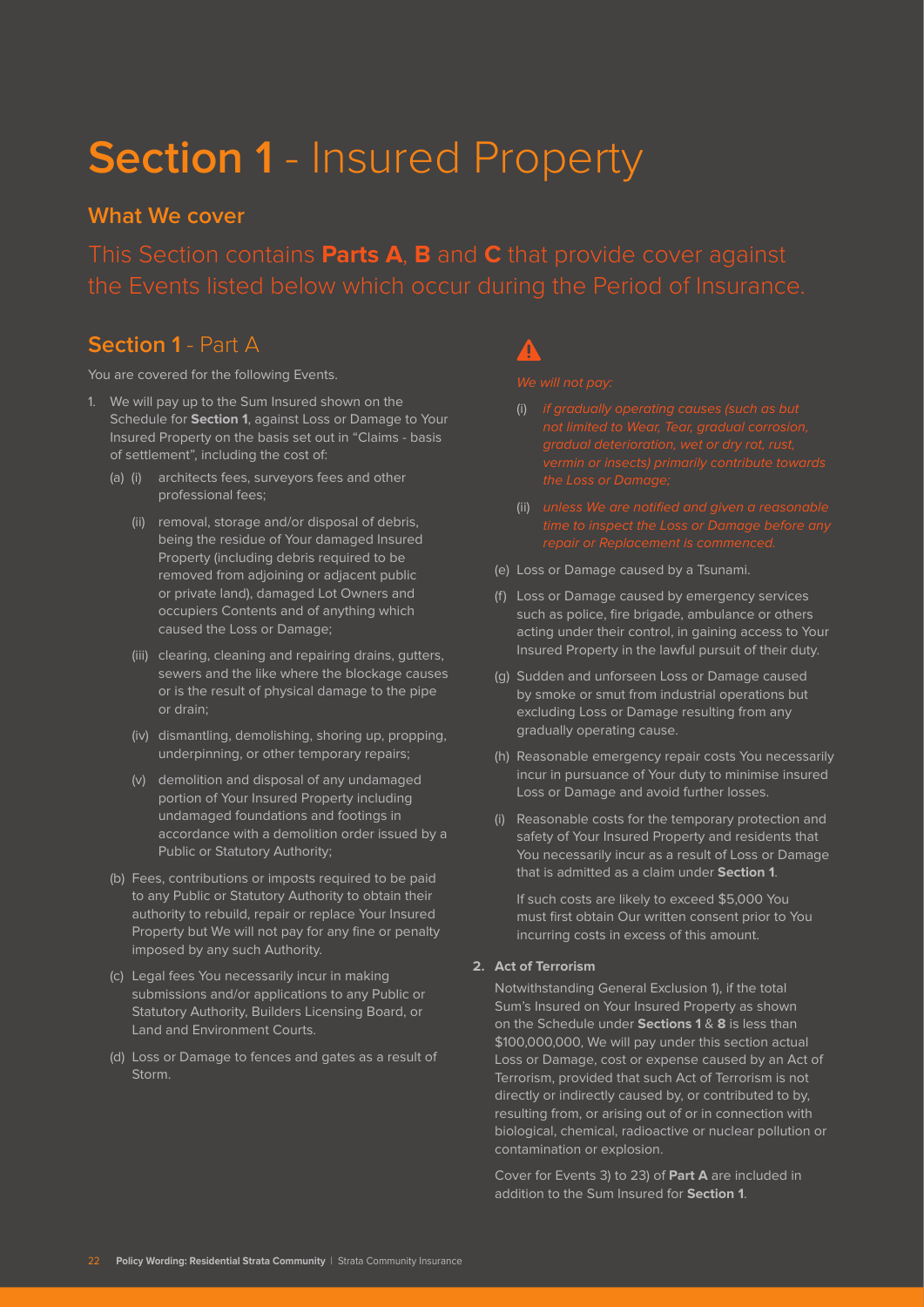#### **3. Alterations / additions**

When You make alterations, additions or renovations to Your Insured Property during the Period of Insurance We will:

(a) during the construction period:

pay up to \$100,000 for Loss or Damage to such alterations, additions or renovations by an Event claimable under **Section 1** provided:

- (i) the value of such work does not exceed that amount; or
- (ii) You notify Us and We otherwise agree in writing before the commencement of such work.

We will not pay if You have entered into a contract with a builder, contractor or similar entity and they are required by law to effect, and they have effected, insurance that insures material damage and liability risks.

However, as permitted by law, when You are required under the terms of a contract condition to effect insurance on Your Insured Property in the names of both You and the contractor We will cover the interest of the contractor as a Joint Insured in respect of Loss or Damage to such alterations, additions or renovations provided You advise Us with details where the contract value is in excess of \$100,000 prior to such work commencing and if requested pay any extra Premium We may require.

(b) upon practical completion:

pay up to \$250,000 for Loss or Damage to the completed works by an Event claimable under **Section 1** provided:

- (i) You notify Us within sixty (60) days of the practical completion of such alterations, additions or renovations;
- (ii) You have Your property revalued for insurance purposes within 90 days of such practical completion; and
- (iii) if requested pay any extra Premium We may require.

### **4. Arson reward**

We will pay a reward of up to \$10,000 for information (irrespective of the number of people supplying information) which leads to a conviction for arson, theft, vandalism or malicious damage provided such Loss or Damage is claimable under **Section 1**.

We will pay the reward to the person or persons providing such information or in such other manner as We may decide.

#### **5. Electric motors**

We will pay up to \$5,000 for the cost of repairing or replacing an electric motor forming part of Your Insured Property which has been burnt out by Fusion.

If the motor forms part of a sealed unit We will also pay for the cost of replacing gas.

If the motor in a sealed unit cannot be repaired or replaced because of the unit's inability to use a different type of refrigerant (a new gas as required by regulation) or parts are no longer available then We will only pay the cost that would have been incurred in repairing a sealed unit in an equivalent modern day appliance. If an equivalent modern day appliance is not available, then one as close as possibly equivalent will be the basis of any claim.

#### We will not pay for:

- (a) motors under a guarantee or warranty or maintenance agreement;
- (b) other parts of any electrical appliance nor for any software;
- (c) lighting or heating elements, fuses, protective devices or switches;
- (d) contact at which sparking or arcing occurs in ordinary working.
- **6. Electricity, gas, water and similar charges excess costs**

We will pay up to \$2,000 for the cost of:

- (a) increased usage of metered electricity, gas, sewerage, oil and water;
- (b) accidental discharge of metered electricity, gas, sewerage, oil and water;
- (c) additional management charges;

You are required to pay following Loss or Damage to Your Insured Property by an Event which is admitted as a claim under **Section 1**.

**7. Electricity, gas, water and similar charges – unauthorised use**

We will pay up to \$2,000 any one Period of Insurance for the cost of metered electricity, gas, sewerage, oil and water You are legally required to pay following its unauthorised use by any person taking possession or occupying any part of Your Insured Property without Your consent.



We will not pay unless all practical steps are taken to terminate such unauthorised use immediately You become aware of it.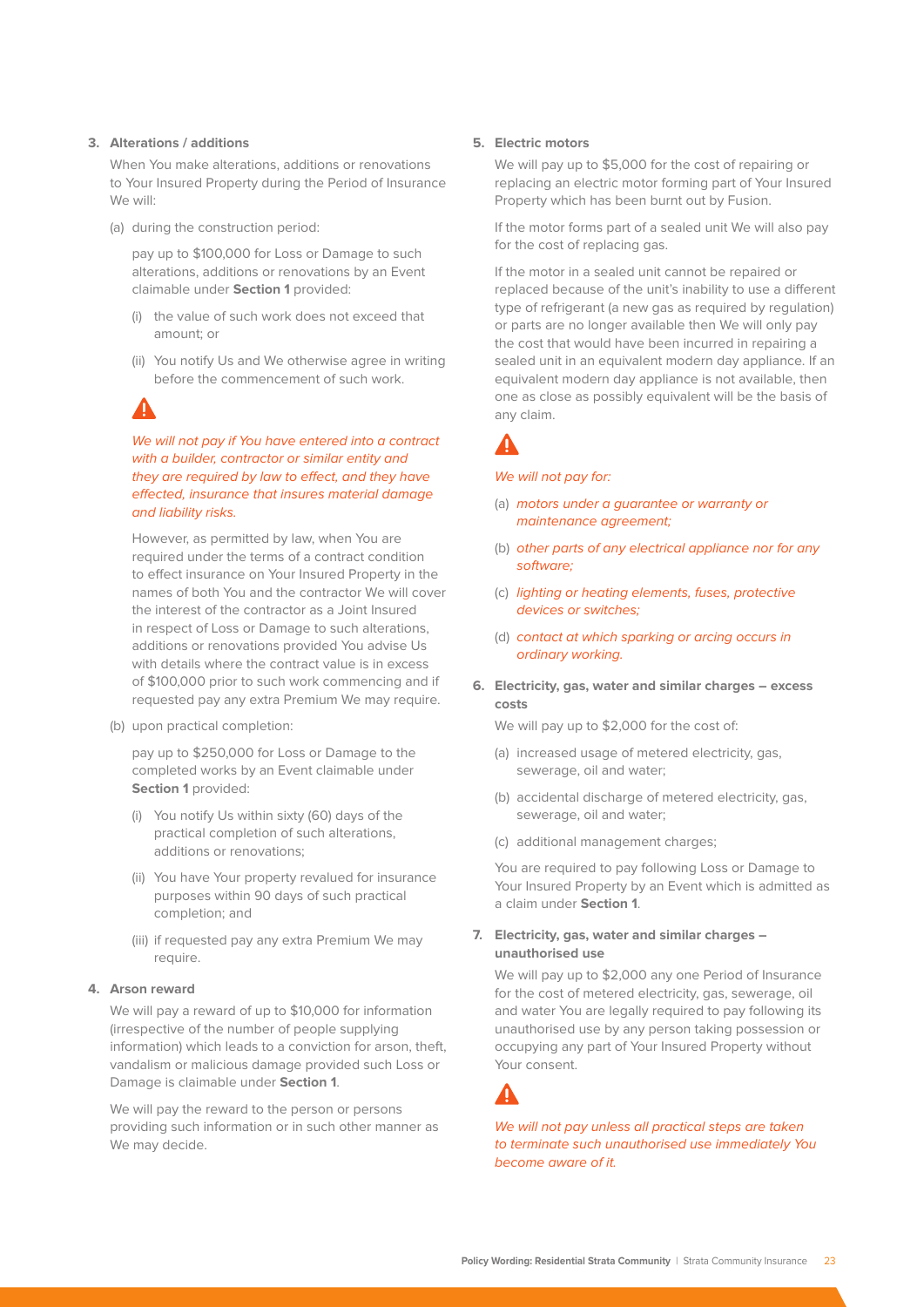#### **8. Environmental improvements**

If Your Insured Property is:

- (a) damaged by an Event claimable under **Section 1**; and
- (b) the cost to rebuild, replace or repair the damaged portion is more than twenty five percent (25%) of what the cost would have been had Your Insured Property been totally destroyed;

We will, in addition to the cost of environmental improvements claimable under **Section 1**, also pay up to \$20,000 for the cost of additional environmental improvements not previously installed such as rainwater tanks, solar energy, hot water heat exchange system, and grey water recycling systems.

#### **9. Exploratory costs, Replacement of defective parts**

When Your Insured Property suffers Loss or Damage as a result of:

- (a) bursting, leaking, discharging or overflowing of water tanks, water apparatus or water pipes; or
- (b) bursting, leaking, discharging of gas tanks, gas apparatus or gas pipes; or
- (c) leakage of oil from any fixed oil installation, including tanks, apparatus and pipes;

We will pay the reasonable costs of locating the cause of the Loss or Damage and for any Loss or Damage caused in locating the leak.

We will also pay:

- (i) up to \$1,000 for the repair or replacement of the defective part or parts of such tanks, apparatus, pipes or other installations giving rise to the Loss or Damage; and
- (ii) up to \$1,000 to rectify contamination damage or pollution damage to land at Your Situation caused by the escape of the liquid giving rise to the Loss or Damage.

We will not pay for any of these costs if the bursting, leaking, discharging or overflowing is caused by a building defect, building movement, faulty workmanship, rust, oxidation, corrosion, Wear, Tear, gradual corrosion, gradual deterioration, Earth Movement or by trees, plants or their roots;

### **10. Fallen trees**

We will pay for the reasonable professional costs You necessarily incur for:

- (a) the removal and disposal of trees or branches;
- (b) the cost of treating the stump or root to prevent re-growth;

if a tree or branch falls and causes Loss or Damage to Your Insured Property or landscaped gardens.

### We will not pay for removal or disposal of:

- − trees or branches that have fallen and not damaged Your Insured Property or landscaped gardens; or
- tree stumps or roots.

#### **11. Fire extinguishing**

We will pay for the reasonable costs and expenses You necessarily incur in:

- (a) extinguishing a fire at Your Situation, or in the vicinity of Your Situation and threatening to involve Your Insured Property or for the purpose of preventing or diminishing damage including the costs to gain access to any property;
- (b) replenishing fire fighting appliances, replacing used sprinkler heads, and resetting fire, smoke and security alarm systems;
- (c) shutting off the supply of water or any other substance following the accidental discharge or escape of such substances from fire protective equipment.

### **12. Keys, lock replacement**

If keys to Your Insured Property are accidentally lost or stolen, We will pay up to \$5,000 for the reasonable costs You necessarily incur in:

- (a) re-keying or re-coding locks together with replacement keys; or
- (b) replacing locks with locks of a similar type and quality if they cannot be re-keyed or re-coded;

to restore security to the same level of security that existed prior to the loss of these keys.

#### **13. Meeting room hire**

We will pay up to \$5,000 for the cost of hiring temporary meeting room facilities for the purpose of holding Your annual general meeting or committee meetings if You are unable to occupy the meeting room facilities forming part of Your Insured Property by Loss or Damage which is admitted as a claim under **Section 1**.

We will pay from the time of the Event until the time when access to Your meeting room facilities are reestablished.

#### **14. Modifications**

When a resident Lot Owner is physically injured and becomes a paraplegic or quadriplegic as the direct consequence of Loss or Damage to Your Insured Property by an Event which is admitted as a claim under **Section 1** We will pay up to \$25,000 for modifications to Your Insured Property or their Lot to cater for the needs of the Lot Owner.

This Benefit only applies if the paraplegia or quadriplegia has continued for a period of not less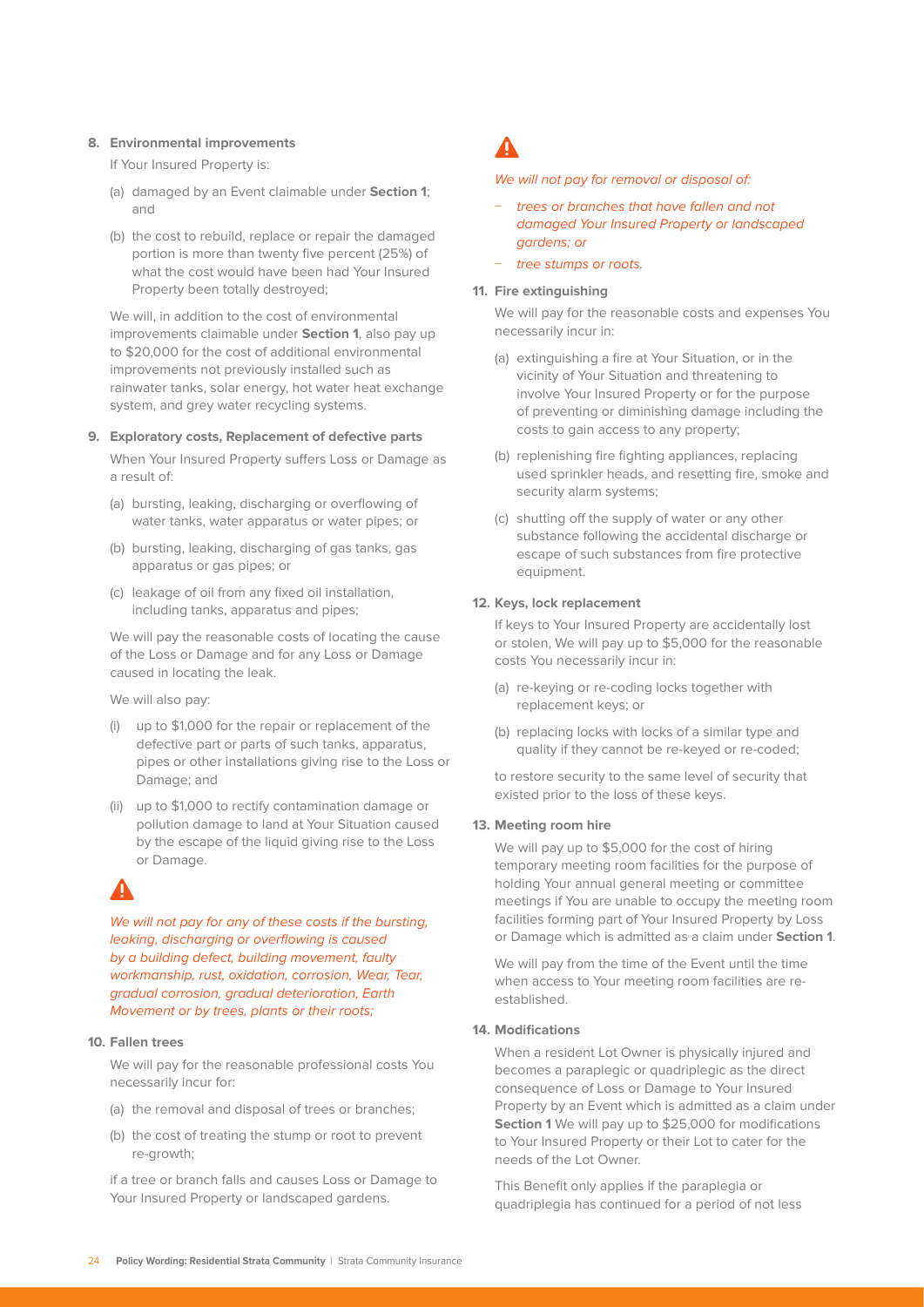than six (6) months from the date of the Event and is substantiated by a legally qualified medical practitioner.

#### **15. Money**

We will pay up to \$10,000 for loss of Your money while in the personal custody of an Office Bearer or committee member of Yours, or of Your Strata Community Manager while acting on Your behalf.

# $\blacktriangle$

### We will not pay for fraudulent misappropriation, larceny or theft or any attempt thereat by:

- (a) any person in Your employment;
- (b) a Lot Owner, including any family member permanently residing with them; or
- (c) a proxy of a Lot Owner.

#### **16. Mortgage discharge**

We will pay reasonable legal costs up to \$5,000 to discharge any mortgage over Your Insured Property if it becomes a total loss, is not replaced and We have paid the amount due under **Section 1**.

#### **17. Personal property of others**

We will pay up to \$10,000 for the Indemnity Value of personal property of others (including employees) that are damaged by an Event claimable under **Section 1** while in Your physical or legal control.

#### **18. Purchaser's interest**

We will cover a purchaser's legal interest in Your Insured Property, in the terms of **Section 1**, when the purchaser has signed an agreement to buy part of or all of such property.

#### **19. Records**

We will pay up to \$50,000 for the reasonable expenditure You necessarily incur in collating information, preparing, rewriting or reproducing records, books of account, Electronic Data and valuable papers directly related to Your Insured Property that are damaged by an Event claimable under **Section 1**, while anywhere in Australia.

#### **20.Removal of nests**

We will pay up to \$1,000 any one Period of Insurance for the cost of removing wasps or bees nests from Your Insured Property that present as a danger to residents or the public.

### We will not pay:

- (a) unless You first obtain Our consent to incur such costs;
- (b) for the cost of removing any nests that existed prior to the inception of **Section 1**.

#### **21. Removal, storage costs**

We will pay up to \$10,000 for the reasonable costs You necessarily incur in:

- (a) removing any undamaged portion of Your Insured Property to the nearest place of safe keeping;
- (b) storing such undamaged portion at that place or an equivalent alternate place;
- (c) returning such undamaged portion to the Situation when restoration work is completed;
- (d) insuring Your undamaged Insured Property during such removal, storage and return;

following Loss or Damage to Your Insured Property that is admitted as a claim under **Section 1**.

## **22.Removal of illegally deposited rubbish**

We will pay up to \$5,000 any one Period of Insurance for the reasonable costs and expenses incurred by You with Our consent in the clearing and removal of any property illegally deposited at Your premises.



We will not pay if such a happening is not reported to the appropriate authority such as police or local council within a reasonable time.

You must by way of Excess pay or contribute the first \$1,000 for each and every claim.

#### **23.Water removal from basement**

We will pay up to \$2,000 for the reasonable costs You necessarily incur in removing water from the basement or undercroft area of Your Insured Property if such inundation is directly caused by Storm or Rainwater.

We will not pay if the inundation is caused by any other Event which is not claimable under **Section 1** or by Flood unless Optional Cover 1 is shown as included on Your Schedule.

# **Section 1** - Part B

Part **B** applies to You and Lot Owners. Cover for Events 1) to 5) of **Part B** are included up to the Sum Insured shown on the Schedule for **Part B** of **Section 1**.

**1.** (a) **Rent**

When the Common Area or a Lot has been leased out, or can be substantiated by means of a signed agreement that the Common Area or Lot would have leased out, We will pay You and/or the Lot Owner for the Rent that is lost or would have been lost if the Common Area or Lot is made unfit to be occupied for its intended purpose by:

(i) Loss or Damage that is admitted as a claim under **Section 1**; or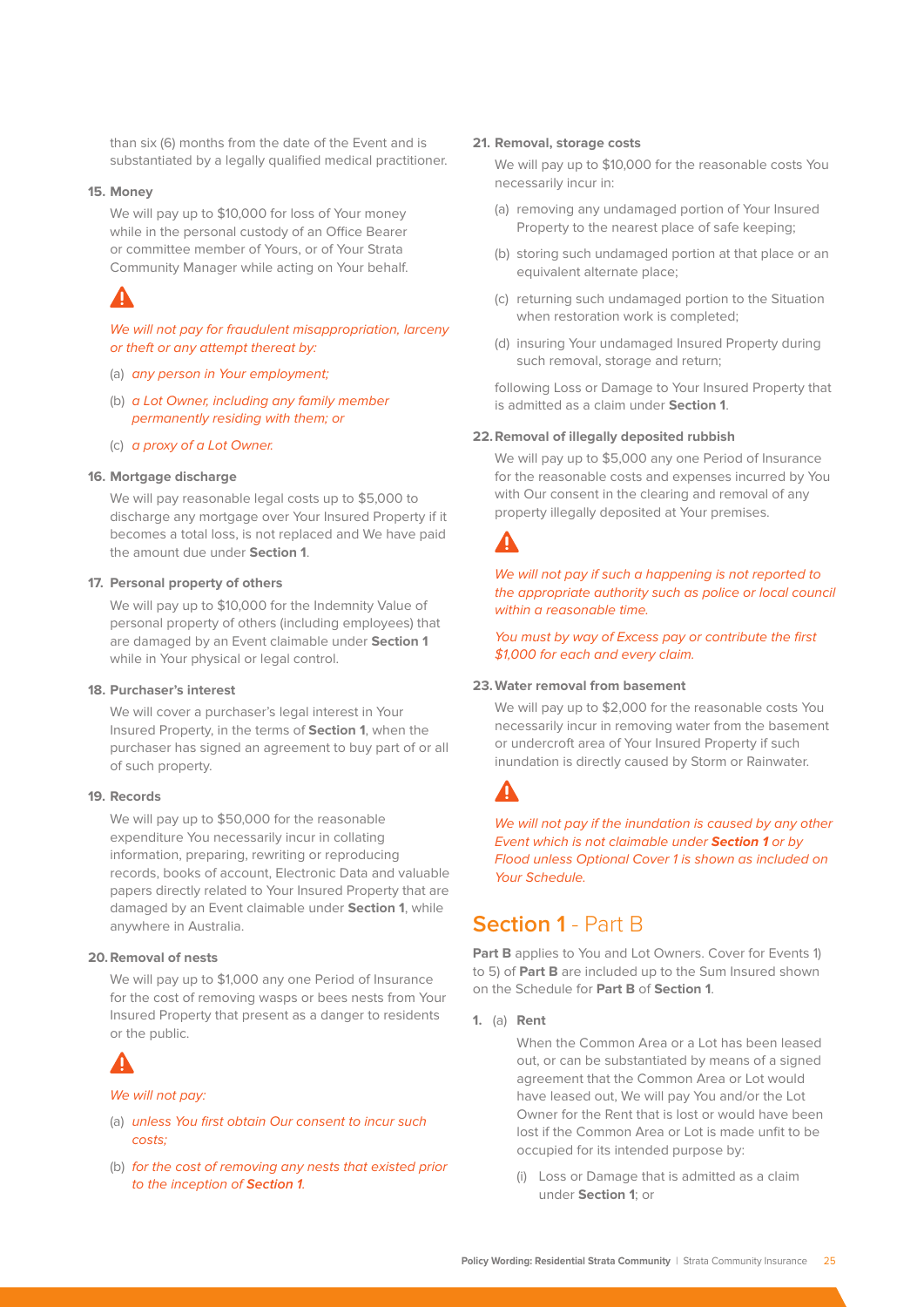(ii) reasonable access to or occupancy of the Common Area or Lot is prevented by damage from an Event claimable under **Section 1** happening to other property in the immediate vicinity.

We will pay:

- − under a) i) from the time of the Event until the time the Common Area or Lot is relet following completion of rebuilding, repairs or replacement provided You or they demonstrate that all reasonable actions have been taken to obtain a new Tenant; or
- − if Your Insured Property is not rebuilt or replaced, for the time it would have reasonably taken to rebuild or replace Your Common Area or Lot up to a maximum of twelve (12) months;
- under a) ii) from the time of the Event until the time when access to the Common Area or Lot is re-established.

#### (b) **Temporary accommodation**

When a Lot Owner occupies their Lot We will pay the reasonable cost of Temporary Accommodation they necessarily incur if their Lot is made unfit to be occupied for its intended purpose by:

- (i) Loss or Damage that is admitted as a claim under **Section 1**; or
- (ii) reasonable access to or occupancy of their Lot is prevented by damage from an Event claimable under **Section 1** happening to other property in the immediate vicinity.

We will pay:

- − under **b i)** from the time of the Event until the time they reoccupy their Lot following completion of rebuilding, repairs or replacement; or
- − if Your Insured Property is not rebuilt or replaced, for the time it would have reasonably taken to rebuild or replace their Lot up to a maximum of twelve (12) months;
- under **b ii)** from the time of the Event until the time when access to their Lot is re-established.

#### (c) **Disease, murder and suicide**

We will pay You and/or the Lot Owner for:

- (i) the cost of Temporary Accommodation necessarily incurred;
- (ii) Rent that is lost;

if Your Common Area or their Lot cannot be occupied by order of the police, a public or statutory authority, other body, entity or person so empowered by law, due to:

the discharge, release or escape of legionella or other airborne pathogens from water tanks, water systems, air-conditioning plant cooling towers and the like;

- − a human infectious or contagious disease;
- − murder or suicide;

occurring at Your Situation.

We will pay from the time the order is invoked until the time the order is revoked, or for a period of thirty (30) days, whichever first occurs.

#### (d) **Failure of supply services**

We will pay You and/or the Lot Owner for:

- (i) the cost of Temporary Accommodation necessarily incurred;
- (ii) Rent that is lost;

if Your Common Area or their Lot is made unfit to be occupied for its intended purpose by the failure of electricity, gas, water or sewerage services resulting from Loss or Damage by an Event claimable under **Section 1** happening to property belonging to or under the control of any such supply authority.

Provided the failure of services extends for more than twenty-four (24) hours We will pay from the time of the failure until the time such services are reinstated, or for a period of thirty (30) days, whichever first occurs.

The combined total amount We will pay under **Part B 1)** arising out of any one Event that is admitted as a claim under **Section 1** is limited to the Sum Insured shown on the Schedule for Loss of Rent/Temporary Accommodation.

#### **2. Cost of reletting**

When any part of Your Common Area or a Lot has been leased out and it is made unfit to be occupied for its intended purpose by:

- (a) Loss or Damage that is admitted as a claim under **Section 1**; and
- (b) Your Tenant at the time of the Event subsequently advises they will not be reoccupying the Common Area or the Lot they previously leased;

We will pay You and/or the Lot Owner reasonable reletting costs up to \$1,500.

### **3. Landscaping**

We will pay up to \$10,000 for the reasonable costs You or a Lot Owner necessarily incur in replacing or repairing damaged trees, shrubs, plants, lawns or rockwork at Your Situation damaged by an Event claimable under **Section 1**.

#### **4. Removal of squatters**

We will pay You and/or the Lot Owner up to \$1,000 any one Period of Insurance for legal fees necessarily incurred to repossess Your Insured Property or their Lot if squatters are living in it.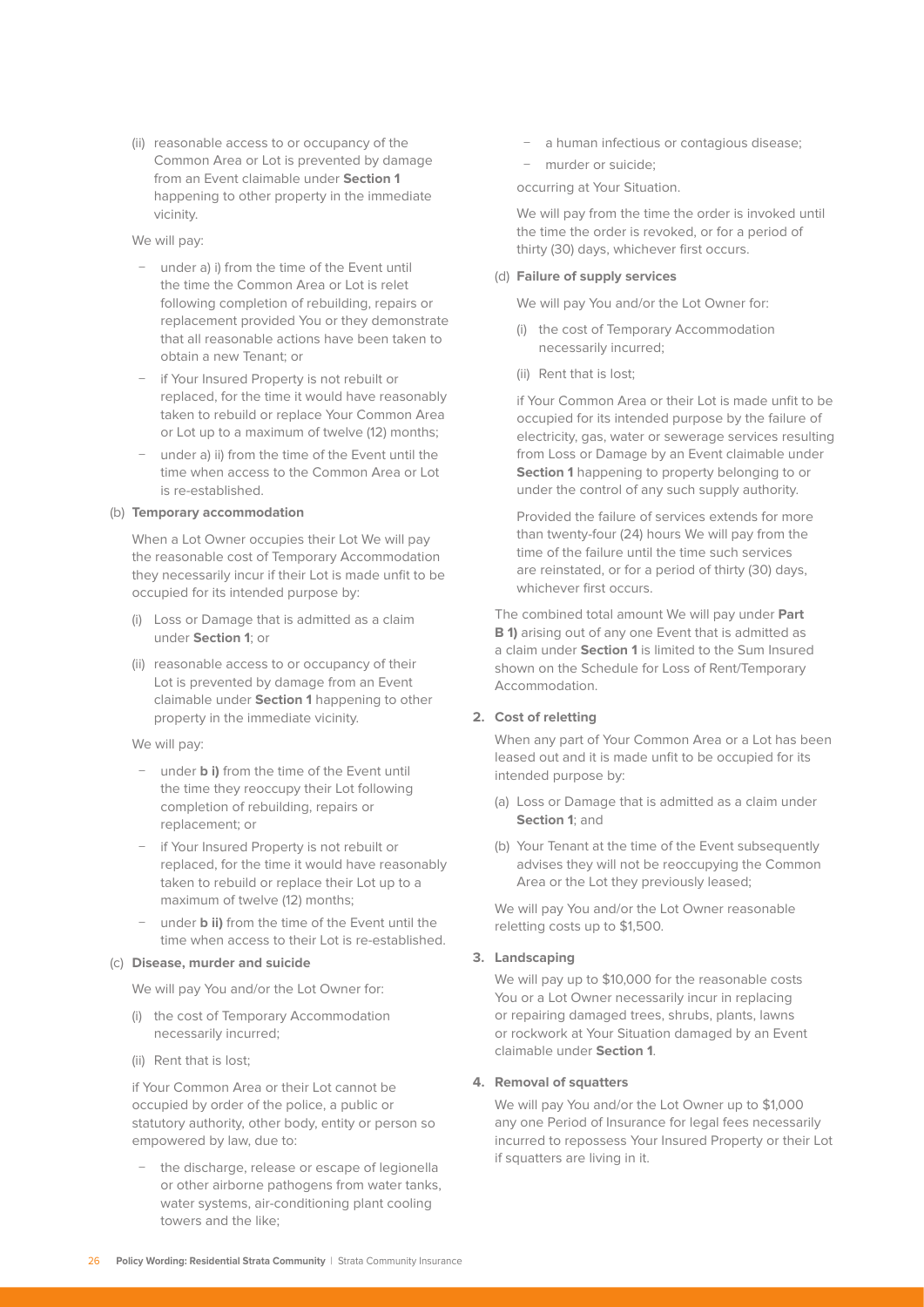

### We will not pay unless You or they first obtain Our consent to incur such legal fees.

## **5. Title deeds**

We will pay for the reasonable costs You or a Lot Owner necessarily incur in replacing Title Deeds to Your Insured Property or their Lot if they are lost or damaged by an Event claimable under **Section 1**, while anywhere in Australia.

# **Section 1** - Part C

Part C applies to Lot Owners. Cover for Events 1) to 6) of **Part C** are included in addition to the Sum Insured for **Section 1**.

#### **1. Emergency accommodation**

When a Lot is occupied by a Lot Owner or Tenant for residential purposes We will pay:

- (a) the Lot Owner; and/or
- (b) the Tenant named on the lease, rental or similar type agreement;

up to \$1,500 a Lot, irrespective of the number of people occupying the Lot, for the reasonable cost of emergency accommodation necessarily incurred if a Lot is made unfit to be occupied for its intended purpose by:

- (i) Loss or Damage to Your Insured Property that is admitted as a claim under **Section 1**; or
- (ii) reasonable access to or occupancy of the Lot is prevented by Loss or Damage from an Event claimable under **Section 1** happening to other property in the immediate vicinity; or
- (iii) reasonable access to or occupancy of the Lot is prevented by the Police Authority or other Emergency Service due to a danger or disturbance in the immediate vicinity.

However under Clause 1 b) above We will:

- − only pay if the need for emergency accommodation arises in circumstances where two (2) or more Lots are made unfit to be occupied for their intended purpose;
- treat the Tenant named on the lease, rental or similar type agreement as though the Tenant was a Lot Owner.

#### **2. Funeral expenses**

When a Lot is occupied by the Lot Owner We will pay up to \$5,000 a Lot for funeral expenses if the Lot Owner, or a family member who permanently resides with the Lot Owner, dies as the direct consequence of Loss or Damage to Your Insured Property that is admitted as a claim under **Section 1**.

#### **3. Lot Owners' contributions and fees**

We will pay, up to \$2,000 a Lot, for contributions, levies, maintenance and other fees the Lot Owner is required to pay during the period their Lot is unfit to be occupied for its intended purpose by Loss or Damage to Your Insured Property that is admitted as a claim under **Section 1**.

#### **4. Lot Owners' removal and storage costs**

We will pay up to \$5,000 for the reasonable costs a Lot Owner necessarily incurs in:

- (a) removing their undamaged Contents to the nearest place of safe keeping;
- (b) storing their undamaged Contents at that place or an equivalent alternate place;
- (c) returning their undamaged Contents to Your Situation when occupancy of their Lot is permitted;
- (d) insuring their undamaged Contents during such removal, storage and return;

following Loss or Damage to Your Insured Property that is admitted as a claim under **Section 1** that makes their Lot unfit to be occupied for its intended purpose.

#### **5. Lot Owners travel costs**

When a Lot Owner has leased out their Lot We will, if their Lot is made unfit to be occupied for its intended purpose by Loss or Damage that is admitted as a claim under **Section 1**, pay up to \$250 a Lot for reasonable travel costs the Lot Owner incurs in visiting their Lot for the purpose of consulting with claim adjusters and/or building repairers.

## We will not pay unless You or they first obtain Our consent to incur such travel costs.

#### **6. Pets, security dogs**

When a Lot Owner occupies their Lot solely for residential purposes, We will pay up to \$1,000 a Lot for the reasonable costs they necessarily incur for boarding pets or security dogs if their Lot is rendered unfit for its intended purpose by:

- (a) Loss or Damage to Your Insured Property that is admitted as a claim under **Section 1**; and
- (b) Temporary Accommodation does not allow pets or security dogs.

#### **7. Sale of Lot**

When a Lot Owner has contracted to sell their Lot and the sale is subsequently delayed or cancelled as a direct result of Loss or Damage by any Event and a claim is admitted under **Section 1** We will, from the date the sale was to have been settled, pay up to \$7,500 per Lot and \$20,000 any one Period of Insurance for:

(a) the actual interest charges a Lot Owner incurs on capital borrowed (such as bridging finance) in anticipation of the sale proceeds of the Lot; or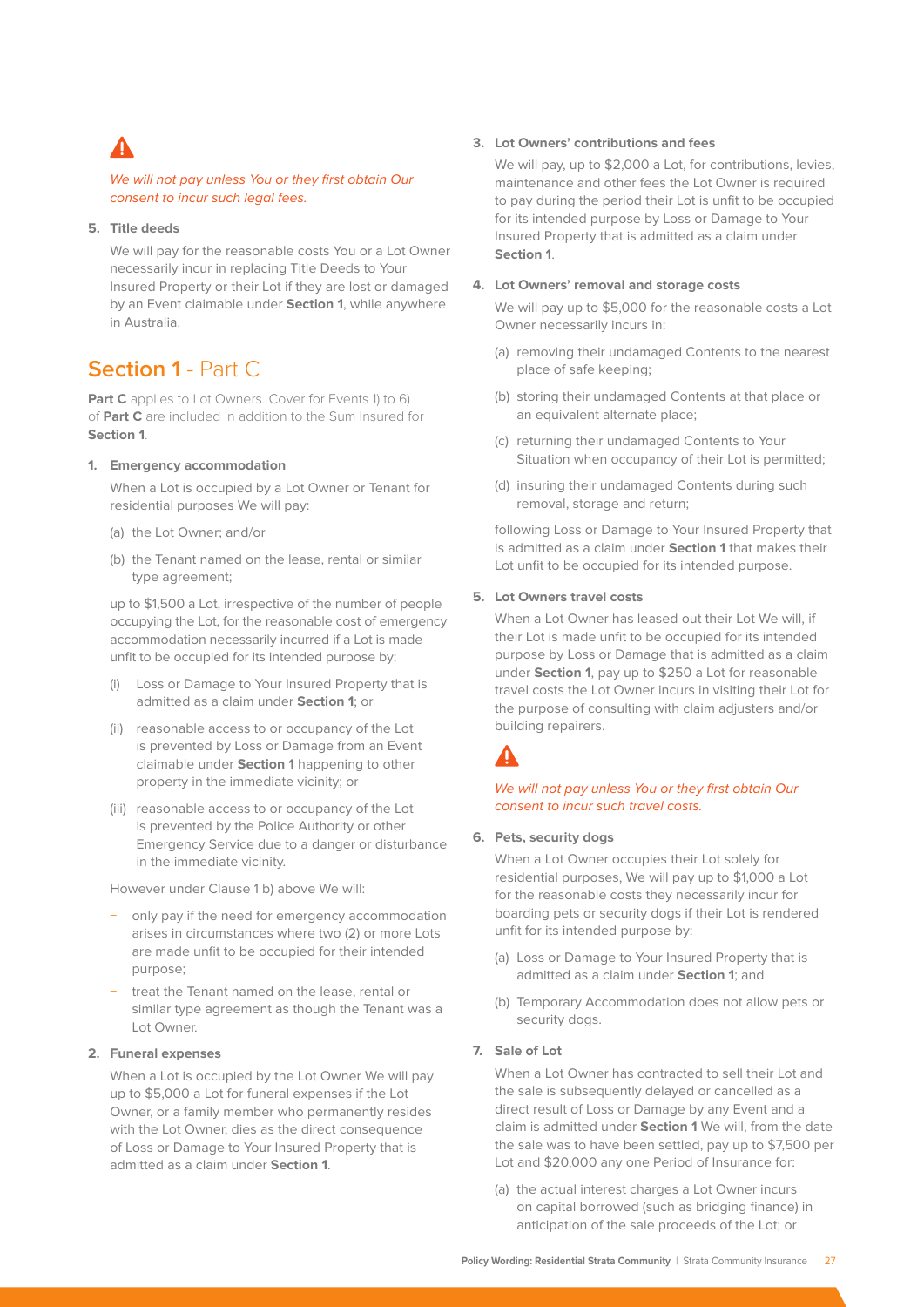(b) in any other case, the loss of potential investment interest on the sale proceeds of the Lot until the time settlement is finalised.

The method of calculation on this will be;

$$
\frac{(CR + 1\%)}{365} * SP * DL
$$

Whereas:

**CR =** Reserve Bank of Australia {current target cash rate}

**SP =** Sale proceeds

**DL =** No of days in investment

We will not pay unless the Lot Owner makes every reasonable effort to complete the sale of the Lot.

# **Optional Covers**

The following Optional Covers are operative when shown as 'Included' on Your Schedule.

### **1. Flood**

We will pay up to the Sum Insured shown in the Schedule for Loss or Damage to Your Insured Property caused by Flood which happens during the Period of Insurance.

#### **2. Floating floors**

Provided Your Sum Insured under **Section 1** is not otherwise exhausted We will pay for the cost of repairing or replacing Lot Owner's Floating Floors if damaged by an Event claimable under **Section 1**.

**3. Lot Owners' wall coverings (Applicable to New South Wales and Australian Capital Territory)**

Provided Your Sum Insured under **Section 1** is not otherwise exhausted We will pay for the cost of repainting or re-wallpapering internal walls or ceilings of a Lot if damaged by an Event claimable under **Section 1**.

Our liability under Optional Cover 3) is limited to the room, hallway or passageway where the Loss or Damage occurs.

# **Exclusions** *- what We do not cover under Parts A, B and C*

- **1. We will not pay for Loss or Damage:**
	- (a) caused by Flood.

However We will pay if Optional Cover 1 is shown as included on Your Schedule.

- (b) to retaining walls resulting from Storm or Rainwater.
- (c) (i) caused by moths, termites or other insects, vermin, mice, rats, rust or oxidisation, mildew,

mould, contamination or pollution, wet or dry rot, corrosion, gradual corrosion or deterioration, change in colour, dampness of atmosphere or other variations in temperature, evaporation, disease, inherent vice or latent defect, loss of weight, change in texture or finish or pecking. biting, chewing or scratching by birds or animals;

- (ii) caused by Wear, Tear, fading, concrete or brick cancer, gradual deterioration or developing flaws;
- (iii) caused by lack of maintenance or failure to maintain Your Insured Property in a reasonably good state of repair.

However We will pay if any of these causes directly results in Loss or Damage from any other Event claimable under **Section 1** such as fire or glass breakage.

- (d) caused by non-rectification of an Insured Property defect, error or omission that You were aware of, or should reasonably have been aware of.
- (e) caused by overwinding, mechanical breakdown or derangement, electrical breakdown or derangement, or failure caused by electric current.

However We will pay if the Loss or Damage is due to:

- (i) Fusion of electric motors as covered under Event 5) of **Part A**;
- (ii) lightning;
- (iii) power surge when such Event is confirmed by the supply authority; or
- (iv) resulting fire damage.
- (f) caused by any action of the sea, high water or high tide, Storm Surge or tidal wave.

However We will pay if the Loss or Damage is due to Tsunami.

(g) caused by vibration or from the removal or weakening of or interference with the support of land or buildings or any other property, Erosion or Earth Movement.

However We will pay if the Loss or Damage is due to:

- (i) earthquake or seismological disturbance, Tsunami, explosion, physical impact by aircraft;
- (ii) bursting, leaking or overflowing of water tanks, pipes, drains, gutters or other water or liquid carrying apparatus; and
- (iii) Flood if Optional Cover 1 is shown as included on Your Schedule.

#### (h) caused by underground (hydrostatic) water.

However We will pay if the Loss or Damage is due to bursting, leaking or overflowing of water tanks, pipes, or drains.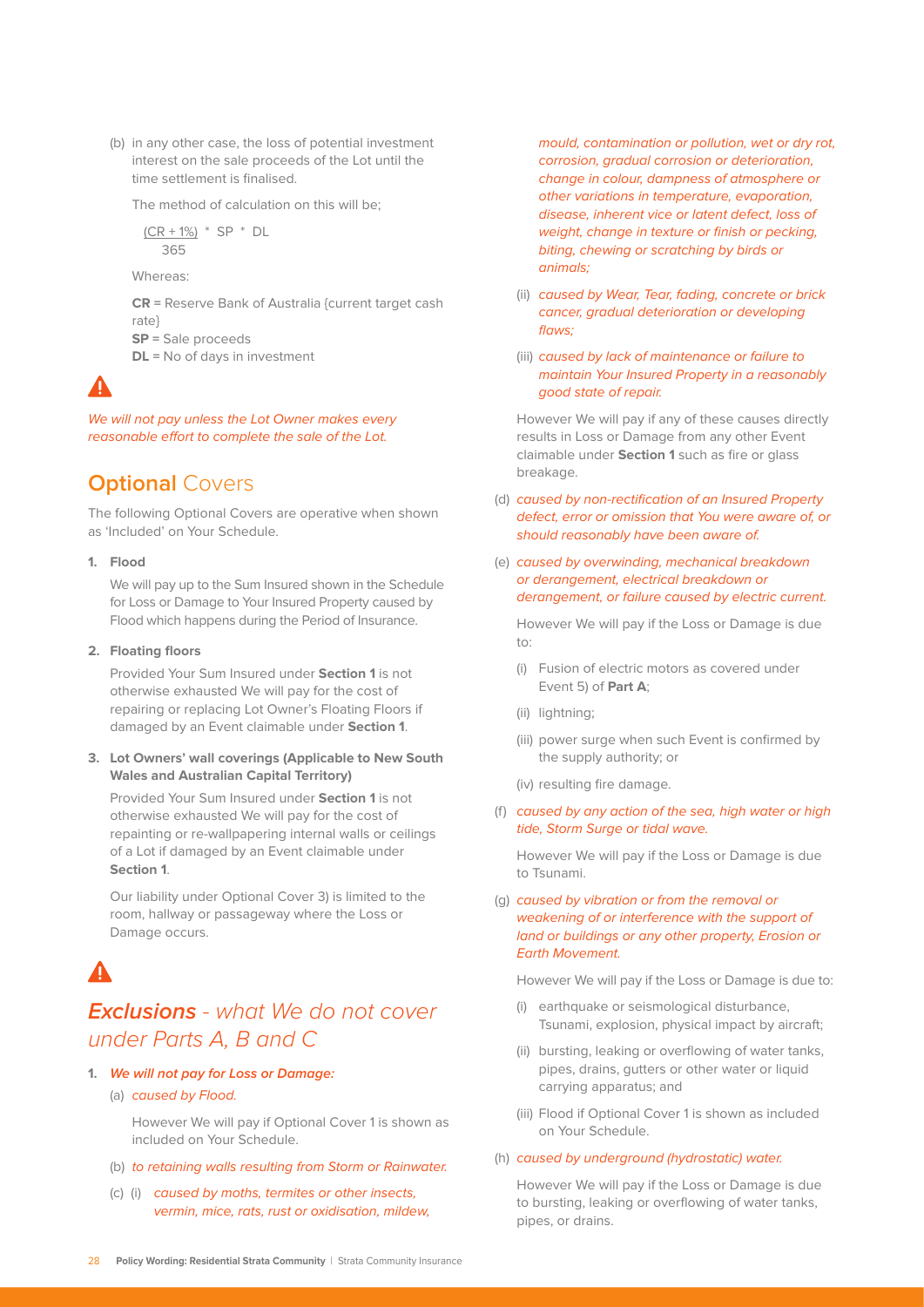(i) caused by the invasion of tree or plant roots nor for the cost of clearing pipes or drains blocked by any such invasion.

However We will pay for water or liquid damage resulting from blocked pipes or drains.

- (j) caused by the movement of swimming pools or spas or the accidental breakage, chipping or lifting of tiles of swimming pools or spas or their surrounds.
- (k) caused by smut or smoke from industrial operations.

However We will pay if such damage is sudden or unforeseen.

(l) caused by any process involving the application of heat being applied directly to any part of Your Insured Property.

However We will pay if any other part of Your Insured Property is damaged or destroyed by fire.

- (m) due to normal settling, creeping, heaving, seepage, shrinkage, or expansion in buildings, foundations / footings, walls, bridges, roadways, kerbing, driveways, paths, garden borders and other structural improvements.
- (n) to water in swimming pools, spas or water tanks.
- (o) to glass caused by artificial heat, during installation or removal, that has a crack or imperfection, or is required to be insured by any other party in terms of an occupancy agreement.
- (p) to carpets and other floor coverings resulting from staining, fading or fraying.

However We will pay if the Loss or Damage directly results from any other Event claimable under **Section 1**.

- (q) to boilers (other than boilers used for domestic purposes), economisers or pressure vessels and their contents resulting from the explosion thereof.
- (r) to Your Insured Property if it is vacant and undergoing demolition unless Our written consent to continue cover has been obtained before the commencement of demolition.
- (s) to Your Insured Property directly resulting from construction, erection, alteration or addition where the value of such work exceeds \$500,000 unless Our written consent to continue cover has been obtained before the commencement of such work.

However We will pay for Loss or Damage that results from any other Event claimable under **Section 1**.

## **2. We will not pay for:**

(a) demolition ordered by any Public or Statutory Authority as a result of Your failure, or the failure of anyone acting on Your behalf, to comply with any

lawful requirement or due to the incorrect siting of Your Insured Property;

- (b) the cost of rectifying faulty or defective materials or faulty or defective workmanship;
- (c) consequential loss, loss of use or Depreciation other than as specifically provided under **Parts A**, **B** and **C**.
- (d) the cost of clearing blocked pipes or drains unless the blockage causes or is the result of physical damage to the pipe or drain.

However We will pay for water or liquid damage to Your Insured Property resulting from the overflow of such blocked pipes or drains.

## **Claims** - basis of settlement

#### **1. Replacement**

If Your Insured Property is damaged, We may choose to either rebuild, replace, repair or pay the amount it would cost to rebuild, replace or repair.

The amount We pay under **Section 1** will be the cost of Replacement at the time of Replacement subject to the following provisions:

- (a) the necessary work of rebuilding, replacing or repairing (which may be carried out upon another site or in any manner suitable to Your requirements provided Our liability is not increased), must be commenced and carried out without unreasonable delay;
- (b) where Your Insured Property contains any architectural or structural feature of an ornamental, heritage or historical character or where materials used in the original construction are not readily available We will use the nearest equivalent available to the original materials;
- (c) if it is lawful, and with Our prior written consent, You will not be required to actually rebuild any building destroyed but may purchase an alternative existing building or part thereof to replace all or part of the one destroyed. Such Replacement will be deemed to constitute Replacement for the purpose of this insurance provided Our liability is not increased;
- (d) if You cause unreasonable delays in commencing or carrying out Replacement, We will not pay any extra costs that result from that delay;
- (e) when We wish to rebuild, replace or repair and You do not want this to occur We will only pay Indemnity Value.

### We will not pay for the cost to:

(i) rebuild or replace Your undamaged Insured Property;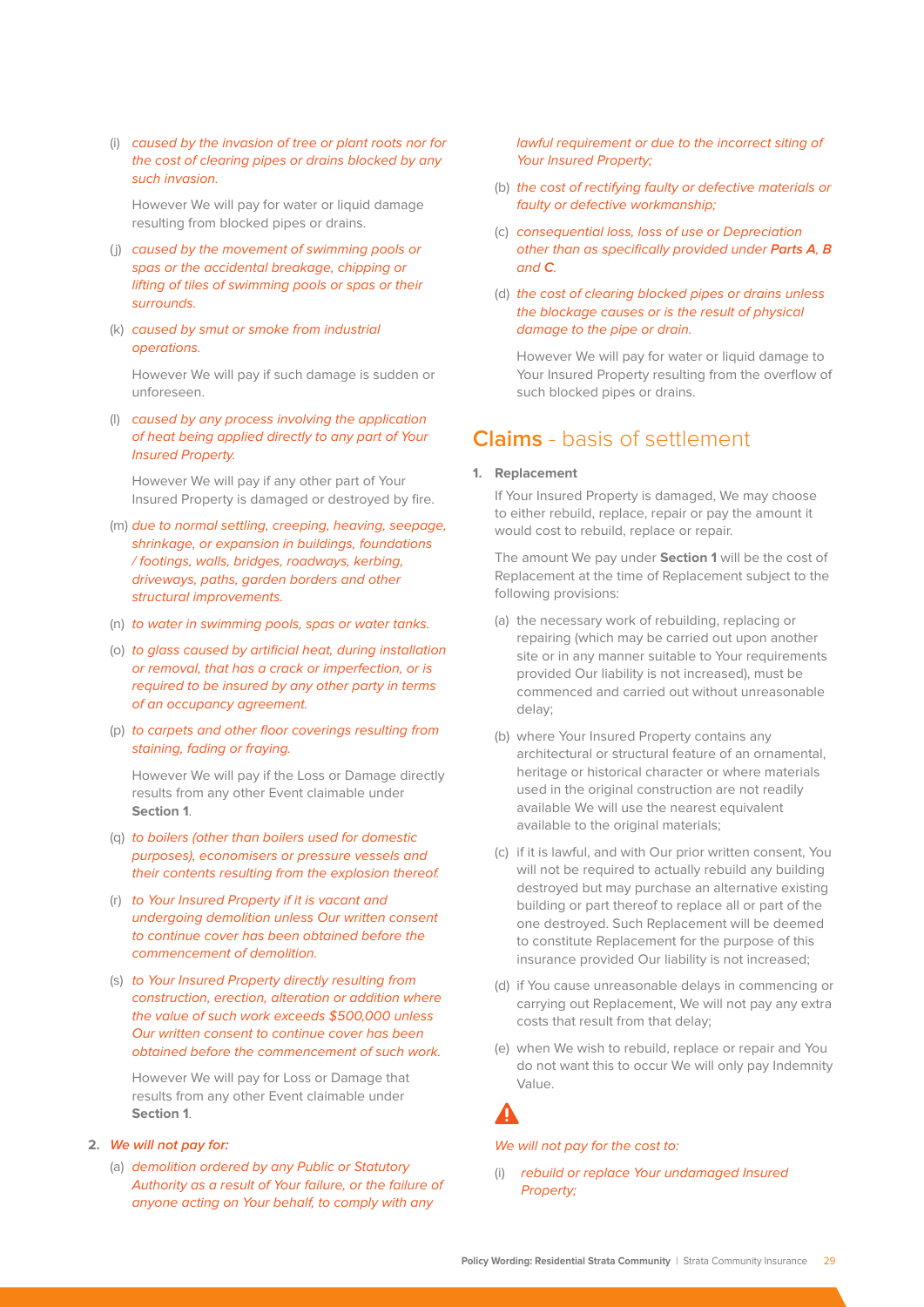#### (ii) rebuild, replace or repair illegal installations.

For each and every claim You have to pay the amount of Excess shown on the Schedule or in **Section 1**.

## **2. Undamaged part of Insured Property, foundations and footings**

If Your Insured Property is damaged and any Public or Statutory Authority requires replacement to be carried out on another site We will pay for the value of any undamaged part of Your Insured Property, including foundations and footings, as though they had been destroyed.

If the sale value of the original Situation with such undamaged part is greater than without them We will deduct the amount of such difference from any settlement otherwise payable by Us.

#### **3. Floor space ratio**

If Your Insured Property is damaged and Replacement is limited or restricted under an Ordinance or Regulation issued by a Public or Statutory Authority requirement that results in the reduction of the floor space ratio index, We will pay the difference between:

- (a) the actual costs incurred in Replacement in accordance with the reduced floor space ratio index; and
- (b) the estimated cost of Replacement at the time of Loss or Damage had the reduced floor space ratio index not applied.

#### **4. Land value**

We will pay the difference between Land Value before and after Loss or Damage if any Public or Statutory Authority refuses to allow Your Insured Property to be replaced or only allows partial Replacement, less any sum paid by way of compensation by any such Authority.

**5. Claim settlement** (when **Section 11** is shown as a Sum Insured on the Schedule)

When **Section 11** is shown on the Schedule as a Sum Insured We agree that We will treat Your Sum Insured under **Section 1** on an Agreed Value basis.

In the event of Loss that results in:

- (a) a total loss or constructive total loss of Your Insured Property and Your Strata Community Title and all Lot Titles are terminated We will pay You the Sum Insured shown on the Schedule for **Section 1**.
- (b) a partial loss and some but not all Lot Titles are terminated We will, in respect of the Lots where title has been terminated, pay You the amount calculated on the percentage of the Sum Insured for **Section 1** that the affected Lot entitlements bear to the total Strata Community entitlement.

When We pay a claim under Clause 5) b), any Loss or Damage to Lots where Title has not been terminated will be settled in terms of Clause 1) Replacement above

but Your Sum Insured thereunder will be reduced by the amount We pay under Clause 5) b).

# **Special** provisions

1. Under Clauses 2), 3) and 4) of "Claims - basis of settlement" Our liability is limited to the extent to which the Sum Insured for **Section 1** is not otherwise expended.

Any differences relating to values may by agreement between us be referred to the President of the Australian Property Institute Inc. who will appoint a specialist valuer who is registered and qualified to carry out such valuations in accordance with accepted valuation practices. The valuer's decision will, if we so agree, be final and binding and who will at the same time decide as to payment of the costs of such referral.

2. Clauses 2), 3) and 4) of "Claims - basis of settlement" do not apply in respect of any claim settled in terms of Clause 5) Claim settlement above.

## **Special** conditions

**1. Removal of illegally deposited rubbish**

Under Event 22 of **Part A** You must by way of Excess pay or contribute the first \$1,000 for each and every claim.

#### **2. Professional fees**

We will pay up to \$50,000 for the reasonable cost of professional fees and other expenses You necessarily incur with Our written consent in the preparation of a claim under **Section 1** and when applicable **Sections 8**, **10** and **11**.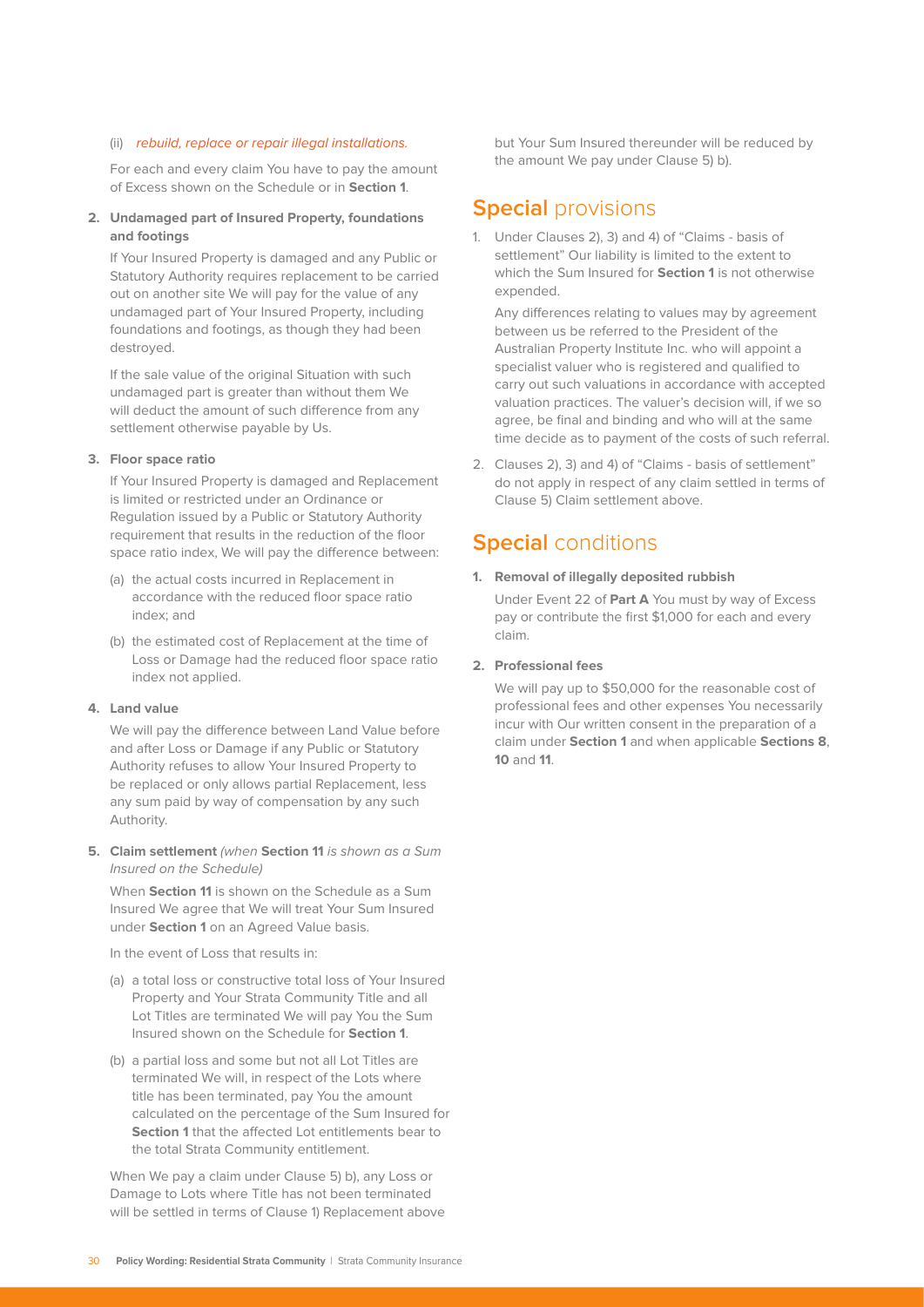# **Section 2** - Liability to others

# **What We** cover

- **1. We will pay up to the Sum Insured shown in the Schedule for Section 2 where You become legally responsible to pay compensation (including plaintiff's legal costs) for;**
	- Personal Injury; or
	- Property Damage;

resulting from an Occurrence happening in connection with Your Business.

## **Automatic Extensions**

(a) Financial Loss

We will pay up to the Sum Insured shown in the Schedule for **Section 2** where You become legally responsible to pay compensation awarded by a Tribunal or similar body for financial loss incurred by a Lot Owner arising out of Your failure to comply with Your statutory duty to maintain and repair common property.

(b) Other Extensions

We will pay up to the Sum Insured shown in the Schedule for **Section 2** where You become legally responsible to pay compensation for Personal Injury or Property Damage:

- (i) **Bridges, roadways, kerbing, footpaths, services** arising from bridges, roadways, kerbing, footpaths, underground and overhead services You own at the Situation.
- (ii) **Car park liability**

to Vehicles in Your physical or legal control where such Property Damage occurs in a car park You own at the Situation.

(iii) **Fertiliser, pesticide, herbicide application** arising from the application of any fertiliser, pesticide or herbicide to Your Common Area or Insured Property.



- 
- (iv) **Hiring out of sporting and recreational facilities** arising from the hiring out of sporting or recreational facilities (such as but not limited to tennis courts or swimming pools) owned by You.

### (v) **Recreational and other activities** arising from recreational, social or other activities arranged for and on behalf of Lot Owners and occupiers of Lots.

(vi) **Services**

arising out of the service or services You provide for the benefit, general use and enjoyment of Lot Owners and occupiers of Lots at Your Situation.

#### (vii) **Watercraft**

arising from any Watercraft (not exceeding 8 metres in length) owned by You, in Your possession or physical or legal control.

(viii) **Garden equipment and unregistered vehicles** arising from any wheelchair, garden equipment including lawn mowers, golf cart, golf buggy or other Vehicle owned by You, in Your possession or physical or legal control.

## **2. Cost of defending a claim**

We will pay in addition to the Sum Insured under 1) above:

- (a) all legal costs and expenses incurred by Us;
- (b) reasonable cost of legal representation You necessarily incur with Our written consent at a coronial inquest or inquiry into any death that may be the subject of a claim for compensation under **Section 2**;
- (c) other reasonable expenses You necessarily incur that We have agreed to reimburse; and
- (d) all interest accruing after judgment has been entered against You until We have paid, tendered or deposited in court the amount that We are liable to pay following judgment.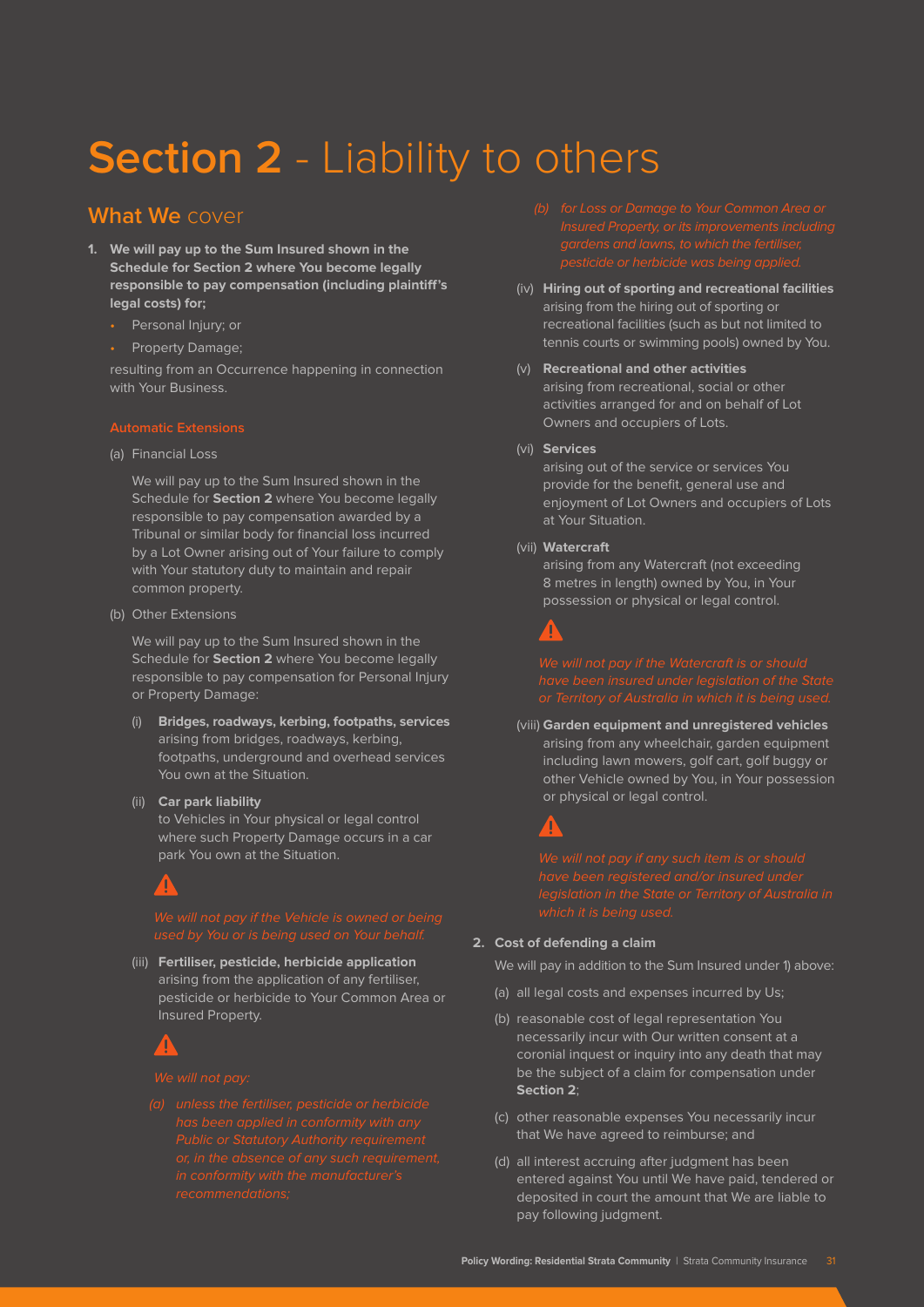#### **3. Court appearance**

We will pay compensation of \$250 per day if We require an Office Bearer, Committee Member or Your Strata Community Manager to attend a Court as a witness in connection with a claim under **Section 2**.

# **Exclusions** *- what We do not cover*

We will not pay for any claim:

1. in connection with any liability for Personal Injury to any employee arising out of or in the course of their employment with You.

This exclusion does not apply to an 'eligible person' as defined under the Workers' Compensation and Rehabilitation Act 2003 (Qld).

- 2. in respect of liability imposed by the provisions of any workers' compensation, accident compensation or similar legislation applying where Your Insured Property is situated.
- 3. in respect of:
	- (a) damage to property belonging to, rented by or leased by You or in Your physical or legal control, other than as specifically provided by this **Section 2**;
	- (b) damage to property belonging to any person who is deemed a worker or employee within the provisions of any workers' compensation, accident compensation or similar legislation applying where Your Insured Property is situated:
	- (c) injury to or death of animals on Your Common Area;
	- (d) Personal Injury or Property Damage caused by animals on Your Common Area other than guard or watch dogs You employ for security purposes.
- 4. arising out of the rendering or failure to render professional advice by You or any error or omission connected therewith.

This exclusion does not apply to the rendering or failure to render professional medical advice by a legally qualified medical practitioner, legally qualified registered nurse, dentist or first aid attendant You use to provide first aid services at Your Situation.

- 5. arising out of the publication or utterance of a defamation, libel or slander:
	- (a) made prior to the commencement of **Section 2**;
	- (b) made by You or at Your direction when You knew it to be false.
- 6. arising out of the ownership, possession or use by You of any Vehicle, Watercraft, hovercraft, aircraft or aircraft landing areas other than as specifically provided in **Section 2**.
- 7. arising out of or in connection with the ownership of marinas, wharves, jetties, docks, pontoons or similar

type facilities (whether fixed or floating) if such facilities are used for commercial purposes or provide fuel distribution facilities, unless We otherwise agree in writing.

- 8. arising out of construction, erection, demolition, alterations or additions to Your Insured Property where the cost of such work exceeds \$500,000, unless You advise Us and obtain Our written consent to provide cover before commencement of such works.
- 9. arising from vibration or from the removal or weakening of or interference with the support of land or Buildings or any other property.
- 10. arising under the terms of any agreement unless liability would have attached to You in the absence of such agreement.

This exclusion does not apply to:

- (a) liability assumed by You under any contract or lease of real or personal property;
- (b) liability assumed by You in the course of Your Business under the terms of any written agreement with the company, person or firm appointed to manage Your Business except where liability arises out of:
	- (i) any act of negligence on their part; or
	- (ii) by their default in performing their obligations under such agreement.

## 11. arising out of or caused by the discharge, dispersal, release of or escape of pollutants into or upon property, land, the atmosphere, or any water course or body of water.

This exclusion does not apply if such discharge, dispersal, release or escape is sudden, identifiable, unexpected and unintended and takes place in its entirety at a specific time and place during the Period of Insurance.

#### 12. arising out of or incurred in the prevention, removing, nullifying or clean-up of any contamination or pollution.

This exclusion does not apply to clean-up, removal or nullifying expenses only which are incurred after a sudden, identifiable, unexpected and unintended happening that takes place in its entirety at a specific time and place during the Period of Insurance.

- 13. for fines or penalties or for punitive, aggravated, exemplary or additional damages (including interest and costs) imposed against You.
- 14. made or actions instituted outside Australia that are governed by the laws of a foreign country.
- 15. for Liability to pay for personal injury or property damage, or any consequential loss arising therefrom, caused by or arising directly or indirectly out of or in connection with the actual or alleged use or presence of asbestos or in any way involving asbestos or asbestos contained in any materials in whatever form or quantity.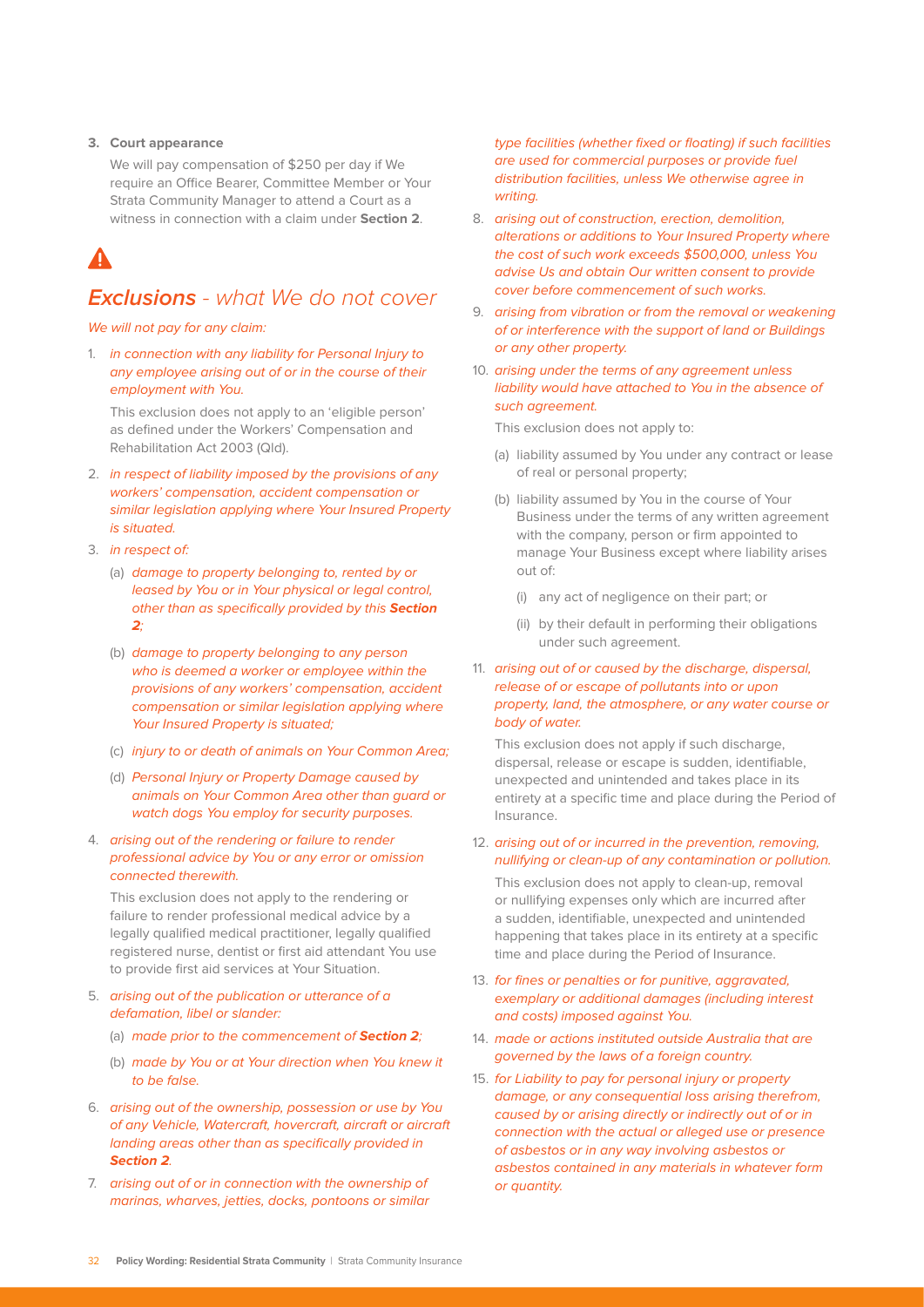# **Special** conditions

#### **1. Strata Community Manager defence**

If a claim is made jointly against You and Your Strata Community Manager solely by virtue of their relationship with You, We will treat Your Strata Community Manager as though they were You.

# Δ

We will not indemnify Your Strata Community Manager if their joining in the claim is attributable to a negligent or wrongful act, error or omission of theirs when acting in a professional capacity, including but not limited to performance of their obligations with respect to any management agreement or other contractual arrangement they may have in place with You.

## **2. Adjoining Property Extension**

**Section 2** is extended to include Your liability for any part of Your Insured Property that overhangs and/or infringes adjoining public or private property.

This extension provides compensation for claims arising out of such overhangs or infringement which solely and directly results from Your acts or omissions in connection with the Business.

We will not provide compensation for any claim for Personal Injury and/or Property Damage which happens independently of Your acts or omissions.

# **Special** definitions

The words listed below have been given a specific meaning and apply to **Section 2** when they begin with a capital letter.

## **Business**

means the ownership of Your Common Area and Insured Property unless You otherwise advise Us and We agree to such inclusion in writing.

#### **Occurrence**

means an Event, including continuous or repeated exposure to substantially the same general conditions, that results in Personal Injury or Property Damage neither expected nor intended to happen by You.

#### **Personal Injury**

means:

- (a) bodily injury (including death and illness), disability, fright, shock, mental anguish or mental injury;
- (b) false arrest, wrongful detention, false imprisonment or malicious prosecution;
- (c) wrongful entry or eviction or other invasion of the right of privacy;
- (d) a publication or utterance of defamatory or disparaging material;
- (e) assault and battery not committed by You or any Lot Owner or at Your or their direction unless committed for the purpose of preventing or eliminating danger to person or property;

that happens during the Period of Insurance anywhere in Australia.

## **Pollutants**

means any solid, liquid, gaseous or thermal irritant or contaminant, including but not limited to smoke, vapour, soot, fumes, acids, alkalis, chemicals and waste. Waste includes material to be recycled, reconditioned or reclaimed.

## **Property Damage**

means:

- (a) physical damage to or destruction of tangible property including its loss of use following such physical damage or destruction; or
- (b) loss of use of tangible property that has not been physically damaged or destroyed provided that the loss of use has been caused by an Occurrence;

that happens during the Period of Insurance anywhere in Australia.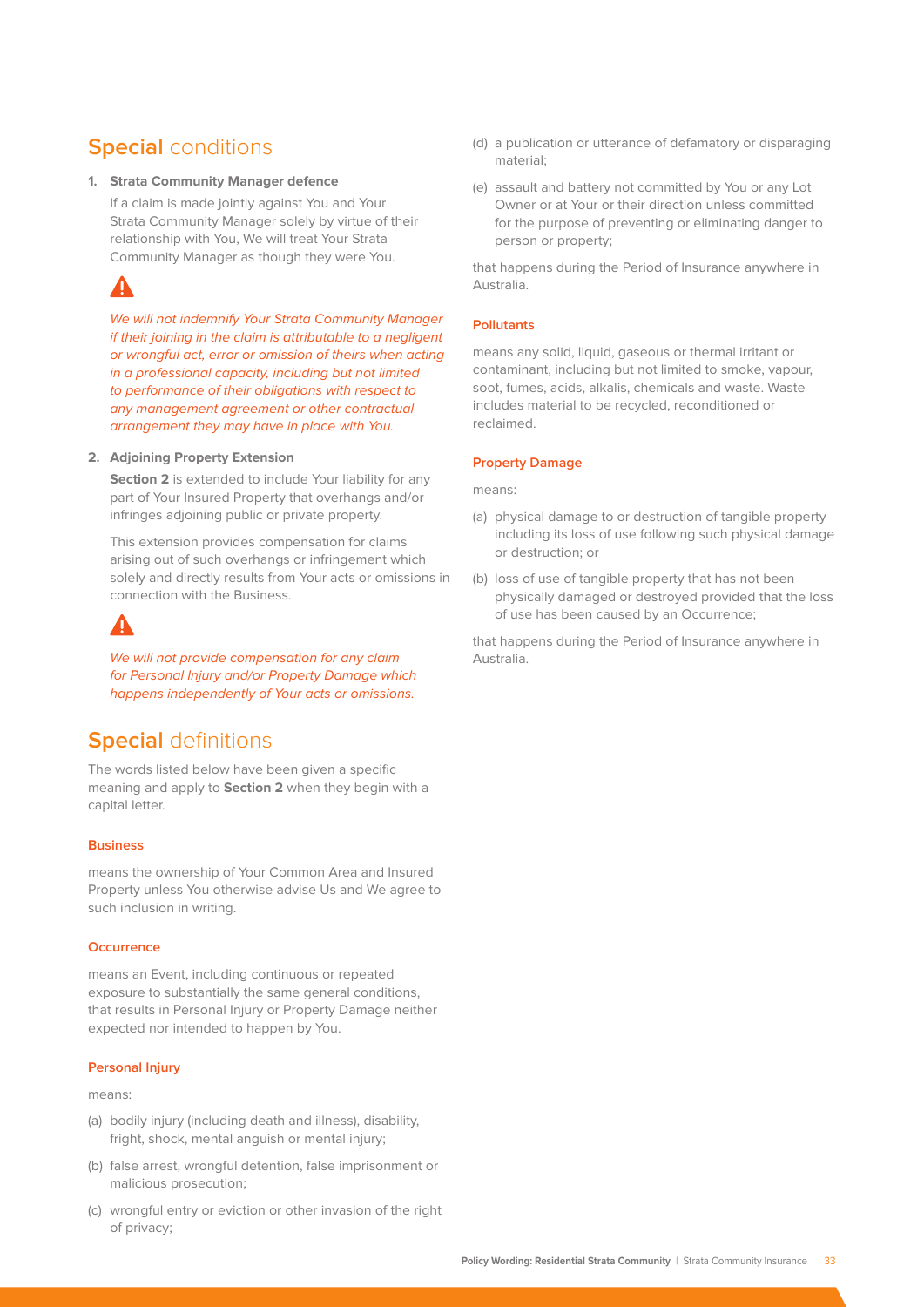# **Section 3** - Voluntary Workers

# **What We** cover

We will pay to a Voluntary Worker, or that person's estate, the compensation detailed in **Section 3** in the event of such Voluntary Worker sustaining bodily injury:

- (a) whilst voluntarily engaged in work on Your behalf; and
- (b) caused solely and directly by violent, accidental, external and visible means; and
- (c) which, independently of any other cause results in the following insured Events.

## **Events**

| 1. | Death     |                                                                                                                                                                                                                                                      | \$200,000 |
|----|-----------|------------------------------------------------------------------------------------------------------------------------------------------------------------------------------------------------------------------------------------------------------|-----------|
| 2. | both eyes | Total and irrecoverable loss of all sight in                                                                                                                                                                                                         | \$200,000 |
| 3. |           | Total and permanent loss of the use of both<br>hands or of the use of both feet or the use<br>of one hand and one foot                                                                                                                               | \$200,000 |
| 4. |           | Total and permanent loss of the use of one<br>hand or of the use of one foot                                                                                                                                                                         | \$100,000 |
| 5. | one eye   | Total and irrecoverable loss of all sight in                                                                                                                                                                                                         | \$100,000 |
| 6. |           | (a) Total Disablement from engaging in or attending<br>to usual profession, business or Occupation - in<br>respect of each week of Total Disablement:                                                                                                |           |
|    | (i)       | a weekly benefit of                                                                                                                                                                                                                                  | \$1,000   |
|    |           | or                                                                                                                                                                                                                                                   |           |
|    | (ii)      | if You substantiate that the amount<br>of Your average weekly wage, salary<br>or other remuneration earned from<br>Your personal exertion is greater than<br>\$1,000 per week - the amount of such<br>remuneration up to a maximum per<br>week of    | \$2,000   |
|    |           | (b) Partial Disablement from engaging in or attending<br>to usual profession, business or occupation - in<br>respect of each week of Partial Disablement:                                                                                            |           |
|    | (i)       | a weekly benefit of                                                                                                                                                                                                                                  | \$500     |
|    |           | or                                                                                                                                                                                                                                                   |           |
|    | (ii)      | if You substantiate that the amount<br>of Your average weekly wage, salary<br>or other remuneration earned from<br>Your personal exertion is reduced by<br>more than \$500 per week - the<br>amount of such reduction up to a<br>maximum per week of | \$1,000   |
|    |           |                                                                                                                                                                                                                                                      |           |

- 7. The reasonable and necessary cost of hiring or employing domestic assistance if a Voluntary Worker is totally disabled from performing
	- (a) his/her usual profession, business, occupation;
		- or
	- (b) usual household activities;

|    | - in respect of each week of Total<br>Disablement a weekly benefit<br>not exceeding                                                                                                                                     | \$500   |
|----|-------------------------------------------------------------------------------------------------------------------------------------------------------------------------------------------------------------------------|---------|
| 8. | The reasonable cost of travel expenses<br>necessarily incurred at the time of, or<br>subsequent to, the sustaining of bodily<br>injury and not otherwise recoverable from<br>any other source – a benefit not exceeding | \$2.000 |
| 9. | The reasonable cost of home tutorial<br>expenses if the Voluntary Worker is a<br>full time student - in respect of each<br>week of Total Disablement a weekly<br>benefit not exceeding                                  | \$250   |
|    | 10. The reasonable cost of burial or cremation of<br>a Voluntary Worker following a claim payable<br>under Event 1 – a benefit not exceeding                                                                            | S5 O    |

# **Exclusions** *- what We do not cover*

- 1. (a) for more than one of Events 6) a) and 6) b) in
	- (b) under Event 6) a) and Event 6) b) in respect of
	-
	- (d) under Event 7) and Event 9) in excess of an
	- (e) unless the results of bodily injury manifests itself
	- (f) unless an injured Voluntary Worker will, as soon as
	- (g) for any amounts recoverable under a Medicare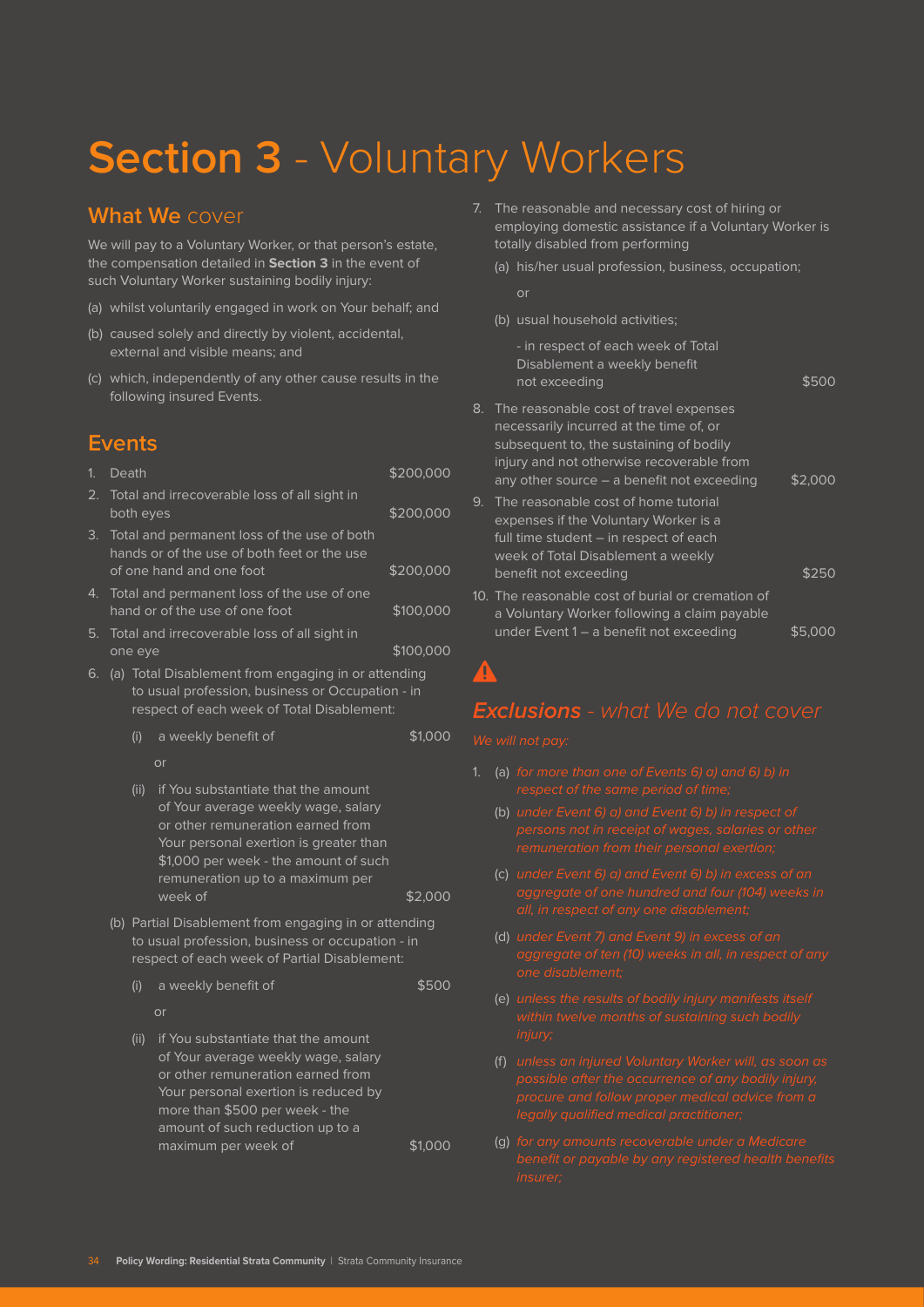- (h) for any fees or charges in relation to the provision in Australia of medical expenses, hospital treatment or ancillary benefits as defined by the Health Insurance Act, 1973.
- 2. We will not pay compensation in respect of claims arising out of:
	- (a) *illness*;
	- (b) intentional self-injury or suicide, or any attempt thereat;
	- (c) attributable wholly or in part to childbirth or pregnancy, notwithstanding that miscarriage or childbirth may have been accelerated or induced by the bodily injury sustained;
	- (d) a Voluntary Worker being under the influence of alcohol or any drug, other than a drug prescribed by a qualified medical practitioner.

# **Special** conditions

- 1. If a Voluntary Worker becomes entitled to compensation under more than one of the Events 1) to 5) in respect of the same bodily injury, the compensation payable will be cumulative up to one hundred percent (100%) of the compensation payable for Event 1).
- 2. After the occurrence of any one of the Events 2) to 5) there will be no further liability under **Section 3** for these Events in respect of the same Voluntary Worker.
- 3. In the event of a claim involving the death of a Voluntary Worker We will, at Our discretion, be entitled to have a post-mortem examination carried out at Our expense.

# **Special** definitions

The words listed below have been given a specific meaning and apply to **Section 3** when they begin with a capital letter.

#### **Partial Disablement**

means an injury which entirely prevents a Voluntary Worker from:

(a) carrying out a substantial part of the normal duties of such person's usual occupation, profession or business;

or

- (b) where such person engages in more than one occupation, profession or business, ANY OF THEM;
- as certified by a legally qualified medical practitioner.

## **Total Disablement**

means an injury which entirely prevents a Voluntary Worker from:

(a) carrying out all of the normal duties of such person's usual occupation, profession or business;

or

(b) where such person engages in more than one occupation, profession or business, ALL OF THEM;

as certified by a legally qualified medical practitioner.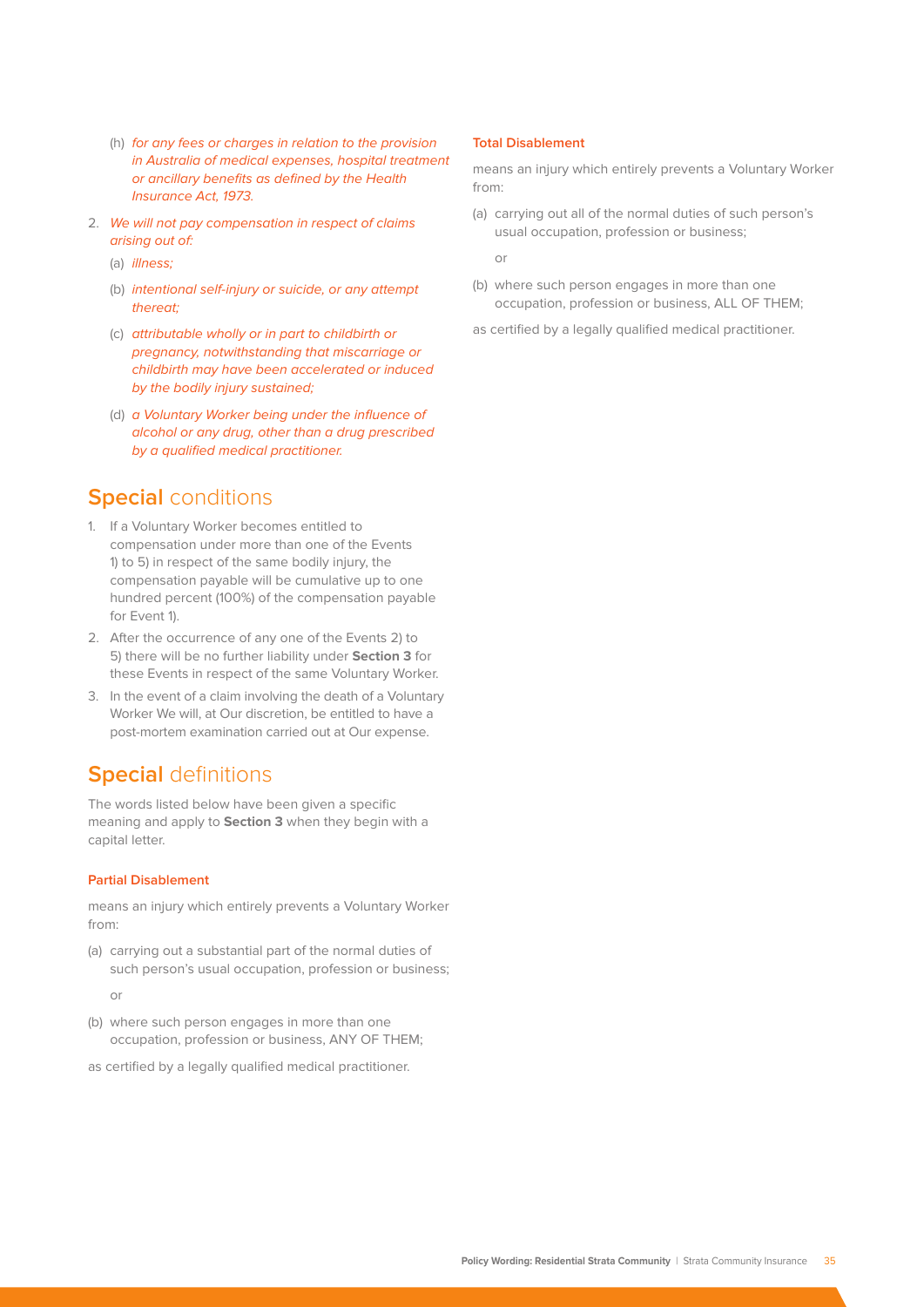# **Section 4** - Workers compensation

# **What We** cover

When Your Schedule shows **Section 4** is selected, cover is provided

# **Special** provision

When **Section 4** is shown on the Schedule as selected cover is provided by:

- (a) Allianz Australia Insurance Limited in the Australian Capital Territory, Northern Territory, Western Australia and Tasmania; or
- (b) Allianz Australia Workers Compensation (NSW) Limited in New South Wales. We act as the agent of this insurer in arranging insurance in NSW, and not as Your agent.
- (c) Allianz Australia Workers Compensation (Victoria) Limited In Victoria. We act as the agent of this insurer in

arranging insurance in Victoria, and not as Your agent.

# **We do not** *cover*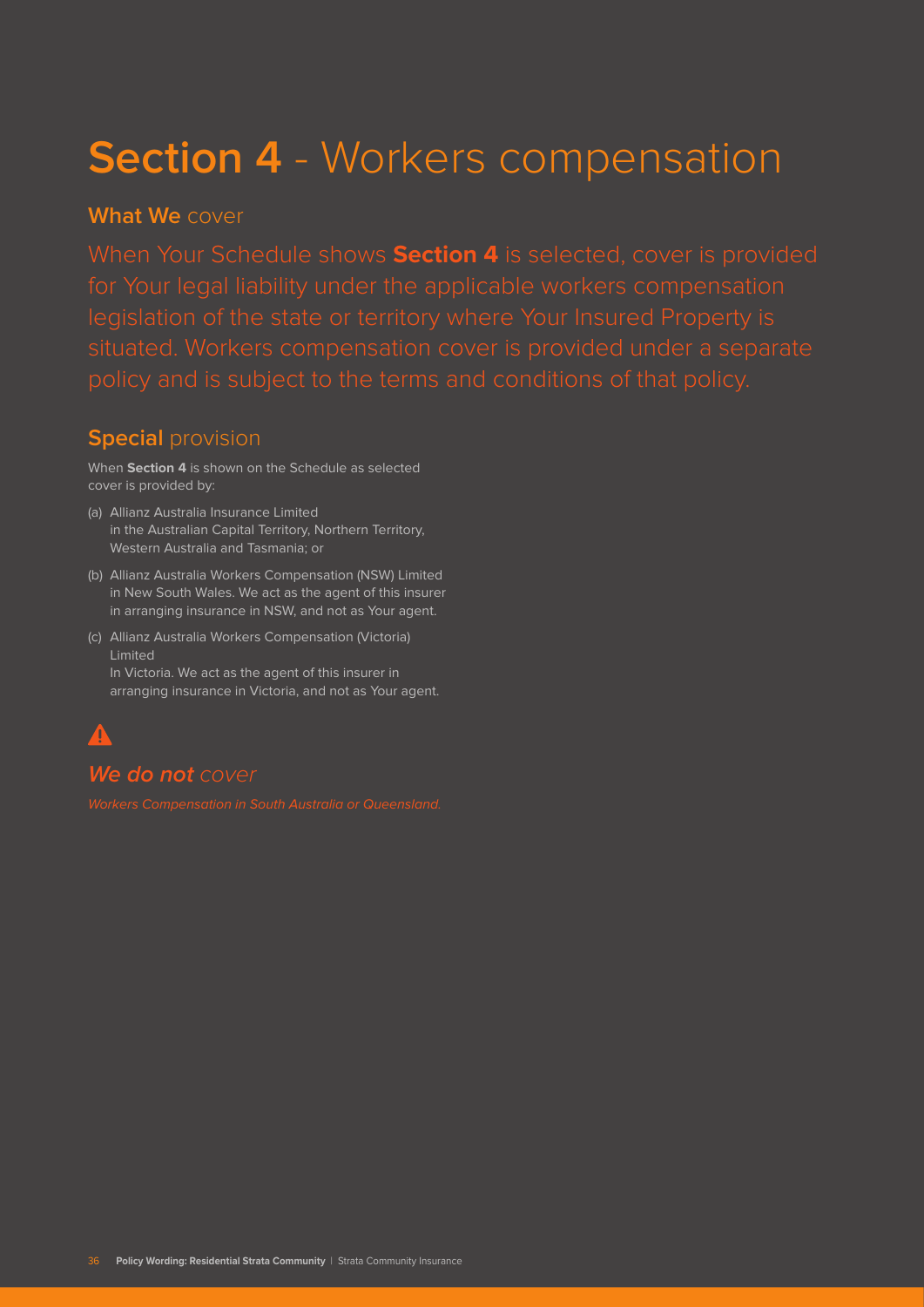# **Section 5** - Fidelity guarantee

# **What We** cover

- (a) the Sum Insured shown on the Schedule for **Section 5** in respect of fraudulent misappropriation of Your Funds.
- (b) \$2,500 for the cost of fees payable to external auditors that are reasonably and necessarily incurred to support a valid claim.

# $\blacktriangle$

# **Exclusions** *- what We do not insure*

- (i) any fraudulent misappropriation unless and until
- (ii) any fraudulent misappropriation committed after the
- (iii) any losses arising out of fraudulent misappropriation
- (iv) any claims arising out of losses discovered more than

# **Special** definition

The word listed below has been given a specific meaning and applies to **Section 5** when it begins with a capital letter.

means money, securities or tangible property received by You, or collected on Your behalf, which has been or was to be set aside for the financial management of Your affairs. Funds do not include the personal money, securities or tangible property of Lot Owners or Members.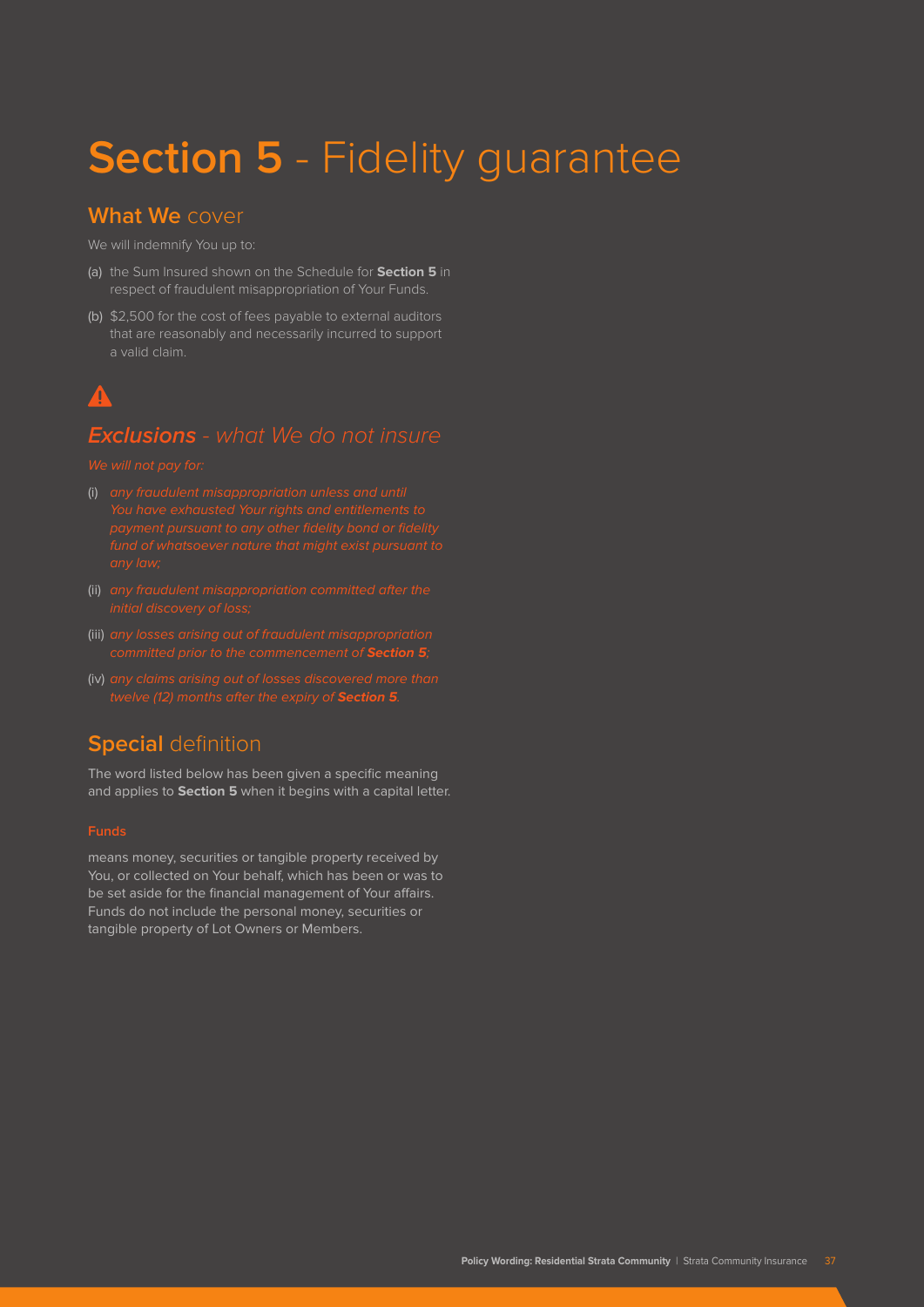# **Section 6** - Office Bearers Liability

This means **Section 6** responds to Claims first made against You

# **What We** cover

- **1. We will pay up to the Sum Insured as shown on the Schedule:**
	- (a) (i) on Your behalf, all Loss for which You are not indemnified by Your Strata Community;
		- (ii) pay on behalf of Your Strata Community, all Loss for which they grant indemnification to You, as permitted or required by law, or for which Your Strata Community is vicariously liable at law;

arising from any Claim first made against You individually or otherwise, or against Your Strata Community Manager while acting as an Office Bearer, during the Period of Insurance; and

(b) reported to Us during the Period of Insurance.

Provided that Claims which do not comply with all of (a) and (b) above are not, other than as provided under **Special Condition 1** of **Section 6**, the subject of this insurance or any indemnity.

#### **2. Defence costs**

We agree that in relation to any Claim under **Section 6**:

- (a) where indemnity has been confirmed by Us in writing, We will advance Defence Costs arising from such Claim;
- (b) where indemnity has not been confirmed by Us in writing, We will:
	- (i) where We elect to conduct the defence or settlement of such Claim, pay Defence Costs arising from such Claim; or
	- (ii) in any other case, We may at Our discretion advance the Defence Costs arising from such Claim.

In the event the Claim is withdrawn or that indemnity under **Section 6** is subsequently withdrawn or denied We will cease to advance Defence Costs and You will refund any Defence Costs advanced by Us to the extent that We are satisfied that You were not entitled to such Defence Costs, unless We agree in writing to waive recovery of such Defence Costs.

### **3. Reinstatement of the Sum Insured**

When We have paid a Claim under **Section 6** and the total amount paid equals, or but for the Sum Insured

would exceed, the Sum Insured We will reinstate the Sum Insured once only to that shown on the Schedule, subject to You paying any additional Premium that We may require.

- (a) any Claim, fact or circumstance that should have
- (b) any Claim notified to Us for which a Loss payment
- (c) any existing Claim on which a Loss payment has

#### **4. Total limit of Our liability**

The most We will pay for all Claims in respect of any one Period of Insurance is:

- (a) the Sum Insured shown on the Schedule for **Section 6**; and
- (b) when We have reinstated Your cover under **Insuring Clause 3)** an additional amount equal to that Sum Insured;

inclusive of claimant's costs and expenses and Defence Costs incurred by Us.

# **Exclusions** *- what We do not cover*

- 
-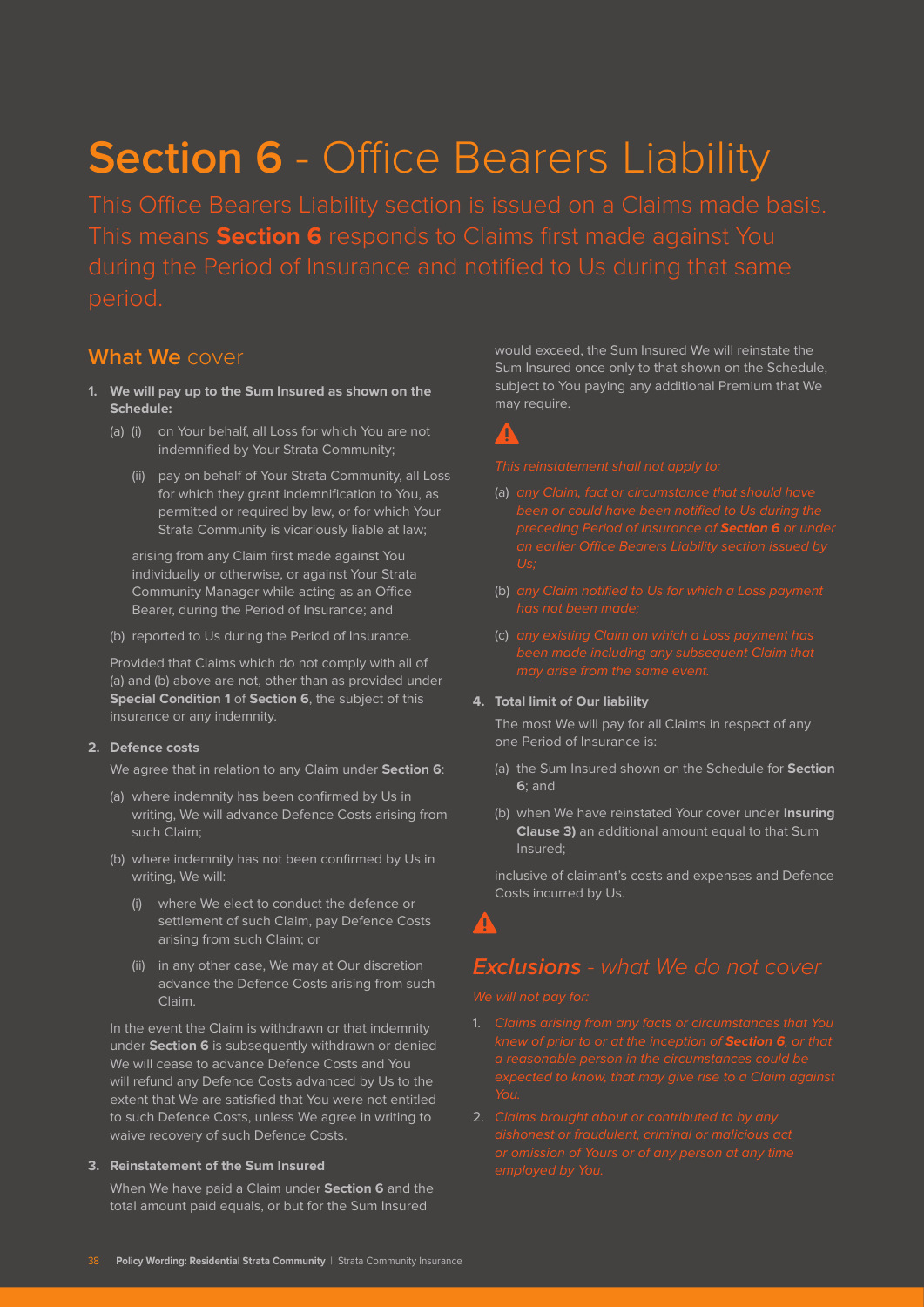#### However this exclusion does not apply to:

- (a) any party or entity not committing or condoning any such act or omission; and
- (b) the costs incurred by You in successfully defending any Claim or suit made against You.
- 3. Claims for death, bodily injury, sickness, disease, or damage to property.

However this exclusion will not apply to Loss or Damage to documents that are Your property, or entrusted to You, or costs and expenses incurred by You in replacing or restoring such documents.

- 4. Claims resulting from Your intentional decision not to effect and maintain insurances as required by the Strata Schemes Management Act, Strata Titles Act, Community Titles Act, Company Titles Act or similar legislation applying where the Insured Property is situated.
- 5. Claims arising out of a publication or utterance of a libel or slander or other defamatory or disparaging material.
- 6. fines, penalties, punitive or exemplary or aggravated damages or any additional damages resulting from the multiplication of compensatory damages.
- 7. You gaining or having gained any personal profit or advantage to which You are not legally entitled or for which You may be held accountable to Your Strata Community or any individual member thereof.
- 8. any money or gratuity given to or taken by You without authorisation by Your Strata Community where such authorisation is necessary pursuant to the articles of Your Strata Community or prescribed law.
- 9. a conflict of duty or interest of Yours.
- 10. any intentional exercise of power by You where the exercise of that power is for a purpose other than the purpose for which such power was conferred by the Articles of Your Strata Community.
- 11. any Wrongful Act made or threatened or in any way intimated on or before the inception date specified on the Schedule, except as otherwise provided in **Special Condition 1** of **Section 6**.
- 12. Claims first notified to Us after the expiry of **Section 6**, except as otherwise provided in Insuring Clause 1 b).
- 13. Claims brought against Your Strata Community Manager or any other contracted person(s), firm or company when acting in their professional capacity, except as otherwise provided in Insuring Clause 1 a).
- 14. Claims brought against You in a Court of Law outside Australia.

# **Special** conditions

#### **1. Continuous cover**

We agree that if there is a fact or circumstance that should have been or could have been notified to Us during the preceding Period of Insurance of **Section 6** or under an earlier Office Bearers Liability issued by Us, We will accept the notification of such fact or circumstance under **Section 6** subject to the following provisos:

- (a) We have continuously been the insurer under an Office Bearers Liability between the date when such notification should have been given and the date when such notification was in fact given; and
- (b) the terms and conditions applicable to this **Special Condition 1** and to that notification will be the terms and conditions, including the Sum Insured and Excess, applicable to **Section 6** under the current Period of Insurance.

## **2. Excess**

Whenever an Excess is shown on the Schedule, You have to pay or contribute the stated amount for each Claim covered under this **Section 6**.

If more than one person or entity makes a Claim for the same Wrongful Act, that is deemed to be a single Claim for the purpose of application of the Excess.

Only one Excess is payable for Claims arising from the one originating cause or source.

#### **3. Jurisdiction**

Any dispute arising out of or under **Section 6** will be subject to determination by any Court of competent jurisdiction within Australia according to the law applicable to that jurisdiction.

### **4. Reporting and notice**

A Claim will be considered to have been first reported to Us at the time You first give written notice to Us that a Claim has been made against You for such Wrongful Act.

## **5. Settlement**

If You refuse to consent to any settlement recommended by Us and elect to continue any legal proceedings in connection therewith, Our liability for the Claim will not exceed the amount for which the Claim was recommended to be settled for including the costs and expenses incurred up to the date of such refusal.

#### **6. Severability and non-imputation**

We agree that where **Section 6** insures more than one party, any conduct on the part of any party or parties whereby such party or parties:

(a) failed to comply with the duty of disclosure in terms of the Insurance Contracts Act 1984; or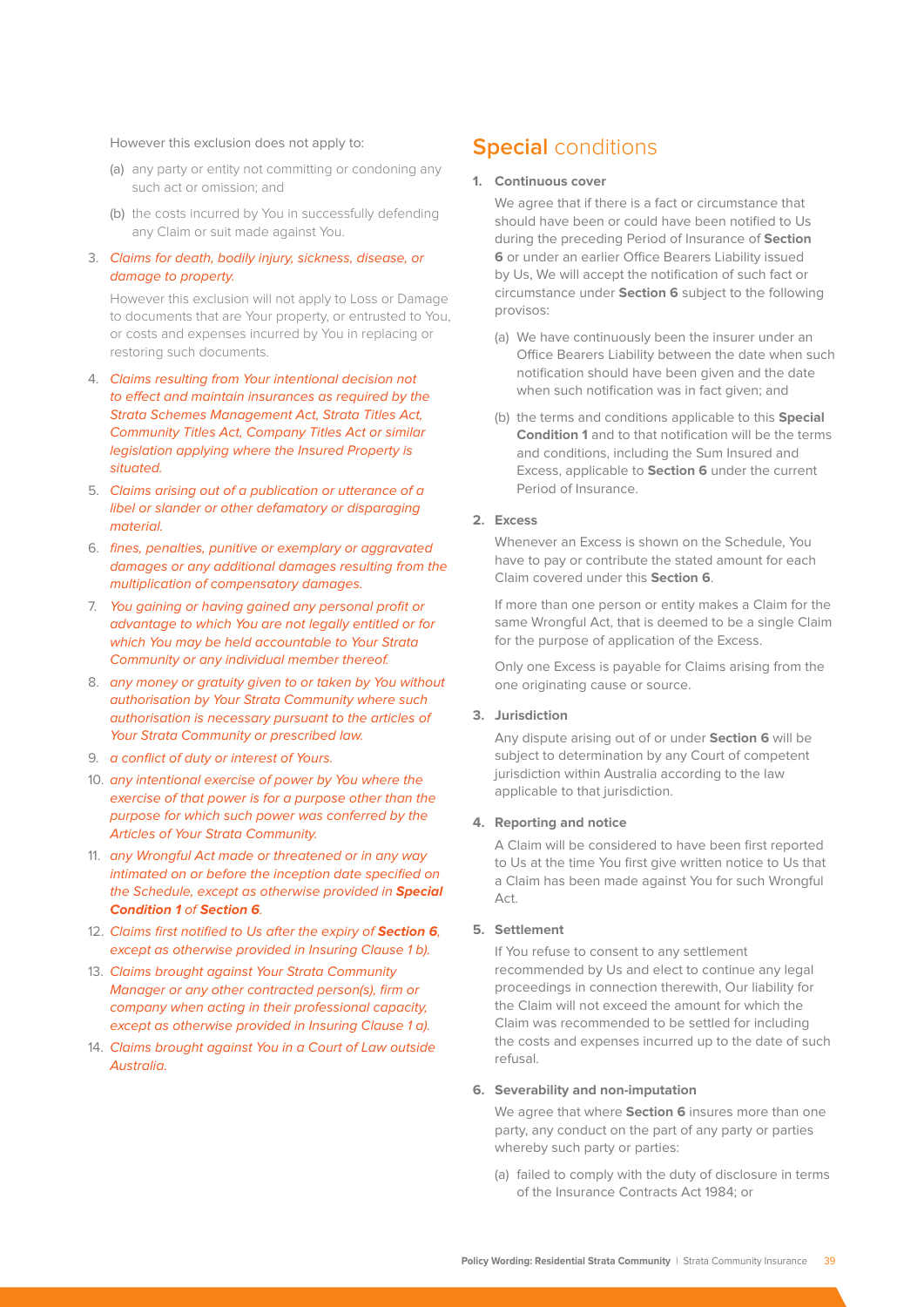- (b) made a misrepresentation to Us before this contract of insurance was entered into; or
- (c) failed to comply with any terms or conditions of **Section 6**;

will not prejudice the rights of the remaining party or parties to indemnity as may be provided by **Section 6**, subject to the following provisos:

- (i) such remaining party or parties be entirely innocent of and have no prior knowledge of any such conduct; and
- (ii) as soon as is reasonably practicable upon becoming aware of any such conduct advise Us in writing of all known facts in relation to such conduct.

#### **7. Subrogation**

When We admit a Claim under **Section 6** We will, subject to the Insurance Contracts Act 1984, be subrogated to all Your rights of recovery against all persons or organisations and You will execute and deliver instruments and papers and do all that is necessary to assist Us in the exercise of such rights.

# **Special** definitions

The words listed below have been given a specific meaning and apply to **Section 6** when they begin with a capital letter.

#### **Claim, Claims**

means

- (a) a written or verbal allegation of any Wrongful Act; or
- (b) a civil proceeding commenced by the service of a complaint, summons, statement of Claim or similar pleading alleging any Wrongful Act; or
- (c) a criminal proceeding commenced by a summons or charge alleging any Wrongful Act.

#### **Defence Costs**

means costs, charges and expenses (other than Your fees, salaries or salaries of Your employees) incurred by Us or with Our written consent (such consent not to be unreasonably withheld):

- (a) in the investigation, defence, monitoring or settlement of any Claim or proceedings and appeals therefrom together with the costs of appeal;
- (b) in the legally compellable attendance by an Office Bearer at any official investigation into the affairs of Your Strata Community.

#### **Documents**

means deeds, wills, agreements, maps, plans, records, books, letters, certificates, forms and documents of any nature whether written, printed or reproduced by any other method but does not include currency notes or negotiable instruments of any kind.

#### **Loss**

means the amount payable in respect of a Claim made against You for a Wrongful Act and will include damages, judgements, settlements, orders for costs and Defence Costs.

#### **Office Bearer**

means:

- (a) a person or other entity appointed by Your Strata Community to act as an Office Bearer or committee member in terms of the Strata Schemes Management Act, Strata Titles Act, Community Titles Act or similar legislation applying where the Insured Property and Common Area is situated;
- (b) a Strata Community Manager appointed as an agent of an Office Bearer and/or committee member;
- (c) a person invited by an Office Bearer and/or committee member to assist in the management of Your Strata Community affairs.

but does not include a Strata Community Manager or any other contracted person(s), firm or company when acting in their professional capacity.

#### **Wrongful Act**

means any error, misstatement, act or omission, or neglect or breach of duty made, committed, attempted or allegedly made, committed or attempted by You or any matter claimed against You solely by reason:

- (a) of You serving as an Office Bearer or committee member or director of Your Strata Community; or
- (b) as an Office Bearer on a related building management committee provided at the time of serving as an Office Bearer on that committee You are also an Office Bearer or committee member or nominee or director of Your Strata Community.

Where any such Wrongful Act results in more than one Claim covered by Us under this or another Policy, all such Claims will jointly constitute one Loss and be deemed to have originated in the earliest Period of Insurance in which any of such Wrongful Acts is first reported to Us.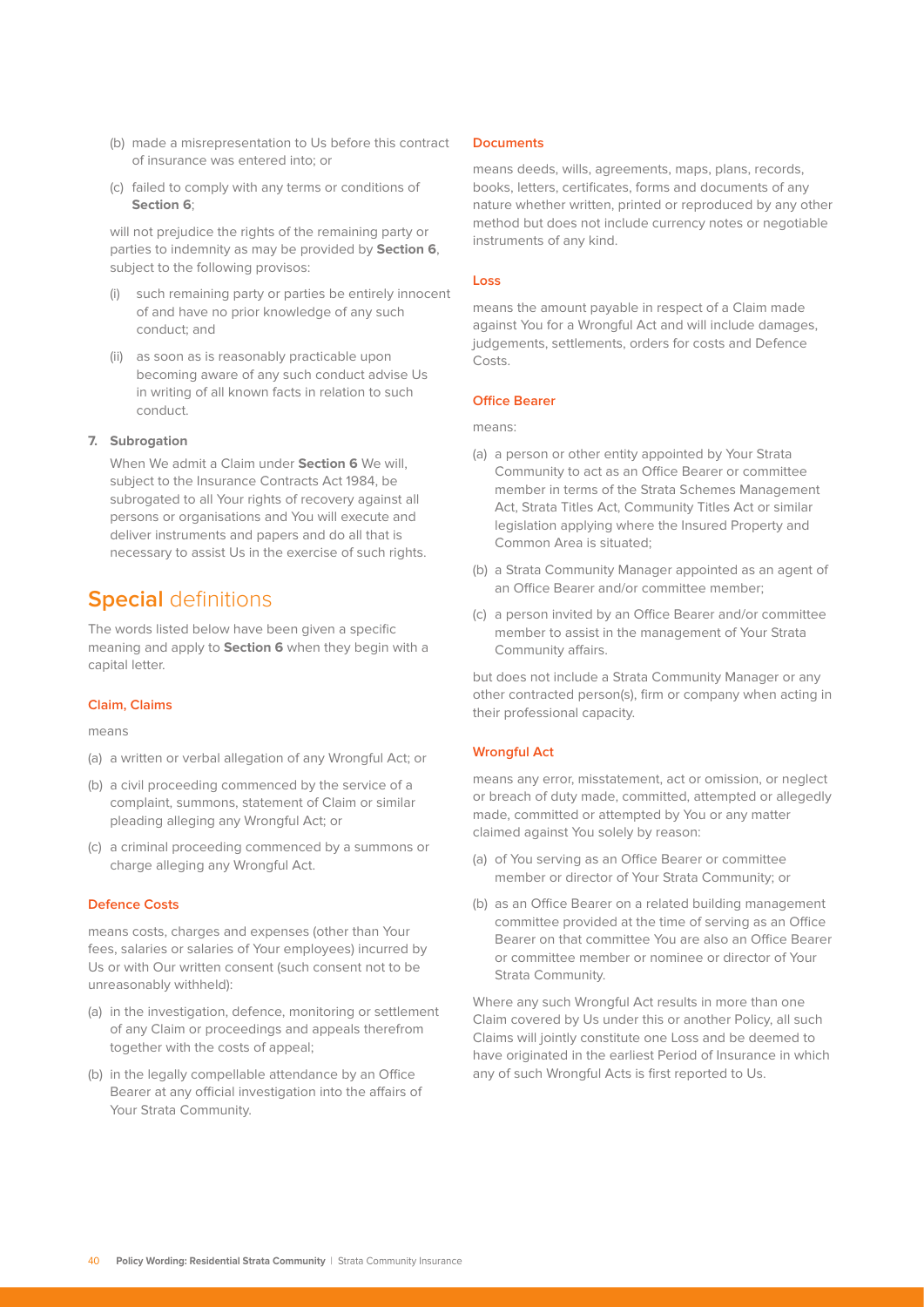# **Section 7** - Machinery breakdown

# **What We** cover

This Section contains **Parts A** and **B** that provide cover against

# **Section 7** - Part A

You are covered for the following Events.

- 1. We will pay up to the Sum Insured shown on the Schedule for **Section 7**, against Insured Damage to an Insured Item on the basis set out in "Claims - basis of settlement", including the cost of:
	- (a) (i) expediting repair including overtime working;
		- (ii) express or air freight on recognised/scheduled services;
		- (iii) replacing oil and refrigerant gas from airconditioning units or refrigeration units;
		- (iv) hiring a temporary replacement item where such cost is necessary to maintain a vital service of Yours;

and provided that the Insured Item is:

- (b) (i) contained at Your Situation; and
	- (ii) is in the ordinary course of working at the time Insured Damage occurs.

# **Section 7** - Part B

Cover under **Part B** applies to You and Lot Owners. The following Events 1) and 2) of **Part B** are included in addition to the Sum Insured for **Section 7**.

**1. Rent**

When the Common Area or a Lot has been leased out, or can be substantiated by means of a signed agreement that the Common Area or Lot would have been leased out, We will pay You and/or the Lot Owner for the Rent that is lost or would have been lost if Insured Damage occurs and the Common Area or Lot is made unfit to be occupied for its intended purpose by Insured Damage that is admitted as a claim under **Section 7**.

We will pay:

• from the time of the Insured Damage until the time the Common Area or Lot is relet following completion of repairs or replacement provided You or they demonstrate that all reasonable actions have been taken to obtain a new Tenant; or

• the amount of any reasonable rental rebate that is negotiated with an existing Tenant following the happening of Insured Damage until completion of repairs or replacement.

#### **2. Temporary accommodation**

When a Lot Owner occupies their Lot We will pay the reasonable cost of Temporary Accommodation they necessarily incur if their Lot is made unfit to be occupied for its intended purpose by Insured Damage that is admitted as a claim under **Section 7**.

We will pay:

• from the time of the Insured damage until the time they reoccupy their Lot following completion of repairs or replacement.

The combined total amount We will pay under **Part B**  arising out of any one Event that is admitted as a claim under **Section 7** is limited to fifteen percent (15%) of the Sum Insured for **Section 7** or such other percentage as We may agree in writing.

# **Exclusions** *- what We do not cover*

- - (a) Wear and Tear, smut, smoke, soot, rust, corrosion,
	- (b) Erosion, Earth Movement, sea, high water, high tide,
	- (c) an Event that is claimable under **Section 1**;
	- (d) chipping, scratching or discolouration of painted,
	-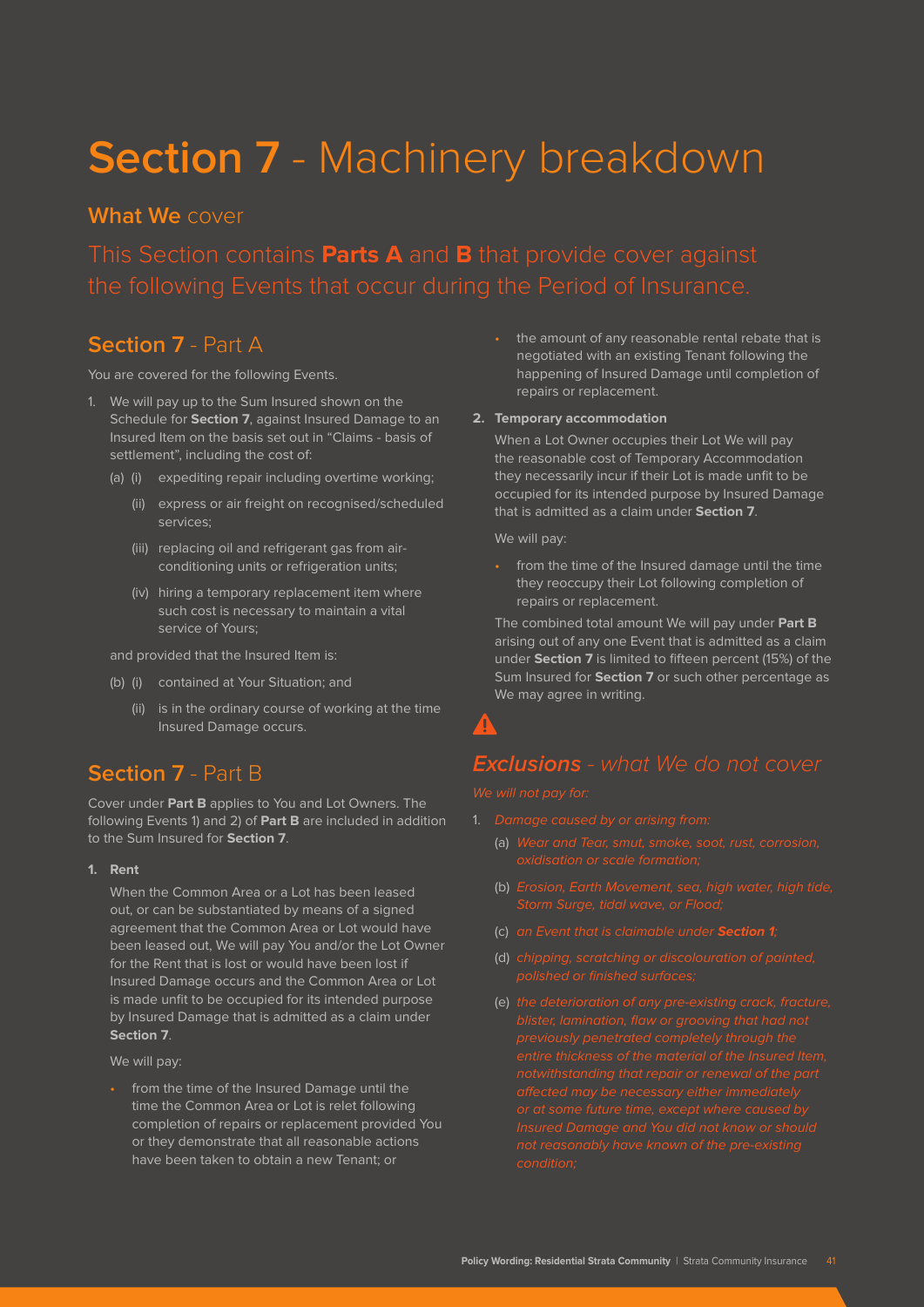- (f) the wearing away or wasting of material caused by or naturally resulting from atmospheric conditions or ordinary use;
- (g) the tightening of loose parts, recalibration or adjustments;
- (h) the carrying out of tests involving abnormal stresses or the intentional overloading of any Insured Item.
- 2. Damage to:
	- (a) glass, porcelain or ceramic components;
	- (b) defective tube joints or other defective joints or seams;
	- (c) any valve fitting, shaft seal, gland packing joint or connection except where caused directly by Insured Damage;
	- (d) foundations, brickwork, and refractory materials forming part of an Insured Item;
	- (e) television, video or audio equipment other than security system equipment;
	- (f) expendable items such as electrical and electronic glass bulbs, tubes, lamps and x-ray tubes;
	- (g) electrical contacts, fuses, heating elements, commutators, slip rings, conducting brushes, thermal expansion (TX) valves, thermostats, microprocessor and/or controller units, protective and controlling devices, over-loads, chains, belts, ropes, tyres, pressure switches, bearings, valves, valve plates, filters and dryers;
	- (h) computers, telecommunication transmitting and receiving equipment, Electronic Data processing equipment, electrical office machines, coin operated machines, gaming machines, storage tanks and vats, stationery and mobile pressure vessels containing explosive gases, mobile machinery, ducting, reticulating electrical wiring, water and gas piping and all other plant and equipment not owned by You;
	- (i) plant that has been hired or is on loan unless We specifically agree in writing.
- 3. Consequential loss of any kind other than that which is specifically stated.
- 4. Damage caused by the application of any tool or process in the course of maintenance, inspection, repair, alteration, modification or overhaul.
- 5. Damage occurring during installation or erection other than the dismantling, movement and re-erection for the purpose of cleaning, inspection, repair or installation in another position within the Situation.
- 6. Damage that is claimable from any manufacturer, supplier, engineer or other person under the provisions of any maintenance or warranty agreement.
- 7. Loss of oil, liquid or gas resulting from leakage from glands, seals, gaskets, joints or from corroded, pitted or deteriorated parts.

8. The cost of converting refrigeration/air-conditioning units from the use of CFC (chlorofluorocarbon) refrigerant gas to any other type of refrigerant gas.

# **Claims** - basis of settlement

We will at Our option repair or replace the Insured Item or pay for the cost of same to a condition equal to but not better or more extensive than its condition immediately before the Insured Damage.

We will not make any deduction for Depreciation in respect of parts replaced.

We will not pay for the cost of any alterations, additions, improvements, modifications or overhauls.

Where components or manufacturers' specifications are no longer available due to obsolescence, the basis of settlement will be the cost of providing alternative suitable components equal to but not better or more extensive than the original component being substituted.

# **Special** conditions

## **1. Excess**

Whenever an Excess is shown on the Schedule, You have to pay or contribute the stated amount for each loss arising out of or consequent upon that Event.

#### **2. Professional fees**

We will pay up to \$10,000 for the reasonable cost of professional fees and other expenses You necessarily incur with Our prior written consent in the preparation of a claim under **Section 7**.

# **Special** definitions

The words listed below have been given a specific meaning and these specific meanings apply to **Section 7** when the words begin with a capital letter.

#### **Insured Damage**

means sudden and accidental physical Loss or Damage to the Insured Item that occurs during the Period of Insurance and requires repair or replacement to allow continuation of use.

## **Insured Item**

means:

- (a) lifts, elevators, escalators and inclinators provided they are subject to a current comprehensive maintenance agreement;
- (b) all other electrical, electronic and mechanical machinery, boilers and pressure vessels and similar plant;

providing they form part of Your Insured Property or its services.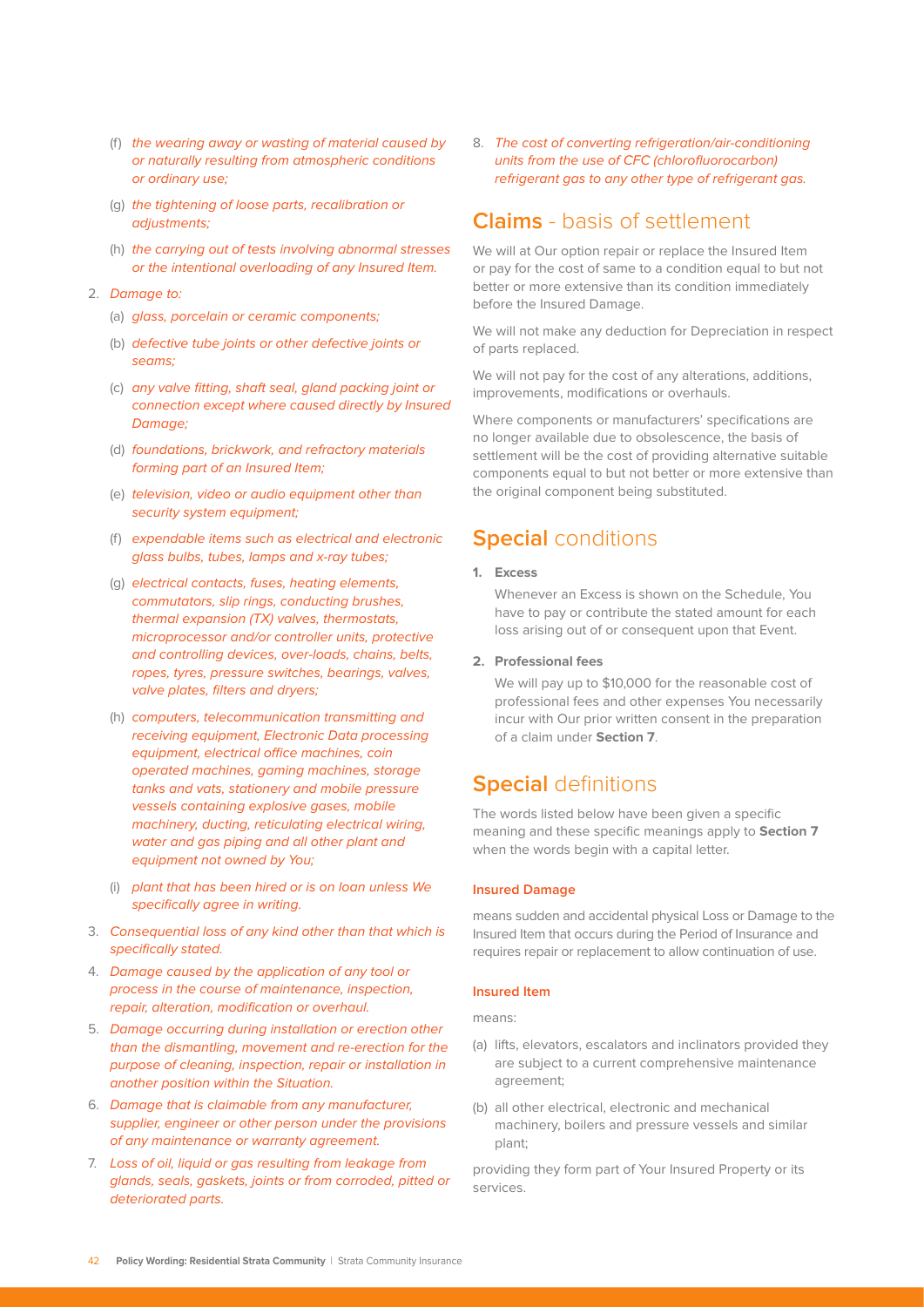# **Section 8** - Catastrophe insurance

# **What We** cover

# **Section 8** - Part A

- 1. We will pay up to the Sum Insured shown on the Schedule for **Section 8**, against the unforseen increase in the cost of Replacement of Your Insured Property if it is destroyed, or We declare it a constructive total loss, following a loss that occurs during the Period of Insurance:
	- (a) due to the happening of a Catastrophe; or
	- (b) other Event that occurs not later than sixty (60) days after a Catastrophe, provided Your Insured Property has been continuously insured with Us for that period;

and

(c) the Event giving rise to the loss is admitted as a claim under **Section 1**.

# **Section 8** - Part B

Cover for Events 1) to 4) of **Part B** applies to You and Lot Owners and are included in addition to the Sum Insured for **Section 8**.

#### **1. Rent**

When You have leased out or can substantiate by means of a signed agreement that You would have leased out Your Lot or Common Area We will pay the Rent You lose or would have lost if Your Lot or Common Area is damaged and made unfit to be occupied for its intended purpose:

- (a) due to the happening of a Catastrophe, or other Event referred to in Clause 1b of 'What We cover'; and
- (b) the Loss or Damage to Your Insured Property is admitted as a claim under **Section 1**.

We will pay from the time indemnity provided under Event 1) a) of **Part B** of **Section 1** is expended until the time Your Lot or Common Area is relet following completion of rebuilding, repairs or replacement provided You demonstrate You have taken all reasonable actions to obtain a new Tenant.

### **2. Temporary accommodation**

When You occupy Your Lot We will pay the reasonable cost of Temporary Accommodation You necessarily incur, including any unforseen increase in the cost of rental of a residential Lot or similar type accommodation of substantially the same size, containing similar facilities and in an equivalent suburban environment as Your damaged Lot if Your Lot is damaged and made unfit to be occupied for its intended purpose:

- due to the happening of a Catastrophe, or other Event referred to in Clause 1b of 'What We cover'; and
- the Loss or Damage to Your Insured Property is admitted as a claim under **Section 1**.

We will pay from the time indemnity provided under Event 1) b) of **Part B** of **Section 1** is expended until the time You reoccupy Your Lot following completion of rebuilding, repairs or replacement.

### **3. Removal, storage**

We will pay for the costs You necessarily incur in:

- (a) removing any undamaged portion of Your Insured Property to the nearest place of safe keeping;
- (b) storing the undamaged portion at that place or an equivalent alternate place;
- (c) returning the undamaged portion to Your Situation when occupancy of Your Insured Property is permitted;
- (d) insuring Your undamaged Insured Property during such removal, storage and return.

We will pay if the Loss or Damage to Your Insured Property is due to:

- the happening of a Catastrophe, or other Event referred to in Clause 1b of 'What We cover'; and
- is admitted as a claim under **Section 1**.

The amount We pay will be reduced by any amount payable for such costs under **Section 1**.

#### **4. Evacuation costs**

When You occupy Your Lot for residential purposes We will pay Evacuation Costs necessarily incurred by You, or any person or persons permanently residing with You at the time immediately prior to such a happening, following an order issued by a Public or Statutory Authority or Body, entity or person so empowered by law, to evacuate Your Lot:

- (a) due to the happening of a Catastrophe; and
- (b) the Loss or Damage to Your Lot is admitted as a claim under **Section 1**.

Any Evacuation Costs so payable will be reduced by any amount paid or payable by way of compensation by any Public or Statutory Authority.

The total amount We will pay under Events 1 to 4 of **Part B** arising out of any Event claimable under **Section 8** is limited to twenty percent (20%) of the Sum Insured for **Section 8** or such other percentage as We may agree in writing.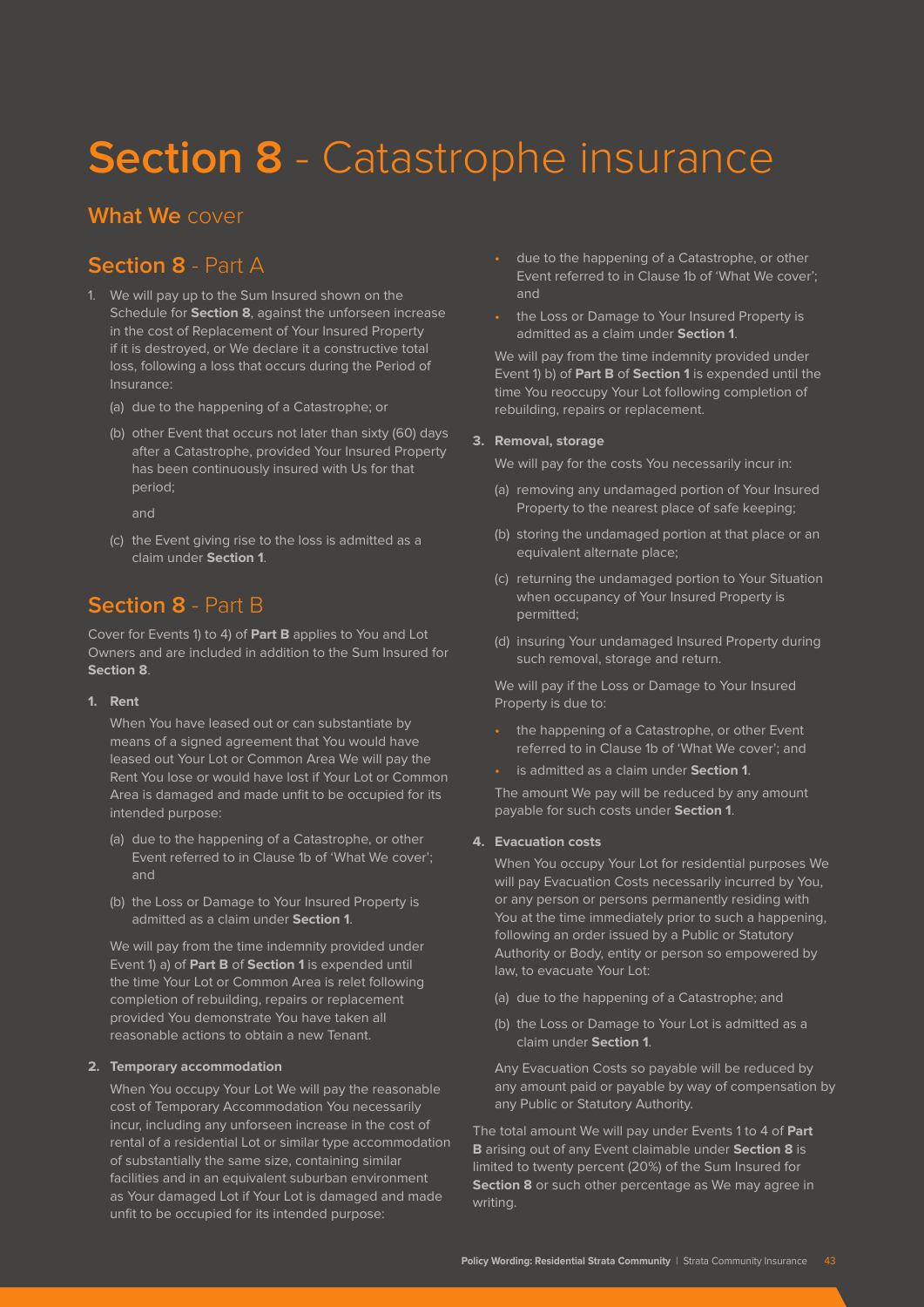# **Claims** - basis of settlement

The basis upon which the amount payable as the unexpected increase in the cost of Replacement is to be calculated as the difference between:

- (a) the actual cost necessarily incurred to rebuild, repair or replace Your Insured Property following a Catastrophe, or other Event referred to in Clause 1 b of 'What We cover'; and
- (b) the greater of either:
	- (i) the cost that would have applied to rebuild, repair or replace Your Insured Property in terms of **Section 1** immediately prior to the Catastrophe; or
	- (ii) the Sum Insured in force under **Section 1** at the time of the Catastrophe, or other Event referred to in Clause 1b of 'What We cover'.

# **Special** provisions

- 1. No payment will be made under **Section 8** until such time as the greater amount determined in accordance with the provisions of **Clause b)** of 'Claims – basis of settlement' (above) has been fully expended in Replacement of Your Insured Property.
- 2. In certifying the cost of Replacement of Your Insured Property at the time immediately prior to a happening giving rise to a claim under **Section 8** the Qualified Valuer, Loss Adjuster or other suitably qualified person will use as the basis of certification:
	- (a) the accepted building industry cost standards or recognised cost of materials guide in force on the day immediately prior to the happening of the Catastrophe or a day as close as practicable thereto;
	- (b) any extra cost necessarily incurred to comply with any Public or Statutory Authority requirements but will not include any cost that would have been incurred in complying with orders issued prior to the happening of Loss or Damage;
	- (c) architects fees, surveyors' fees and any other professional fees;
	- (d) legal fees necessarily incurred in making submissions or applications to any Public or Statutory Authority, Builders Licensing Board, or Land and Environment Courts;
	- (e) fees, contributions or imposts required to be paid to any Public or Statutory Authority to obtain their authority to rebuild, repair or replace Your Insured Property.
- 3. Any differences relating to the cost of Replacement at the time immediately prior to a happening giving rise to a claim under **Section 8** may by agreement between Us be referred to the President of the Australian Property Institute Inc. who will appoint a registered and qualified valuer whose decision will, if we both so agree, be

binding and who will at the same time decide as to payment of the costs of such referral.

# **Special** conditions

## **Terms and conditions**

**Section 8** is subject to the same terms, conditions and exclusions as **Section 1** and General Exclusions except as they may be expressly varied herein.

# **Special** definitions

The words listed below have been given a specific meaning and apply to **Section 8** when they begin with a capital letter.

## **Catastrophe**

means an Event that is sudden and widespread and which causes substantial damage to property over a large area, and as a result of which the Insurance Council of Australia issues a catastrophe code.

## **Evacuation Costs**

means costs necessarily incurred for road, rail, air or sea transport to the designated place of evacuation and returning to Your Situation from the place of evacuation to resume permanent residency.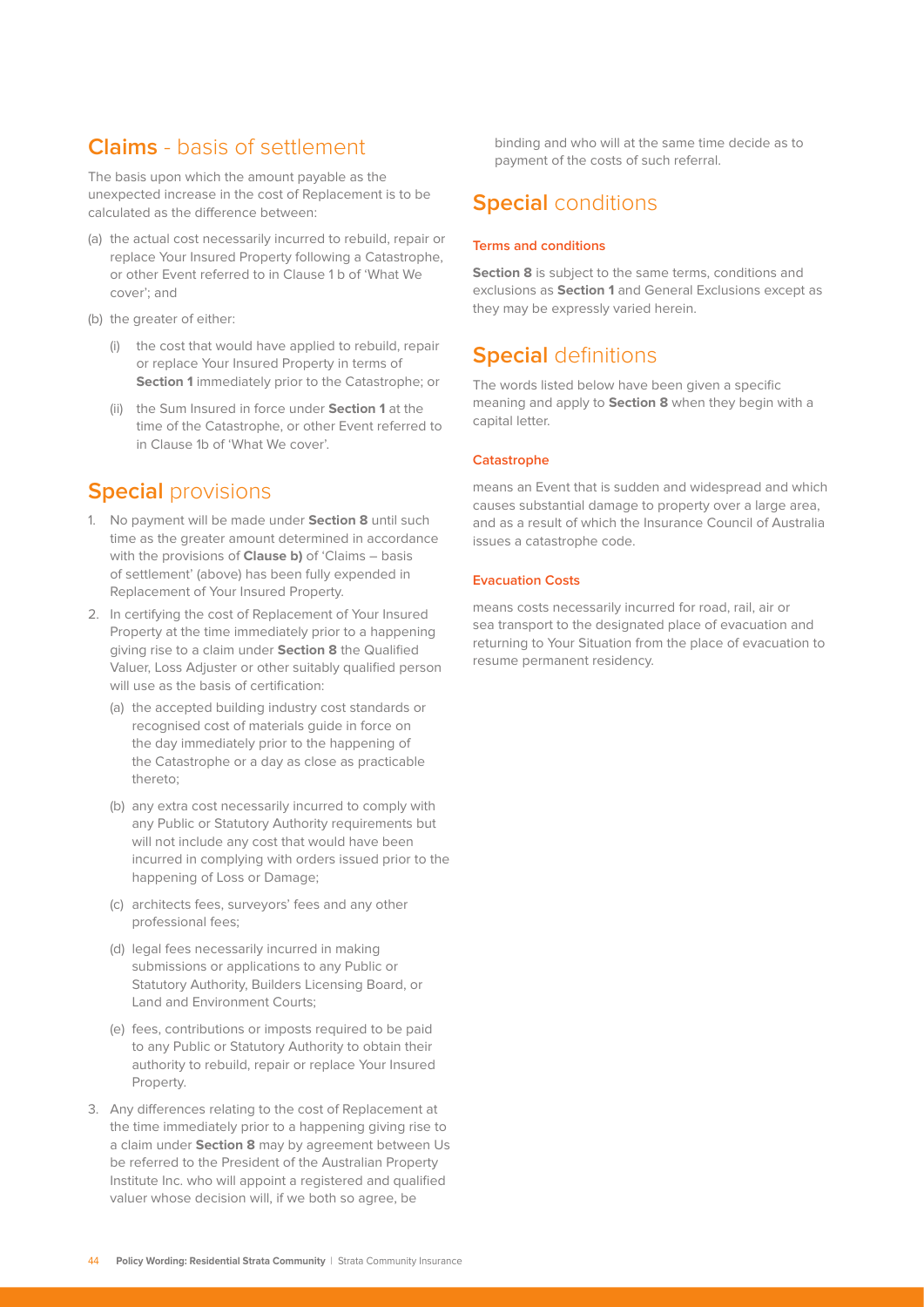# **Section 9** - Government audit costs and legal expenses

# **Section 9 - Part A:**

Government audit costs

# **What We** cover

1. We will pay up to the Sum Insured shown on the Schedule for **Section 9 - Part A** for Professional Fees You reasonably incur with Our written consent in connection with an Audit first notified to You verbally or in writing during the Period of Insurance.

We will not pay more than the Sum Insured for:

- (a) any Audit first notified to You during the Period of Insurance including any such Audit notified but not finalised until a subsequent Period of Insurance;
- (b) all Audits notified to You in any one Period of Insurance.
- 2. We will pay up to \$1,000 in any one Period of Insurance for Professional Fees You reasonably incur with Our written consent in connection with a Record Keeping Audit.

# **Exclusions** *- what We do not cover*

- - - (i) received any notice of a proposed Audit;
		- (ii) had information that an Audit was likely to take
		- (iii) had information that would indicate to a
	- (b) if a return, or a document required to be lodged in
		- (i) at all;
		- (ii) properly;
		-
	- (c) for any Audit that is conducted specifically for
		- (i) any act or omission by You; or
		- (ii) any failure, act or omission arising from or in
- (d) charged by someone other than a Professional
- (e) relating to the Audit of Your taxation and financial
	- (i) during the Period of Insurance; or
	- (ii) not more than twelve (12) months prior to the

- (f) relating to an Audit if You fail to comply with any
- (g) if You breach any conditions in this Policy, including
- -
	-
	- (c) the gathering of data or information by any

# **Special** conditions

- 1. You must:
	- (a) make all efforts to comply with the relevant legislation, procedures and guidelines issued by the Australian Taxation Office, or Commonwealth, State or Territory Department, Statutory Body or Agency in relation to the maintenance of records, books and documents;
	- (b) lodge taxation and other statutory returns within the prescribed time limits or if an extension is granted within the further period granted;
	- (c) upon becoming notified of an Audit or impending Audit promptly inform Strata Community Insurance by telephone, in writing or in person.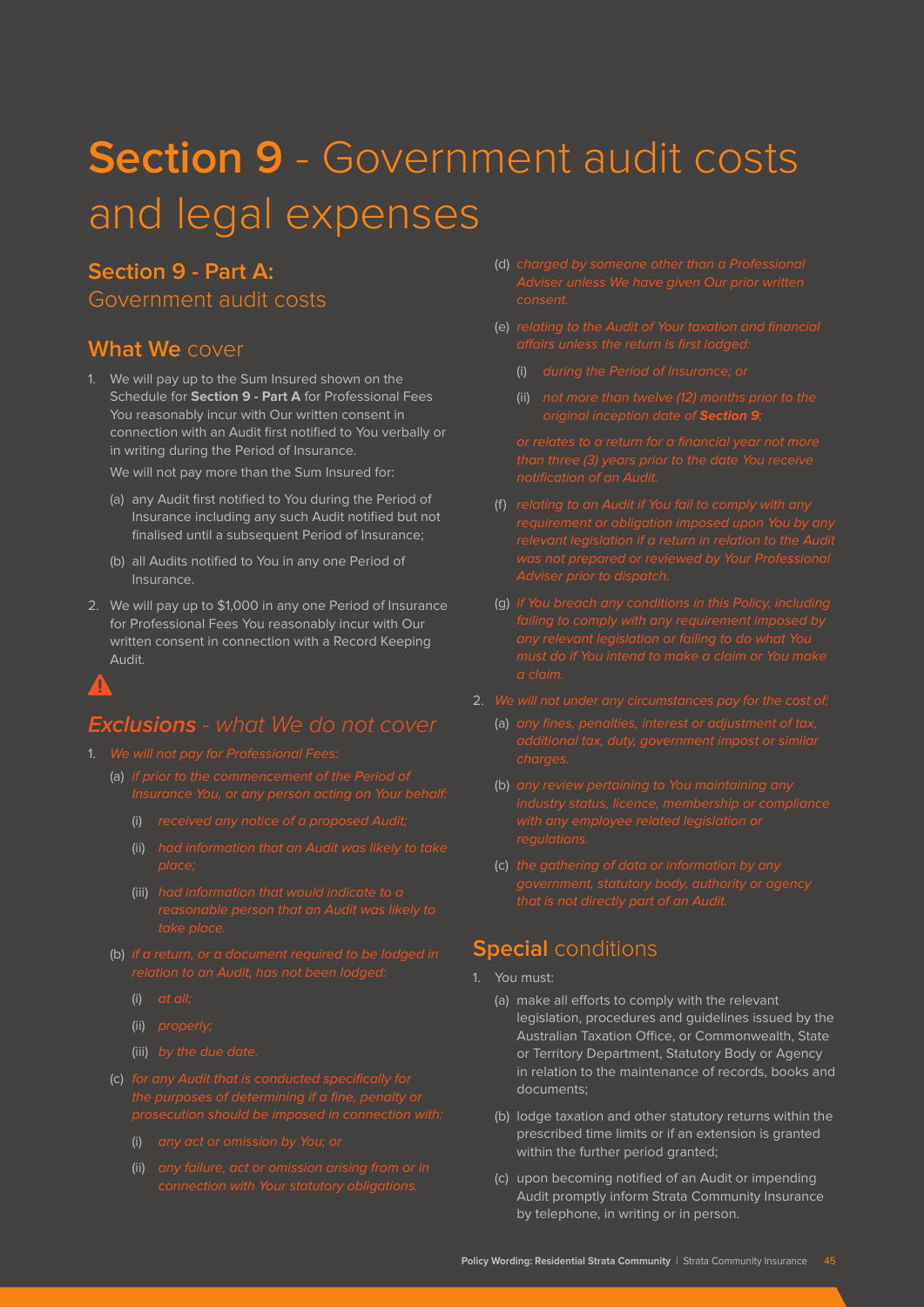- (d) obtain Strata Community Insurance's written approval before engaging a Professional Adviser, other than Your accountant, and notify them of all Professional Fees Your accountant proposes to charge.
- 2. An Audit commences:
	- (a) at the time You first receive notice that an Auditor proposes to conduct an Audit; and
	- (b) is completed when:
		- (i) the Auditor has given written notice to that effect; or
		- (ii) the Auditor notifies You that it has made a Final Decision of a Designated Liability; or
		- (iii) when the Auditor has issued an assessment or amended assessment of a Designated Liability

# **Section 9 - Part B:** Appeal expenses - health and safety breaches

# **What We** cover

We will pay up to the Sum Insured shown on the Schedule for **Section 9 - Part B** for Appeal Expenses You necessarily incur with Our consent in appealing against:

- (a) an improvement or prohibition notice issued to You under any workplace, occupational health, safety or similar legislation applying where Your Insured Property is situated; or
- (b) a determination made against You by a review committee, arbitrator, tribunal or Court under any workplace occupational health, safety or similar legislation applying where Your Insured Property is situated.

# **We will** *not pay:*

- i. unless any such notice or determination is first made or first brought against You during the Period of Insurance and You report it to Us during that same period;
- ii. more than the Sum Insured for Part B for:
	- any notice or determination first made or first brought against You during the Period of Insurance including any such notice or determination not finalised until a subsequent Period of Insurance;
	- all notices and determinations first notified or made in any one Period of Insurance.

The improvement or prohibition notice must arise out of Your failure to provide and maintain so far as is reasonably practicable:

a safe working environment;

- a safe system of work;
- plant and substances in a safe condition;
- adequate facilities of a prescribed kind for the welfare of Your employees.

# **Section 9 - Part C: Legal defence** expenses

# **What We** cover

We will pay up to the Sum Insured shown on the Schedule for **Section 9 - Part C** for Legal Defence Expenses You necessarily incur with Our written consent in connection with litigation arising out of a claim first made or first brought against You:

- (a) in connection with the conduct of Your ordinary Business and affairs;
- (b) under the Competition and Consumer Act 2010 or under any other Consumer Protection Legislation;
- (c) arising out of any dispute with an employee, former employee or prospective employee:
	- (i) concerning the terms and conditions of their contract of employment or alleged contract of employment with You;
	- (ii) leading to civil or criminal proceedings under any Race Relations, Sexual Discrimination or any other Australian anti-discrimination Legislation.

Legal Defence Expenses associated with any appeal which We consent to or which We bring under Special Condition 1 are included in the Sum Insured for Part C for the Period of Insurance in which the claim under appeal was first made or brought against You.

# **We will** *not pay:*

- (a) unless:
	- (i) any such claim is first made or first brought against You during the Period of Insurance;
	- (ii) You report it to Us during the Period of Insurance;
	- (iii) We agree there are reasonable grounds for the defence of any such claim.
- (b) more than the Sum Insured for Part C for:
	- (i) any claim first made or first brought against You during the Period of Insurance including any such claim not finalised, or appeal not brought or finalised, until after the Period of Insurance has expired;
	- (ii) all claims first made or first brought against You in any one Period of Insurance and any appeals in relation to those claims.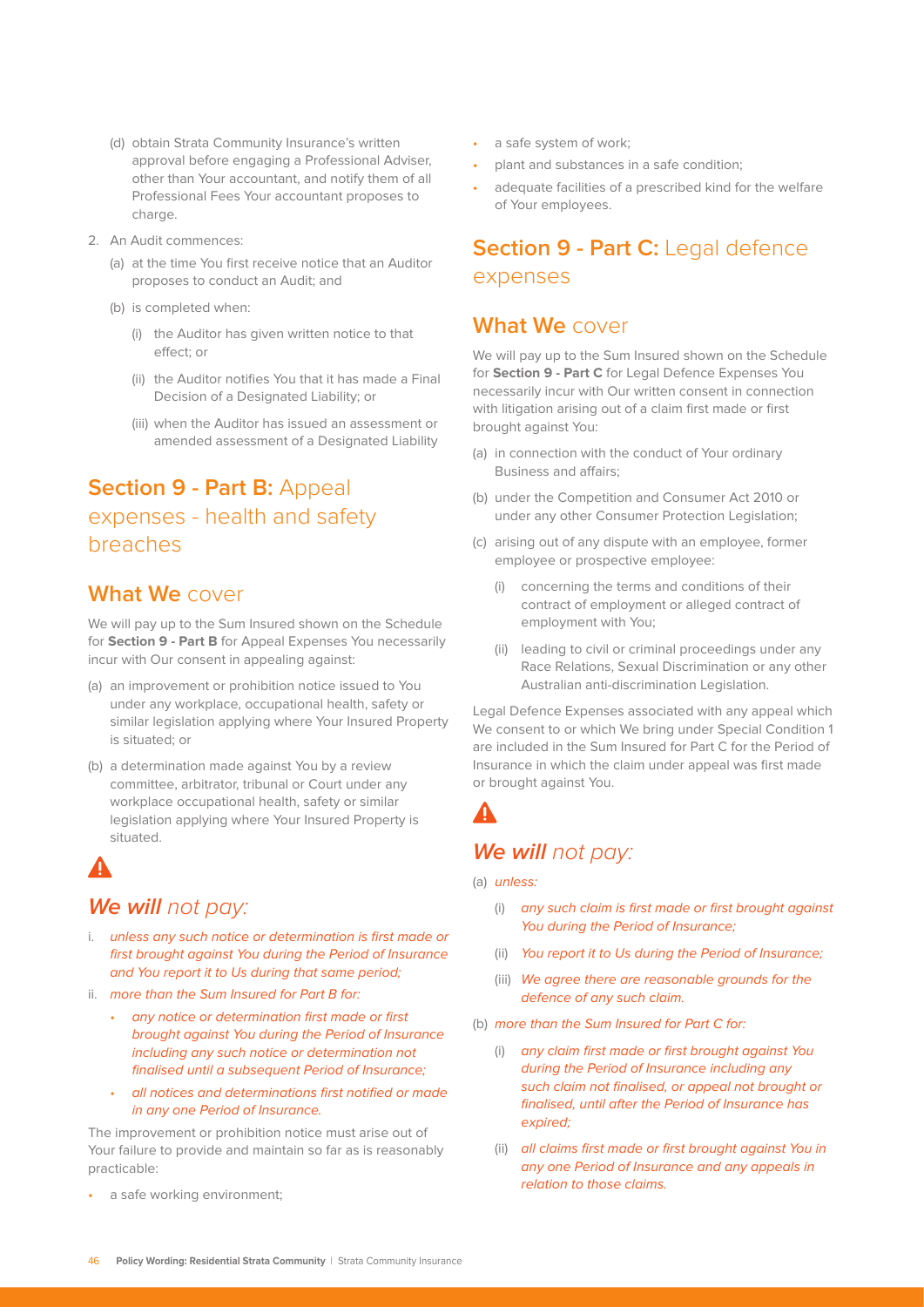# **Excess** and Contribution

For each and every claim made or brought against You, You must pay:

- (a) by way of Excess the amount shown on the Schedule; plus
- (b) by way of Contribution the percentage shown on the Schedule.

| Examples based on<br>a Sum Insured of<br>\$50,000:         | (1)      | (2)      | (3)                |
|------------------------------------------------------------|----------|----------|--------------------|
| Cost of Legal<br>Defence Expenses                          | \$20.000 | \$50,000 | \$80,000           |
| less Your Excess<br>(e.g. \$10,000)                        | \$10.000 | \$10,000 | \$10,000           |
| Net fees after the<br>deduction of the<br>Excess           | \$10.000 | \$40,000 | \$70.000           |
| less Your Contribution<br>(e.g. $10\%$ of the net<br>fees) | \$1,000  | \$4.000  | \$7.000            |
| Amount claimable<br>(*Sum Insured limit)                   | \$9.000  |          | \$36,000 \$*50,000 |

# **Exclusions** *- what We do not cover under Part C*

- 1. We will not pay Legal Defence Expenses for any claim:
	- (a) that You have defended without Our written consent;
	- (b) that You have defended contrary to or in a different manner from that advised by the Appointed Representative;
	- (c) arising from an act, omission, liability or Event for which indemnity is otherwise provided under the terms and conditions of **Section 2** (Liability to others) and **Section 6** (Office Bearers Liability) or would have been provided if **Section 2** and **Section 6** had been selected by You and shown on the Schedule;
	- (d) arising from circumstances that You knew of prior to the inception of **Section 9**, or that a reasonable person in the circumstances could be expected to know, to be circumstances that may give rise to a claim against You;
	- (e) arising from a deliberate act, including a deliberate act of fraud or dishonesty, on Your part if a judgment or other final adjudication adverse to You establishes that such act was committed or attempted by You with actual dishonest purpose or intent and was material to the cause of action so adjudicated;
- (f) between You and Us including Our Directors, employees or servants;
- (g) that involves a conflict of duty or interest of Yours;
- (h) made or threatened or in any way intimated on or before the inception date shown on the Schedule, except as otherwise provided by Special Condition 4;
- 2. We will not pay for:
	- (a) the cost of litigation or proceedings initiated by You;
	- (b) the payment of any compensation or damages of any kind and
	- (c) Legal Defence Expenses associated with any appeal unless the claim under appeal was first made or brought against You during the Period of Insurance.

# **Special conditions** that apply to Part C

#### **1. Appeal procedure**

If You are dissatisfied with any decision made by a Court or Tribunal and wish to appeal against that decision, You must:

- (a) make a further written application to Us for Our written consent at least five (5) clear business days prior to the expiry of the time for instituting an appeal; or
- (b) if the time allowed by law to appeal is less than five (5) clear business days, You must advise Us as soon as practicable.

Your application or advice must state the reasons, as fully as possible, for making an appeal.

If We are dissatisfied with any decision made by a Court or Tribunal and wish to appeal that decision You must reasonably co-operate with Us in the bringing of such an appeal. In this event We will pay all costs involved.

#### **2. Bill of costs**

You must forward Us all bills of costs or other communications relating to fees and expenses as soon as practicable after receipt by You. If requested by Us, You will instruct the Appointed Representative to submit the bill of costs for taxation or adjudication by any relevant professional body, Court or Tribunal.

You must not without Our written approval enter into any agreement with the Appointed Representative as to the level of fees and expenses to be charged. Further You must not represent to the Appointed Representative that all fees and expenses charged to Your account are insured by this Policy.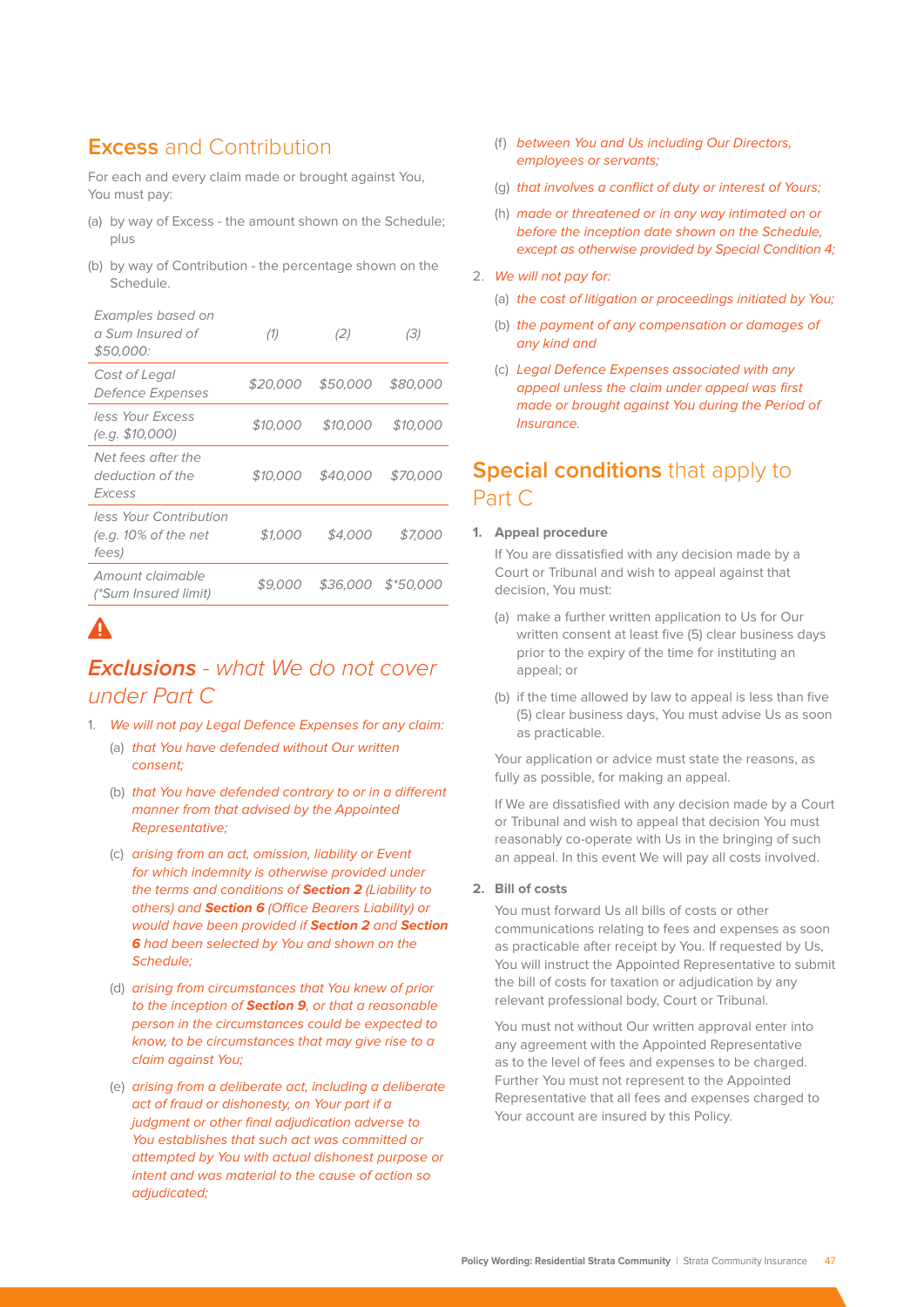#### **3. Consent**

We will not be liable to indemnify You unless You have first obtained Our specific written consent to incur Legal Defence Expenses in the defence of any claim made or brought against You. The granting of any such consent will not be unreasonably withheld.

#### **4. Information to be given to the appointed representative**

You will at all times and at Your own expense give to the Appointed Representative all such information and assistance as required. You will give a complete and truthful account of the facts of the case, shall supply all documentary and other evidence in Your possession relating to the claim, will obtain and sign all documents required to be obtained and signed and will attend any meetings or conferences when requested.

#### **5. Jurisdiction**

Any dispute arising out of or under this Policy will be subject to determination by any Court of Competent Jurisdiction within Australia according to the law applicable to that Jurisdiction.

#### **6. Nomination of appointed representative**

You may request Us to nominate a solicitor to act as Your Appointed Representative or if You elect to nominate Your own solicitor to act as the Appointed Representative, You must submit the name and address of that solicitor to Us. We may accept or refuse such nomination without giving a reason.

If agreement cannot be reached on the appointment the President of the Law Society within Your State will be requested to nominate an Appointed Representative. During this period We will be entitled but not bound to instruct an Appointed Representative on Your behalf if We consider it necessary to do so to safeguard Your immediate interests.

In all cases the Appointed Representative will be appointed in Your name and will act on Your behalf.

#### **7. Offer of settlement**

You must inform Us immediately if You receive an offer to settle a claim.

If such offer of settlement is, in Our judgment, considered to be fair and reasonable and You withhold Your agreement to such a settlement and elect to continue legal proceedings Our liability will not exceed the amount of Legal Defence Expenses incurred up to the date of such settlement offer.

Further if You refuse a recommendation by the Appointed Representative to settle a claim and elect to continue legal proceedings, Our liability will not exceed the amount of Legal Defence Expenses incurred up to the date of such refusal.

#### **8. Our access to the appointed representative**

You will do all things reasonably necessary to allow Us to obtain from the Appointed Representative any information, report documents or advice relating to the claim. However You will not be prejudiced if the Appointed Representative refuses to make such information, report documentation or advice available to Us on the grounds that to do so might prejudice Your interests in any litigation that is involved or may be commenced.

#### **9. Recovery of legal defence expenses**

If You are awarded costs, You must take all reasonable steps to recover such fees and expenses for which You are indemnified by Part C. All such fees and expenses actually recovered will be taken into account when calculating Our liability.

#### **10. Reporting and notice**

A specific claim will be considered to have been first reported to Us at the time You first give written notice to Us of the receipt of written or oral notice from any party or entity that it is the intention of such party or entity to hold You responsible for a civil or criminal act.

#### **11. Subrogation**

In the event of a payment under Part C to You or on Your behalf We will, subject to the Insurance Contracts Act 1984, be subrogated to all Your rights of recovery of Legal Defence Expenses against all persons or organisations and You will execute and deliver instruments and papers and do all that is necessary to assist Us in the exercise of such rights.

# **Special** definitions

The words listed below have been given a specific meaning and apply to **Section 9** when they begin with a capital letter.

#### **Appeal Expenses**

means legal costs, professional costs and other disbursements necessarily and reasonably incurred with Our consent in connection with a claim brought against You.

#### **Appointed Representative**

means a solicitor, barrister, assessor, consultant, investigator or other appropriately qualified person instructed to act on Your behalf in connection with any claim with respect to which Legal Defence Expenses are payable under **Section 9**.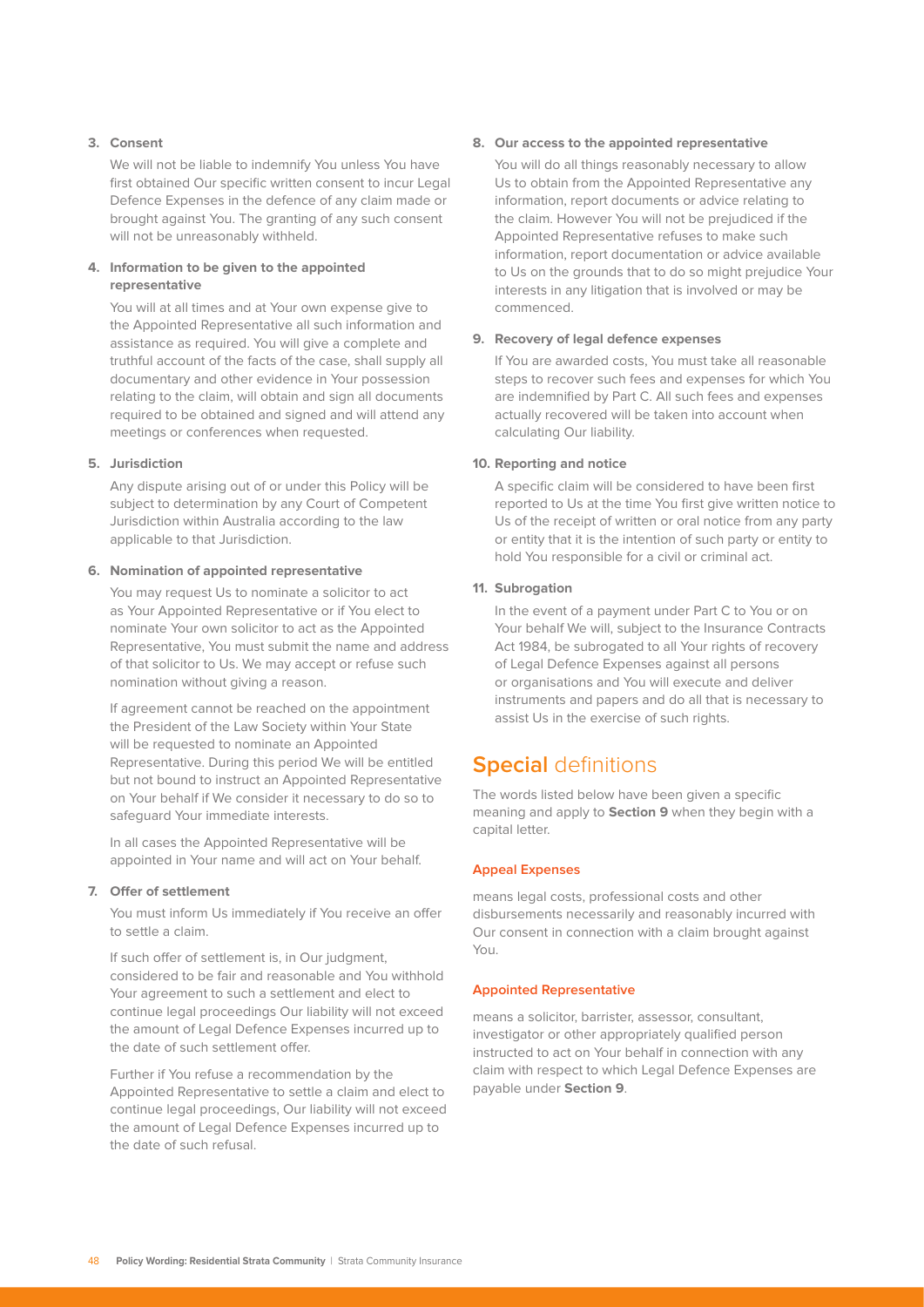#### **Audit**

means an audit or investigation of Your taxation and financial affairs by the Australian Taxation Office, or by a Commonwealth, State or Territory Department, Statutory Body or Agency in relation to and following the lodgement of Your return(s), including but not limited to Business Activity Statement (BAS), Capital Gains Tax, Fringe Benefits Tax, Income Tax, Prescribed Payment and Group Tax Returns, Payroll Tax, Stamp Duty, Compliance with Superannuation Industry Supervision Act 1993 and Workers Compensation Returns.

#### **Auditor**

means an officer who is authorised under Commonwealth, State or Territory legislation to carry out an Audit of Your taxation or financial affairs.

## **Business**

means the ownership of Your Common Area and Insured Property unless You otherwise advise Us and We agree to such inclusion in writing.

#### **Contribution**

means the proportion of Legal Expenses incurred above the Excess which is payable by You.

#### **Designated Liability**

means Your obligation to pay an amount under Commonwealth, State or Territory Legislation.

#### **Final Decision**

means a written notification of the Auditors' completed views in connection with a Designated Liability and includes any written statement that is intended by the Auditor to be its findings or the basis upon which it proposes to act in connection with a Designated Liability.

#### **Legal Defence Expenses**

means:

- (a) fees, expenses and other disbursements necessarily and reasonably incurred by an Appointed Representative in connection with any claim brought against You including costs and expenses of expert witnesses as well as those incurred by Us in connection with any such claim;
- (b) legal fees, expenses and other disbursements reasonably and necessarily incurred in appealing or resisting an appeal from the judgment or determination of a Court, Arbitrator or Tribunal.

#### **Professional Adviser**

#### means:

- (a) an accountant who is a member of a nationally recognised accounting body, registered tax agent or tax consultant;
- (b) any other professional person or consultant engaged by or at the recommendation of the accountant with Our prior written approval, but does not mean You or any person working for You under a contract of employment.

#### **Professional Fees**

means the reasonable and necessary fees, costs and disbursements incurred in connection with an Audit that would be payable by You to Your Professional Adviser for work undertaken in connection with an Audit, but does not mean or include fees, costs and disbursements that:

- (a) form part of an annual or fixed fee or cost arrangement; or
- (b) relate to any subsequent objection or appeal or request for review in respect of the Audit, or any assessment, amended assessment or Final Decision of the Auditor; or
- (c) were rendered by a third party in relation to which Our written consent was not obtained before those fees were incurred; or
- (d) relate to or are associated with the preparation of any accounts, financial statements or documents or to any attendance or service that would have been or would or should ordinarily or prudently have been prepared prior to or at the time that the lodgement of any return or document was required to be lodged in connection with a Designated Liability.

#### **Record Keeping Audit**

means any enquiry or investigation, other than an Audit, to determine the extent of Your compliance with the record keeping requirements of relevant legislation that You have to comply with.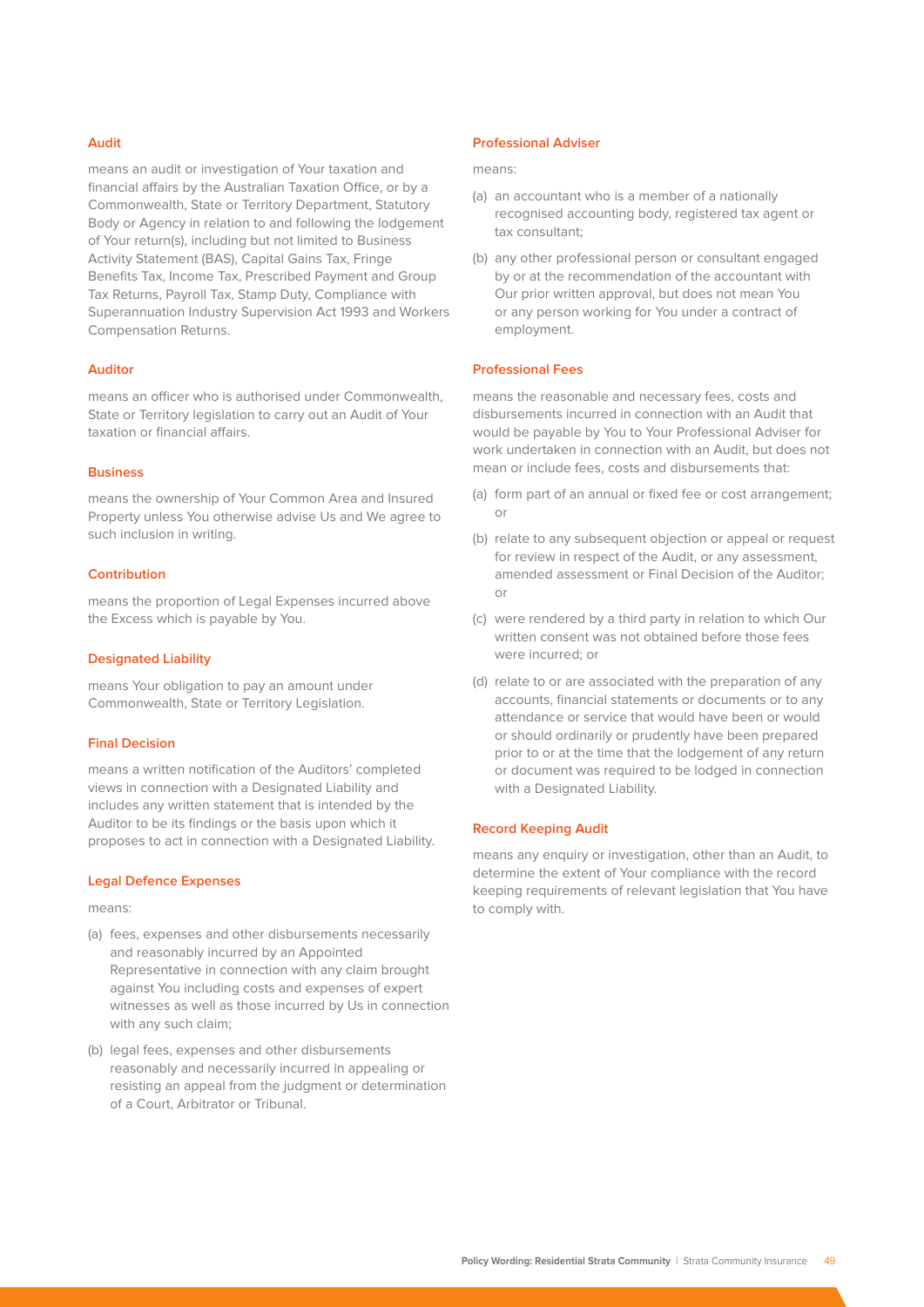# **Section 10** - Lot Owners' Fixtures and Improvements

## **What We** cover

When You have exhausted Your Sum Insured under **Part A** of **Section 1** We will pay up to the amount shown in the Schedule for **Section 10** any one Lot for:

- (a) Loss or Damage to Lot Owners' Fixtures and Improvements caused by an Event claimable under **Section 1**; and
- (b) which occurs during the Period of Insurance.

The total amount We will pay under **Section 10** arising out of any one Event that is admitted as a claim is limited to ten percent (10%) of the Sum Insured for **Section 1** or such other percentage as We may agree in writing.

**Section 10** is subject to the same terms, conditions and exclusions as **Section 1** and General Exclusions except as they may be expressly varied herein.

## **Claims** - basis of settlement

If Lot Owners' Fixtures and Improvements are lost or damaged, We may choose to either replace, repair or pay the amount it would cost to replace or repair.

The amount We pay under **Section 10** will be the cost of Replacement at the time of Replacement subject to the following provisions:

- (a) The necessary work of replacing or repairing must be commenced and carried out without unreasonable delay;
- (b) If You cause unreasonable delays in commencing or carrying out Replacement or repair, We will not pay any extra costs that result from that delay;
- (c) Where materials used in the original construction are not readily available We will use the nearest equivalent available;
- (d) When We wish to replace or repair and You do not want this to occur We will only pay Indemnity Value.

- 
- (ii) replace or repair illegal installations.

# **Special** definition

The words listed below have been given a specific meaning and apply to **Section 10** when they begin with a capital letter.

means any fixture or structural improvement, other than Floating Floors, installed by a Lot Owner for their exclusive use and which is permanently attached to or fixed to Your Building so as to become legally part of it, including any improvements made to an existing fixture or structure.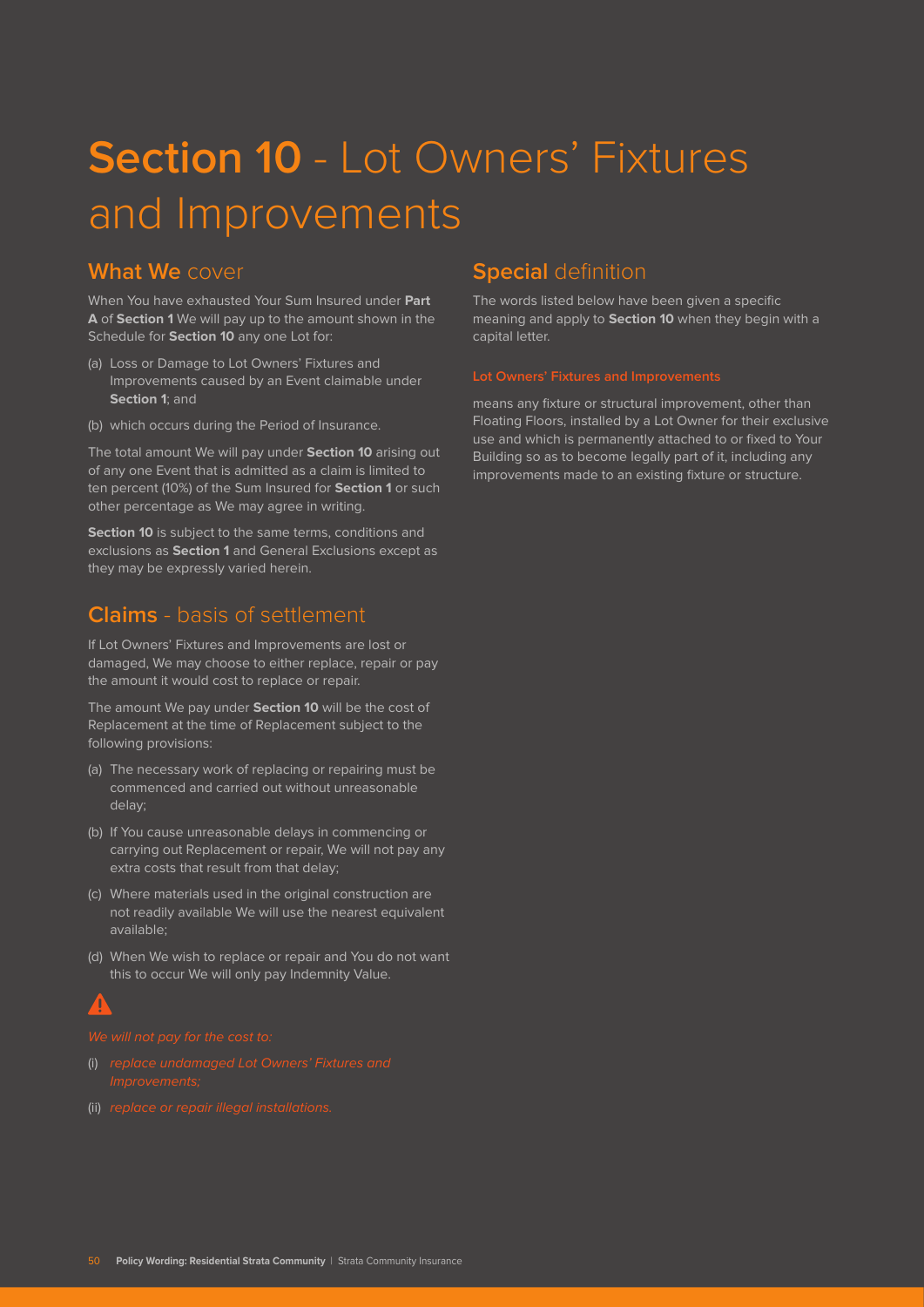# **Section 11 - Loss of Lot market value**

# **What We** cover

If during the Period of Insurance Your Insured Property suffers Loss by an Event claimable under **Section 1** and permission to rebuild is limited or restricted under an Ordinance or Regulation issued by a Public or Statutory Authority We will if the Loss results in:

- (a) a total loss or constructive total loss of Your Insured Property and Your Strata Community Title and all Lot Titles are terminated; or
- (b) a partial loss resulting in some but not all Lot Titles being terminated;

pay You the difference between:

(i) the Market Value of the Lot(s) immediately prior to the happening of Loss;

and

- (ii) the amount calculated on the percentage that the Lot(s) entitlement bears to the total Strata Community entitlement in respect of:
	- the Sum Insured for **Section 1** on the basis of Agreed Value; and
	- the Market Value of the Strata Community land following Loss.

The total amount We will pay for all Lots shall not exceed the Sum Insured shown on the Schedule for **Section 11**.

| Market Value of all Lots prior to loss occurring \$10,000,000 |             |
|---------------------------------------------------------------|-------------|
| less Sum Insured payout under Section 1                       | \$7,000,000 |
| less sale/value of land                                       | \$2,000,000 |
| net loss of Market Value                                      | \$1,000,000 |
| Amount recoverable if the Sum Insured under                   |             |
| Section 11 is:                                                |             |
| a) \$1,000,000 or greater                                     | \$1,000,000 |
| b) \$500,000                                                  | \$500,000   |
|                                                               |             |

| Market Value of the individual Lots prior to |             |
|----------------------------------------------|-------------|
| loss occurring                               | \$1,000,000 |
| less Lot entitlement to Section 1            | \$700,000   |
| less Lot entitlement to sale/value of land   | \$200,000   |
| net loss of Market Value                     | \$100.000   |
| Amount recoverable if the Sum Insured under  |             |
| Section 11 is:                               |             |
| a) \$1,000,000 or greater                    | \$100.000   |
| b) \$500,000                                 | \$100.000   |
|                                              |             |

# **Special** conditions

- 1. (a) At the inception of **Section 11** You must at Your own cost provide Us with a valuation detailing:
	- (i) the Market Value of all individual Lots;
	- (ii) the Replacement cost of Your Insured Property under **Section 1**; and
	- (iii) the Market Value of Your land following the imposition of an Ordinance or Regulation by a Public or Statutory Authority.

You are required to update such valuation not less than once in any one five (5) year period

- (b) Following Loss no payment will be made under **Section 11** until such time as all or specific Lot Titles have been terminated and a valuation has been provided to Us detailing:
	- (i) the Market Value of Lots where Title has been terminated at the time immediately prior to Loss; and
	- (ii) the Market Value of Your land after Loss.

These valuations must be certified by a specialist valuer who is registered and qualified to carry out such valuations in accordance with accepted valuation practices of the Australian Property Institute Inc.

2. Any differences relating to such valuations may by agreement between us be referred to the President of either the Australian Property Institute Inc. who will appoint a registered and qualified valuer whose decision will, if we both so agree, be final and binding and who will at the same time decide as to payment of the costs of such referral.

## **Special** definitions

#### **Market Value**

means the price reasonably obtainable for property in the general market.

means a certificate or instrument issued by the Registrar or Registrar-General in terms of the Strata Schemes Management Act, Strata Titles Act, Community Titles Act or similar legislation applying where Your Insured Property and Common Area is situated that evidences the ownership of:

- (a) Your land and/or common property, and
- (b) each Lot forming part thereof.

Copyright © 2014 Strata Community Insurance Agencies Pty Ltd ABN 72 165 914 009 AFSL 457787